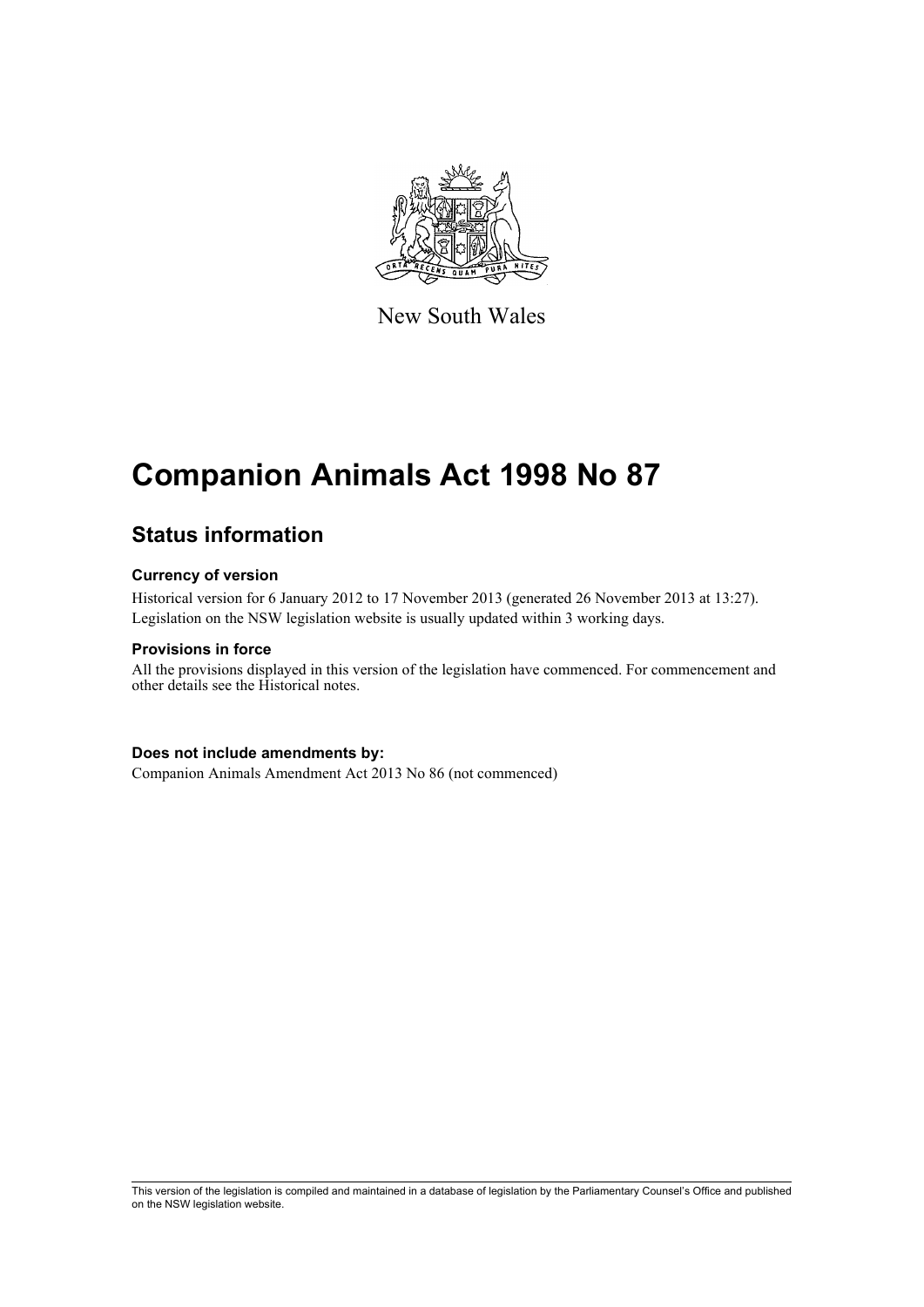

New South Wales

# **Companion Animals Act 1998 No 87**

# **Contents**

|        |     |                                                                       | Page                  |
|--------|-----|-----------------------------------------------------------------------|-----------------------|
| Part 1 |     | <b>Preliminary</b>                                                    |                       |
|        | 1   | Name of Act                                                           | $\mathbf{2}^{\prime}$ |
|        | 2   | Commencement                                                          | $\overline{2}$        |
|        | 3   | (Repealed)                                                            | $\overline{2}$        |
|        | 3A  | Principal object of Act                                               | $\overline{2}$        |
|        | 4   | Policy regarding animal welfare                                       | $\overline{2}$        |
|        | 5   | Definitions                                                           | $\overline{2}$        |
|        | 6   | Meaning of "local authority"                                          | $\overline{4}$        |
|        | 6A  | General duties of councils                                            | 4                     |
|        | 6B  | Duty to provide certain information to councils                       | 5                     |
|        | 7   | Meaning of "owner"                                                    | 5                     |
| Part 2 |     | Compulsory identification and registration of companion animals       |                       |
|        | 8   | Identification required from 12 weeks of age and before sale          | 7                     |
|        | 9   | Registration required from age 6 months                               |                       |
|        | 10  | Regulations may require registration                                  | 7                     |
|        | 10A | Unregistered companion animal                                         | 8                     |
|        | 10B | Notice requiring companion animal to be registered                    | 8                     |
|        | 11  | Owner required to notify certain changes and events                   | 8                     |
|        | 11A | Duties of councils in relation to companion animals killed by traffic | 9                     |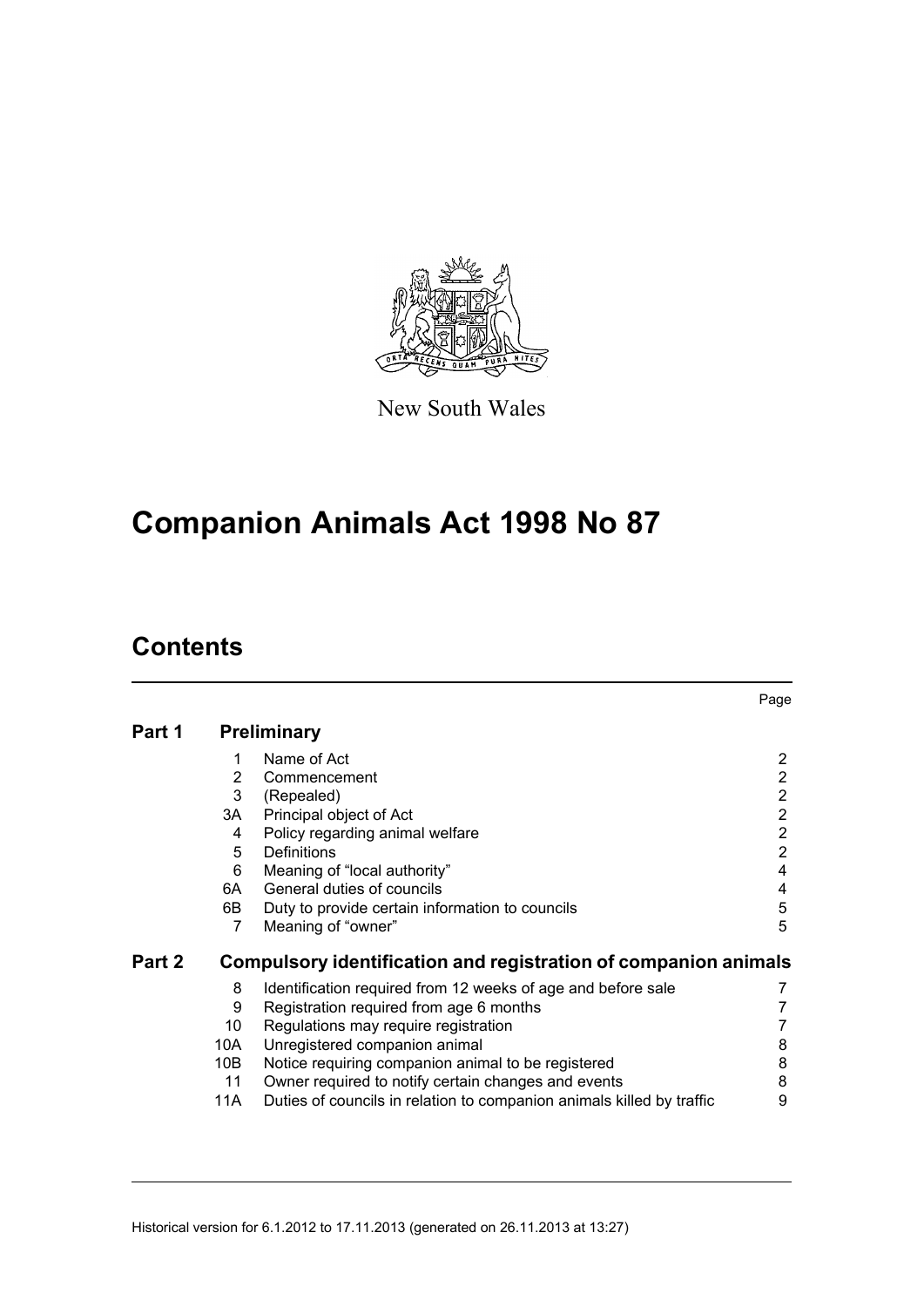Page

# **[Part 3 Responsibilities for control of dogs](#page-15-0)**

|            | <b>Division 1</b> | <b>General responsibilities</b>                                          |    |
|------------|-------------------|--------------------------------------------------------------------------|----|
| 12         |                   | Dog to wear collar and tag                                               | 10 |
| 12A        |                   | Preventing dog from escaping                                             | 10 |
| 13         |                   | Responsibilities while dog in public place                               | 10 |
| 14         |                   | Dogs prohibited in some public places                                    | 11 |
| <b>14A</b> |                   | Dogs not prohibited in outdoor dining areas in certain circumstances     | 13 |
| 15         |                   | Greyhounds and other breeds to be muzzled                                | 14 |
| 16         |                   | Offences where dog attacks person or animal                              | 14 |
| 17         |                   | Dog must not be encouraged to attack                                     | 15 |
| 18         |                   | Dog that has attacked or bitten may be secured or seized                 | 15 |
| 19         | (Repealed)        |                                                                          | 16 |
| 20         |                   | Dogs defecating in public place                                          | 16 |
| 21         |                   | Nuisance dogs                                                            | 16 |
| 21A        |                   | Procedure for issuing nuisance dog order                                 | 17 |
| 22         |                   | Action to protect persons and property against dogs                      | 17 |
| 23         |                   | Disqualification from owning or being in charge of dog                   | 18 |
| 24         |                   | Appeal against disqualification from owning or being in charge of dog    | 19 |
|            | <b>Division 2</b> | Liability for injury or death caused by dog                              |    |
| 25         |                   | Liability for injury to person or damage to personal property            | 19 |
| 26         |                   | Continuation of liability when person dies from dog attack               | 20 |
| 27         |                   | Liability for injury to animal                                           | 20 |
| 28         |                   | Contributory negligence                                                  | 20 |
|            |                   | <b>Responsibilities for control of cats</b>                              |    |
| 29         |                   | Cats must have form of identification                                    | 21 |
| 30         |                   | Cats prohibited in some public places                                    | 21 |
| 31         |                   | Nuisance cats                                                            | 22 |
| 31A        |                   | Procedure for issuing nuisance cat order                                 | 22 |
| 32         |                   | Action to protect persons and animals against cats                       | 22 |
|            | Dangerous dogs    |                                                                          |    |
|            | <b>Division 1</b> | Power to declare dogs dangerous                                          |    |
| 33         |                   | Meaning of "dangerous"                                                   | 24 |
| 34         |                   | Authorised officer may declare dog to be dangerous                       | 24 |
| 35         |                   | Owner to be notified of proposed declaration                             | 24 |
| 36         |                   | Obligations of owner when notified of proposed dangerous dog declaration |    |
|            | 24.               |                                                                          |    |

|    | 24                                                                     |    |
|----|------------------------------------------------------------------------|----|
| 37 | Authorised officer must consider dog owner's objections                | 25 |
| 38 | Authorised officer to notify dog owner of decision and consequences    | 25 |
| 39 | Council can revoke dangerous dog declaration                           | 26 |
| 40 | Director-General to be notified of making or revocation of declaration | 26 |
| 41 | Appeal to Local Court                                                  | 26 |
| 42 | Determination of appeals by Local Court                                | 27 |
| 43 | (Repealed)                                                             | 27 |

**Part 4** 

Part 5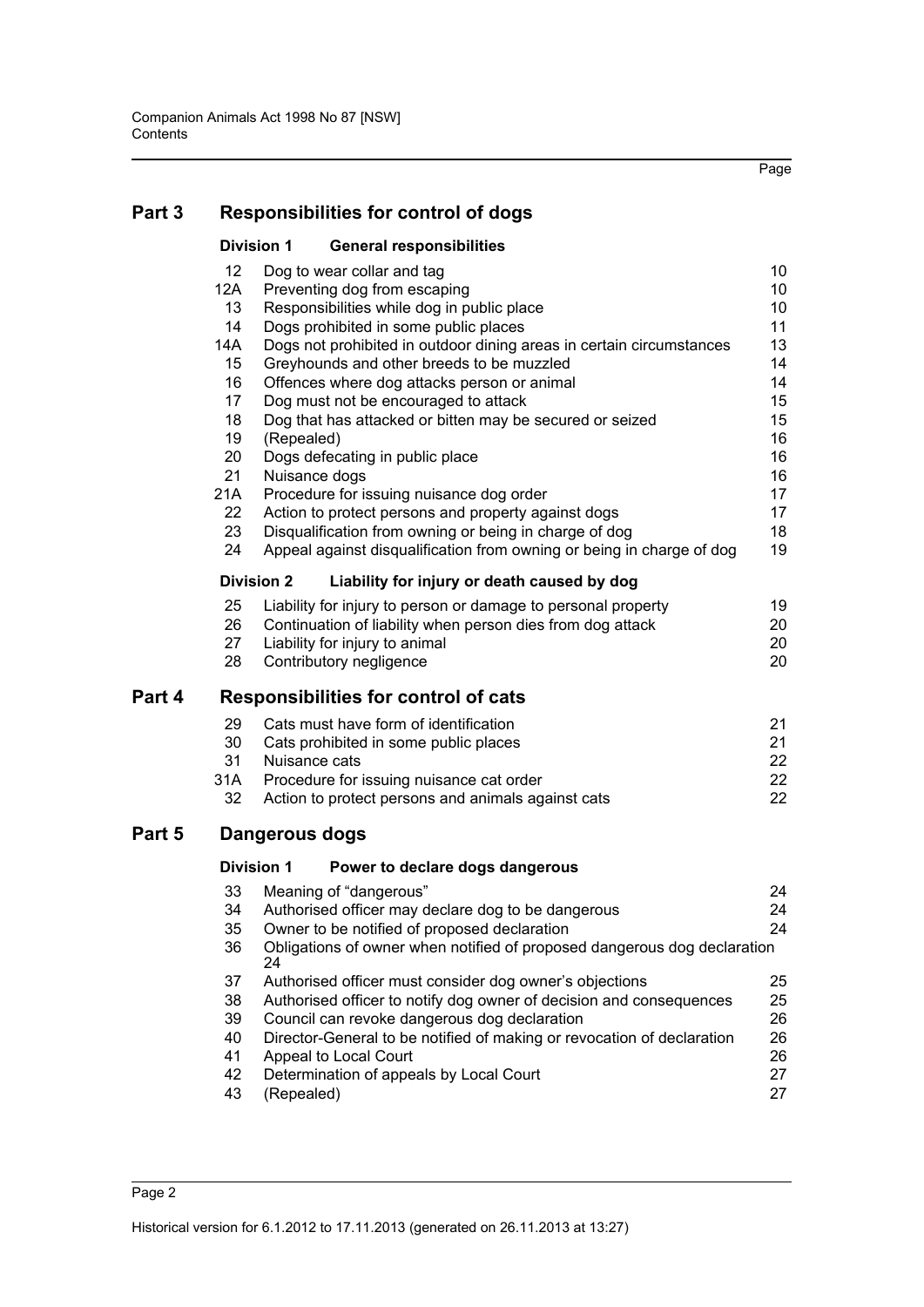|        |                   |                |                                                                                                                                               | Page     |
|--------|-------------------|----------------|-----------------------------------------------------------------------------------------------------------------------------------------------|----------|
|        | <b>Division 2</b> |                | Power of Local Court to declare dogs dangerous                                                                                                |          |
|        | 44                |                | Local Court has power to declare dog to be dangerous                                                                                          | 27       |
|        | 45                |                | When Local Court can declare dog to be dangerous                                                                                              | 27       |
|        | 46                |                | Revocation of Local Court declaration                                                                                                         | 27       |
|        | <b>Division 3</b> |                | Powers of Courts to make destruction and control orders                                                                                       |          |
|        | 47                | Control orders |                                                                                                                                               | 27       |
|        | 48                |                | <b>Destruction orders</b>                                                                                                                     | 28       |
|        | 49<br>50          |                | Failure to comply with destruction or control order<br>Ancillary orders to enable destruction order to be carried out                         | 28<br>28 |
|        | <b>Division 4</b> |                | Responsibilities of owners of dangerous dogs                                                                                                  |          |
|        | 51                |                | Owner of dangerous dog must comply with control requirements                                                                                  | 29       |
|        | 52                |                | Dangerous dog may be seized if control requirements not complied with                                                                         | 30       |
|        | 52A               |                | Prohibition on selling dangerous dog or proposed dangerous dog                                                                                | 30       |
|        | 52B               |                | Prohibition on accepting ownership of dangerous dog or proposed dangerous                                                                     |          |
|        | 53                | dog            | Inconsistency with agreements                                                                                                                 | 31<br>31 |
|        | 54                |                | Civil liability of owner of dangerous dog                                                                                                     | 31       |
|        | <b>Division 5</b> |                | Special restrictions for other dogs                                                                                                           |          |
|        | 55                | Interpretation |                                                                                                                                               | 31       |
|        | 56                |                | Owner of restricted dog must comply with control requirements                                                                                 | 32       |
|        | 57                |                | Restricted dog may be seized if control requirements not complied with                                                                        | 33       |
|        | 57A               |                | Prohibition on selling restricted dog or proposed restricted dog                                                                              | 34       |
|        | 57B               | dog            | Prohibition on accepting ownership of restricted dog or proposed restricted                                                                   | 34       |
|        | 57C               |                | Prohibition on breeding restricted dog or proposed restricted dog                                                                             | 34       |
|        | 57D               | 34             | Declared restricted dogs may be seized and destroyed after transition period                                                                  |          |
|        | 58                |                | Civil liability of owner of restricted dog                                                                                                    | 35       |
|        | <b>Division 6</b> |                | Declaration of dogs as restricted dogs                                                                                                        |          |
|        | 58A               |                | Notice of intention to declare dog to be restricted dog                                                                                       | 35       |
|        | 58B               |                | Obligations of owner when notified of proposed restricted dog declaration 35                                                                  |          |
|        | 58C               |                | Authorised officer may declare dog to be restricted dog                                                                                       | 36       |
|        | 58D<br>58DA       |                | Authorised officer to notify dog owner of decision and consequences<br>Director-General to be notified of making or revocation of declaration | 37       |
|        | 58E               |                | Protection from liability of assessors                                                                                                        | 37<br>38 |
|        | 58F               |                | Persons authorised to provide certain information to councils                                                                                 | 38       |
|        | <b>Division 7</b> |                | Other provisions relating to dangerous and restricted dogs                                                                                    |          |
|        | 58G               |                | Power to seize and destroy dangerous or restricted dog in certain                                                                             |          |
|        | 58H               | circumstances  | Certificate of compliance required for dangerous and restricted dog                                                                           | 38       |
|        |                   | enclosures     |                                                                                                                                               | 38       |
| Part 6 |                   |                | <b>Assistance animals</b>                                                                                                                     |          |
|        | 59                |                | Person with a disability entitled to be accompanied by assistance animal                                                                      | 40       |
|        | 60                |                | Assistance animal not to be denied entry                                                                                                      | 40       |
|        | 61                |                | Unlawful to impose charge for entry of assistance animal                                                                                      | 40       |
|        |                   |                |                                                                                                                                               |          |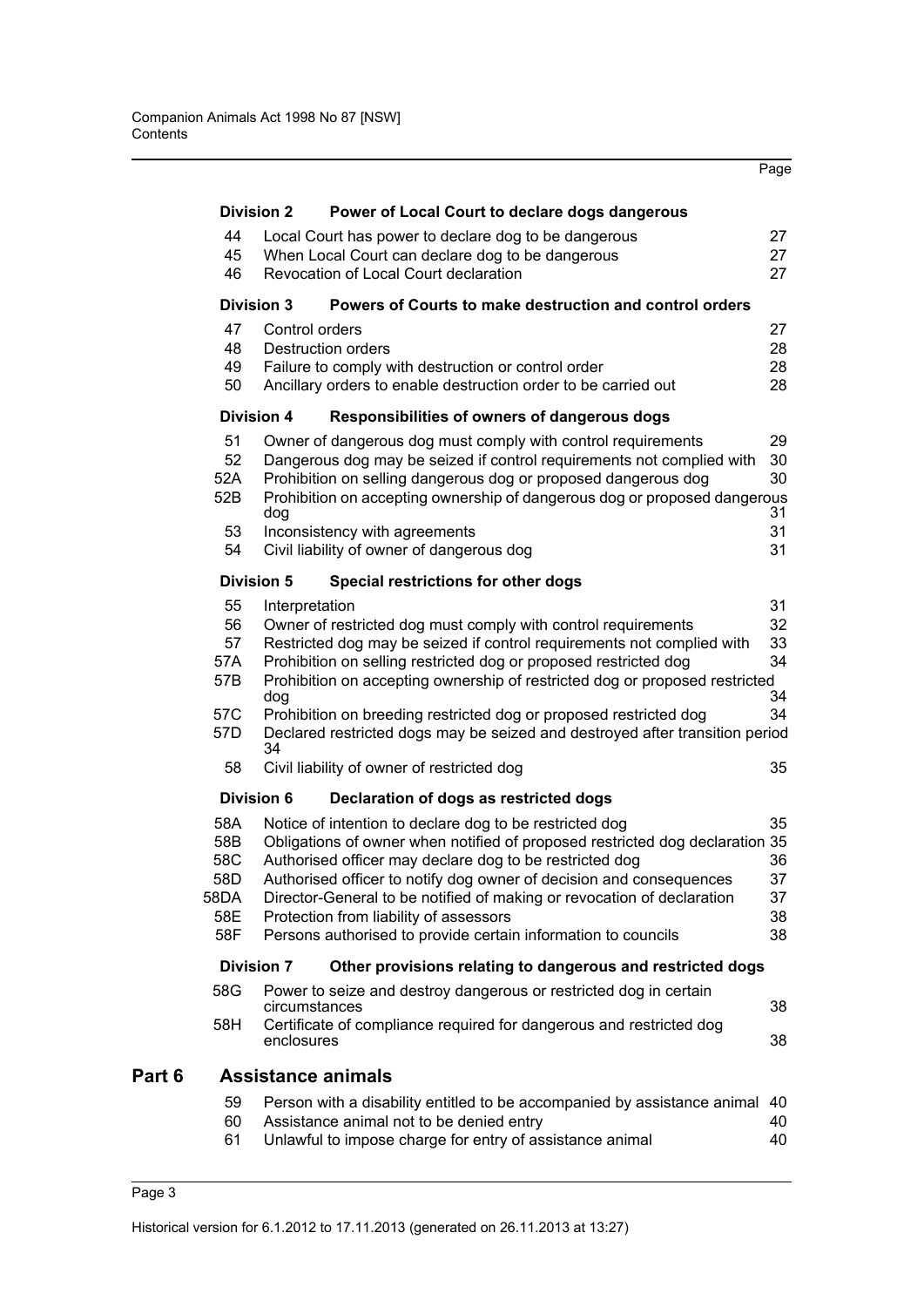| Part 7 |  |  |  | Procedures for dealing with seized or surrendered animals |  |
|--------|--|--|--|-----------------------------------------------------------|--|
|--------|--|--|--|-----------------------------------------------------------|--|

| 62A | Interpretation                                                       | 41 |
|-----|----------------------------------------------------------------------|----|
| 62  | Seized animals must be delivered to owner, council pound or approved |    |
|     | premises                                                             | 41 |
| 63  | Owner of seized or surrendered animal to be notified                 | 42 |
| 63A | Seized animals detained at approved premises                         | 42 |
| 64  | Unclaimed seized or surrendered animal may be sold or destroyed      | 43 |
| 64A | Animals surrendered by owners may be sold or destroyed               | 43 |
| 65  | Fees and charges payable when animal detained or held                | 44 |
| 66  | Owner not entitled to compensation for sale of animal                | 44 |
| 67  | Recovery of fees and charges when animal destroyed                   | 44 |
| 67A | Reporting on pound activities                                        | 44 |
| 68  | Offence of rescuing seized animal                                    | 44 |
| 69  | Protection of council and council officers                           | 45 |
|     |                                                                      |    |

# **[Part 7A Enforcement powers](#page-51-0)**

| Division 2 | General                                                            |    |
|------------|--------------------------------------------------------------------|----|
|            | 69D Search warrants                                                | 47 |
|            | 69C Use of assistants and reasonable force                         | 47 |
|            | 69B Powers of authorised officers to do things on entered property | 46 |
|            | 69A Powers of authorised officers to enter property                | 46 |

| 69E - | Power to ascertain identification information of companion animals | 47 |
|-------|--------------------------------------------------------------------|----|
| 69F   | Identification of authorised officers of councils                  | 47 |
| 69G - | Requirement to state name and address                              | 48 |
|       | 69H Obstructing authorised officer                                 | 48 |
|       |                                                                    |    |

# **[Part 8 Identification and registration procedures](#page-54-0)**

|         | 70    | <b>Identification</b>                     | 49 |
|---------|-------|-------------------------------------------|----|
|         | 71    | Registration                              | 49 |
|         | 72    | Certificate of registration               | 49 |
|         | 73    | (Repealed)                                | 50 |
|         | 74    | The Register                              | 50 |
|         | 75    | <b>Access to Register</b>                 | 50 |
|         | 76    | Interfering with identification of animal | 51 |
|         | 77    | (Repealed)                                | 51 |
| Part 9  | 78-83 | (Repealed)                                | 51 |
| Part 10 |       | <b>Companion Animals Fund</b>             |    |
|         | 84    | <b>Establishment of Fund</b>              | 52 |
|         | 85    | Payments from the Fund                    | 52 |
|         | 86    | Investment of money in Fund               | 52 |
| Part 11 |       | <b>General</b>                            |    |
|         | 87    | Act binds Crown                           | 53 |
|         | 88    | Delegation by Director-General            | 53 |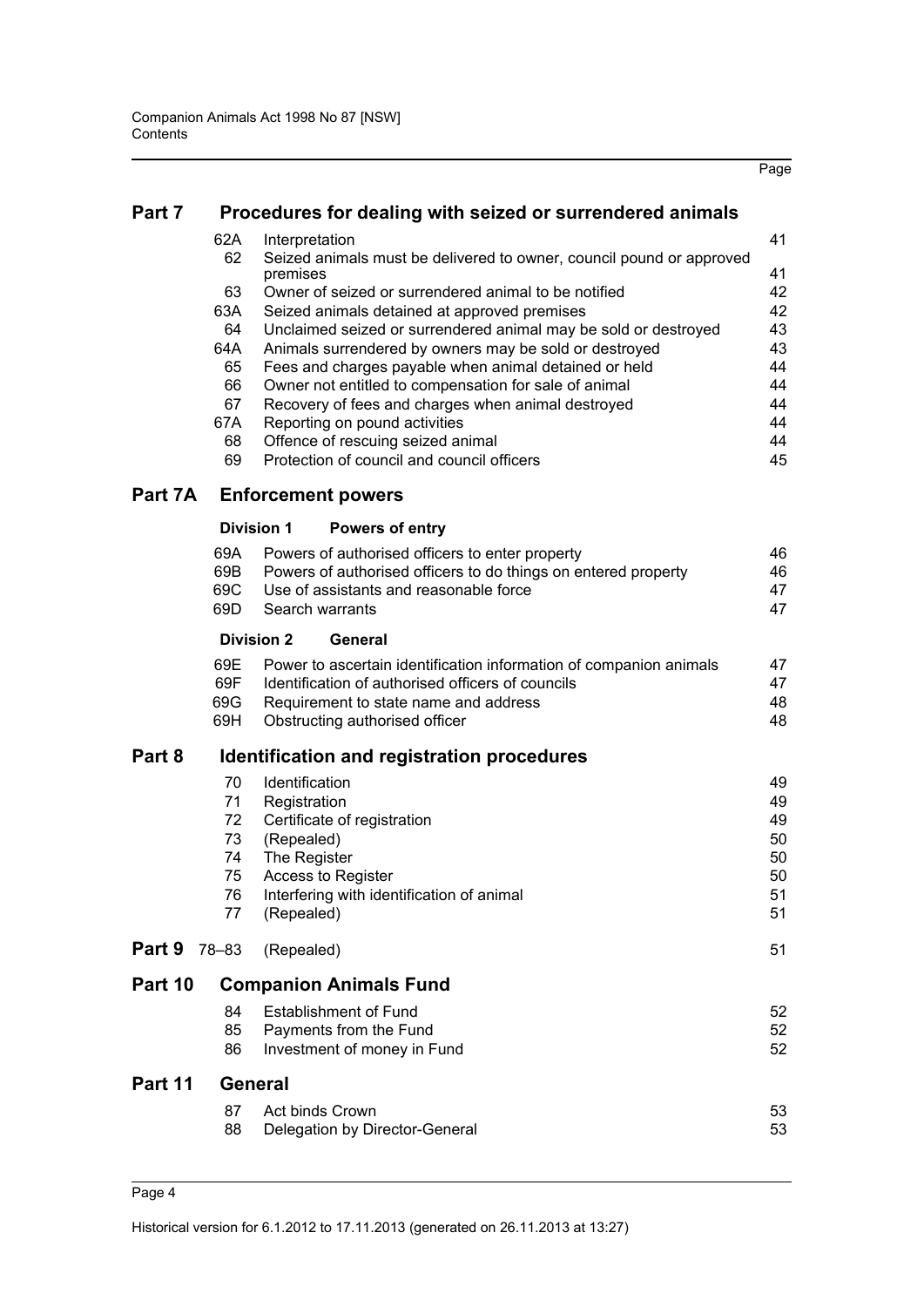|                |                                        | Page |
|----------------|----------------------------------------|------|
| 88A            | Advisory committees                    | 53   |
| 89             | Confidentiality of certain information | 53   |
| 90, 91         | (Repealed)                             | 54   |
| 92             | Penalty notices                        | 54   |
| 93             | Proceedings for offences               | 55   |
| 94             | Double jeopardy                        | 55   |
| 95             | Fees and charges                       | 55   |
| 95A            | How notice is to be given to owners    | 55   |
| 96             | Regulations                            | 56   |
| 97             | Review of Act                          | 56   |
| 98             | Savings and transitional provisions    | 56   |
| 99             | (Repealed)                             | 57   |
| Schedules 1, 2 | (Repealed)                             | 58   |
| Schedule 3     | Savings and transitional provisions    | 59   |
| Schedule 4     | (Repealed)                             | 61   |
| <b>Notes</b>   |                                        |      |

| Table of amending instruments |    |
|-------------------------------|----|
| Table of amendments           | 64 |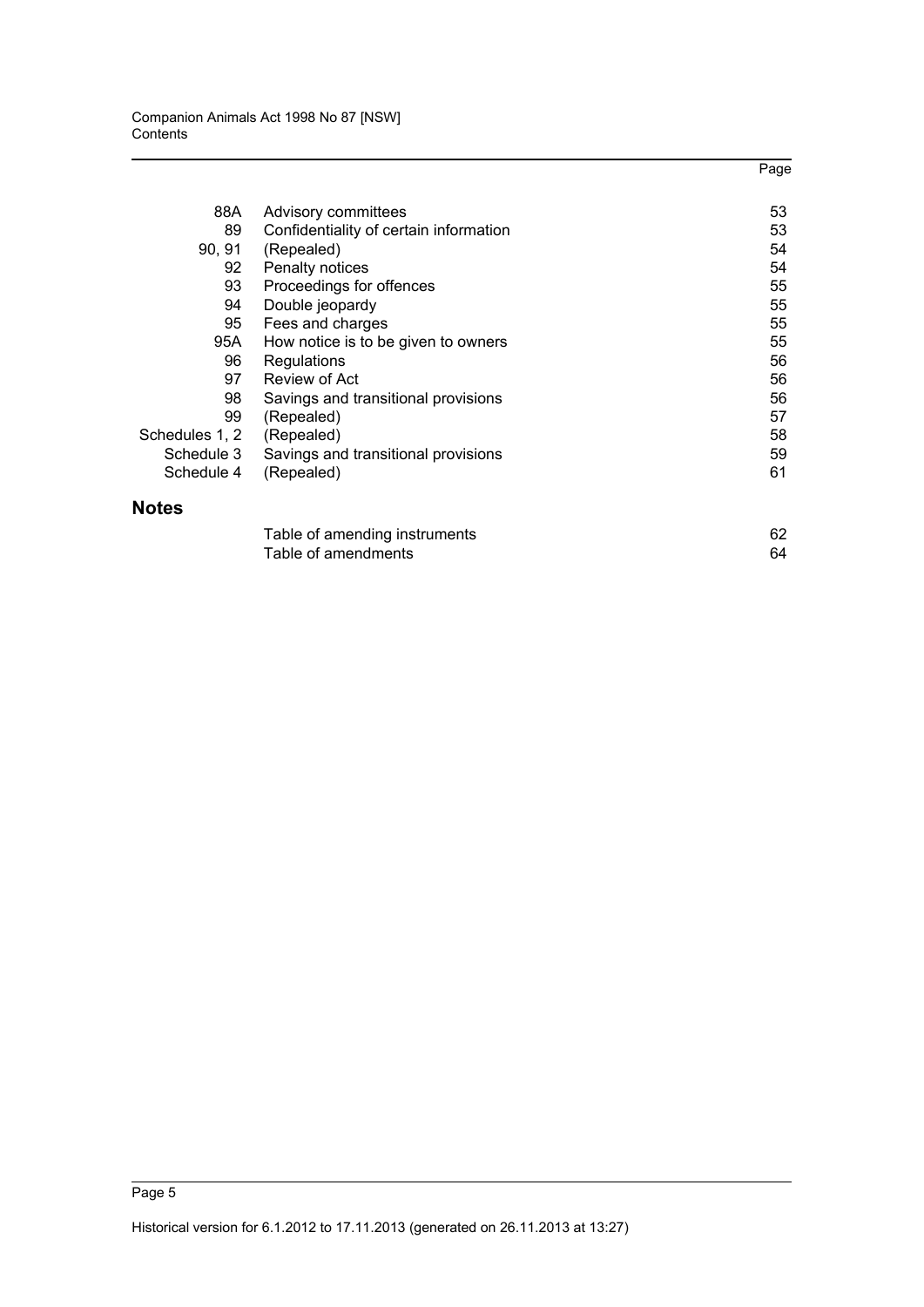

New South Wales

# **Companion Animals Act 1998 No 87**

An Act to provide for the identification and registration of companion animals and for the duties and responsibilities of their owners; and for other purposes.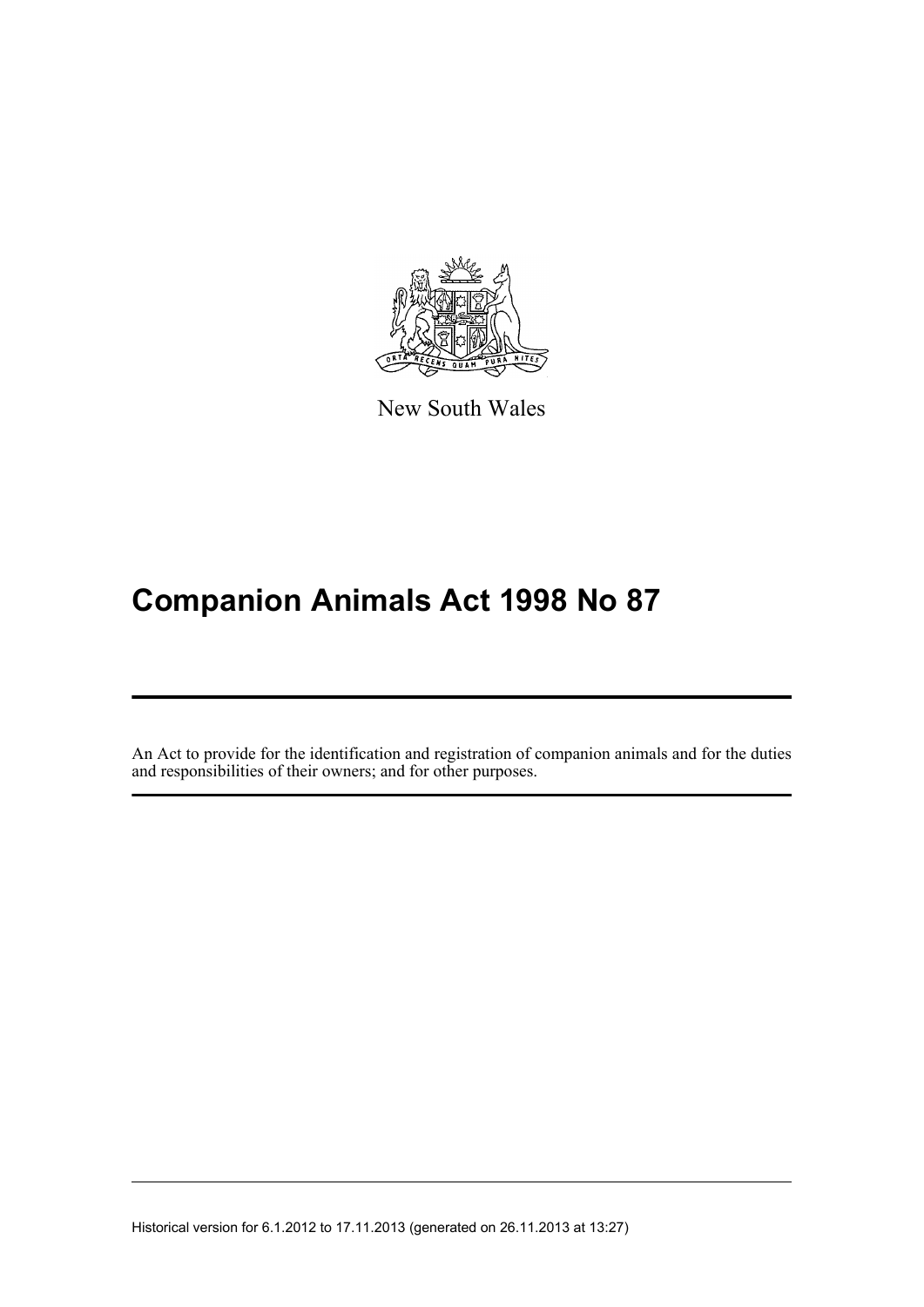# <span id="page-7-1"></span><span id="page-7-0"></span>**Part 1 Preliminary**

# **1 Name of Act**

This Act is the *Companion Animals Act 1998*.

# <span id="page-7-2"></span>**2 Commencement**

This Act commences on a day or days to be appointed by proclamation.

# **3 (Repealed)**

# <span id="page-7-4"></span><span id="page-7-3"></span>**3A Principal object of Act**

The principal object of this Act is to provide for the effective and responsible care and management of companion animals.

# <span id="page-7-5"></span>**4 Policy regarding animal welfare**

It is declared that the protection of native birds and animals is an objective of animal welfare policy in the State.

# <span id="page-7-6"></span>**5 Definitions**

(1) In this Act:

# *approved animal welfare organisation* means any of the following:

(a) the Royal Society for the Prevention of Cruelty to Animals, New South Wales,

- (b) the Animal Welfare League NSW,
- (c) the Cat Protection Society of NSW,
- (d) any other organisation approved by the Director-General by order published in the Gazette.

*approved breed assessor* means a person or body approved for the time being by the Director-General to carry out breed identification assessments in relation to dogs for the purposes of Division 6 of Part 5.

# *approved form* means:

- (a) the form (if any) approved by the Director-General for the purposes of the provision in relation to which the expression is used, or
- (b) if no such form is approved by the Director-General, the form approved by the local authority for the purposes of the provision in relation to which the expression is used.

*approved temperament assessor* means a person or body approved for the time being by the Director-General to carry out temperament assessments in relation to dogs for the purposes of Division 6 of Part 5.

*assistance animal* means an animal referred to in section 9 (Disability discrimination—guide dogs, hearing assistance dogs and trained animals) of the *Disability Discrimination Act 1992* of the Commonwealth, but does not include a working dog.

**Note.** That section refers to a guide dog, a dog trained to assist a person in activities where hearing is required and any other animal trained to assist a person to alleviate the effect of a disability.

# *authorised officer* means:

- (a) an employee of a local authority authorised by the local authority for the purposes of this Act, or
- (b) a police officer.

*cat* means an animal of the species *Felis catus*, whether or not domesticated.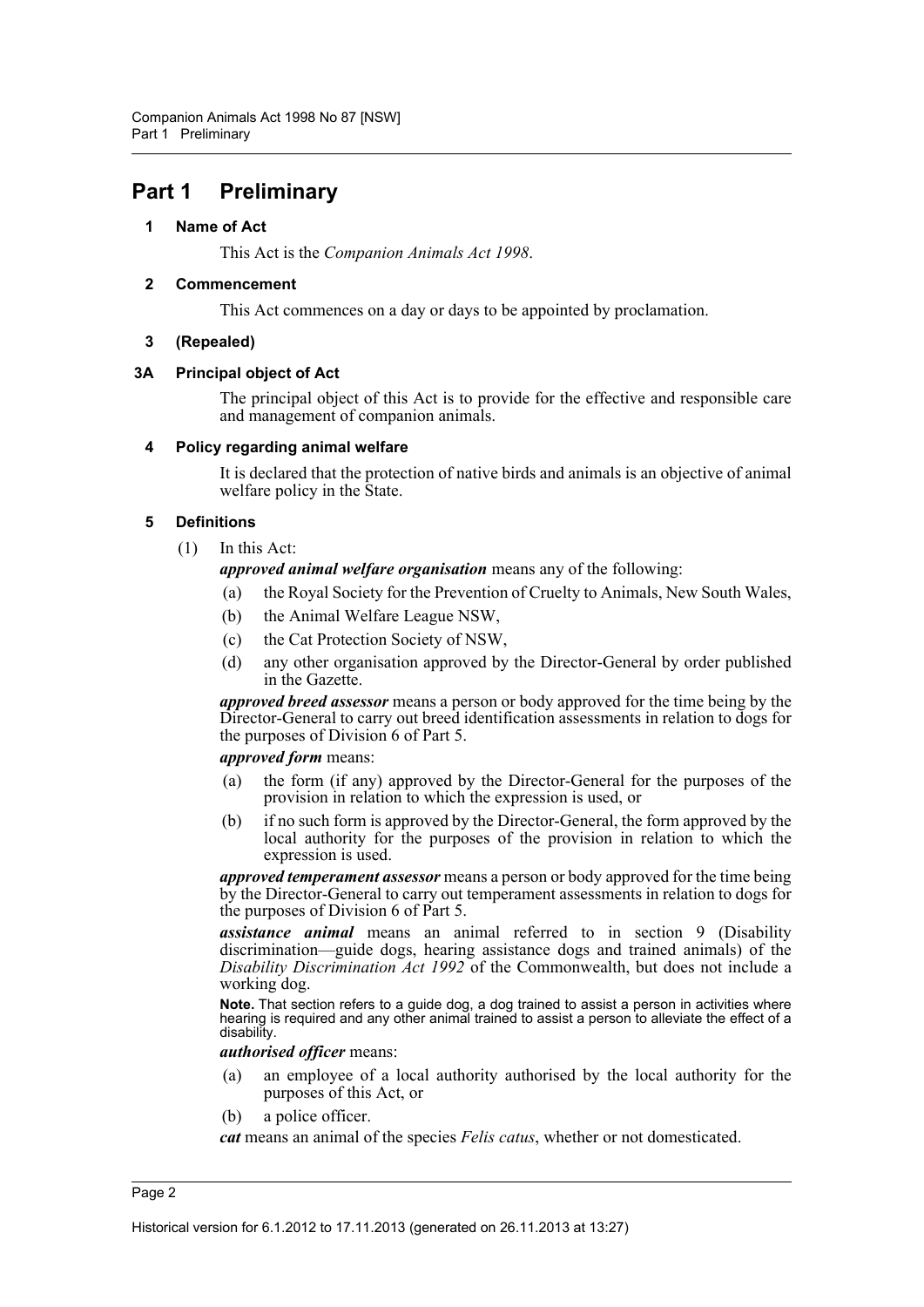*companion animal* means each of the following:

- (a) a dog,
- (b) a cat,

(c) any other animal that is prescribed by the regulations as a companion animal. **Note.** The fact that an animal is not strictly a "companion" does not prevent it being a companion animal for the purposes of this Act. All dogs are treated as companion animals, even working dogs on rural properties, guard dogs, police dogs and corrective services dogs.

*corrective services dog* means a dog that is being used on official duty by a correctional officer (within the meaning of the *Crimes (Administration of Sentences) Act 1999*).

**Note.** This Act contains special exemptions for corrective services dogs. Because this definition requires that the dog is being used on official duty by a correctional officer, the exemptions apply only when the dog is "on duty".

*council* means:

- (a) the council of an area under the *Local Government Act 1993*, or
- (b) the Lord Howe Island Board in relation to Lord Howe Island (the Lord Howe Island Board's *area* for the purposes of this Act), or
- (c) the Western Lands Commissioner in relation to the Western Division of the State (the Western Lands Commissioner's *area* for the purposes of this Act).

*council pound* means:

- (a) a public or private pound established by a council under the *Impounding Act 1993*, or
- (b) any other place approved by a council as a place for the holding of animals for the purposes of this Act.

*dangerous dog* means a dog for the time being the subject of a declaration by an authorised officer of a council or a court under this Act that the dog is dangerous.

*desexed* means rendered permanently incapable of reproduction.

*Director-General* means the Director-General of the Department of Local Government.

*disability* has the same meaning as in the *Disability Discrimination Act 1992* of the Commonwealth.

*dog* means an animal (of either sex, or desexed, and whether or not domesticated) of a species with the scientific name *Canis familiaris*, *Canis lupus familiaris*, *Canis lupus dingo*, *Canis familiaris dingo* or *Canis dingo*, or a synonym of any of those names, and including a hybrid of any of those species.

**Note.** The *Wild Dog Destruction Act 1921* continues to apply to dingoes in the Western Division within the meaning of the *Crown Lands Act 1989*. Section 26 of the *Wild Dog Destruction Act 1921* creates an offence if a person has in the person's possession any dingo or half-breed dingo without the written authority of the Wild Dog Destruction Board.

*exercise a function* includes perform a duty.

*function* includes a power, authority and duty.

*Fund* means the Companion Animals Fund established by this Act.

*identification information* means the information prescribed by the regulations as the identification information for a companion animal.

*identified companion animal* means a companion animal that is identified as referred to in section 70 (1).

*local authority* is defined in section 6.

*owner* is defined in section 7.

*police dog* means a dog that is being used by a police officer on official duty.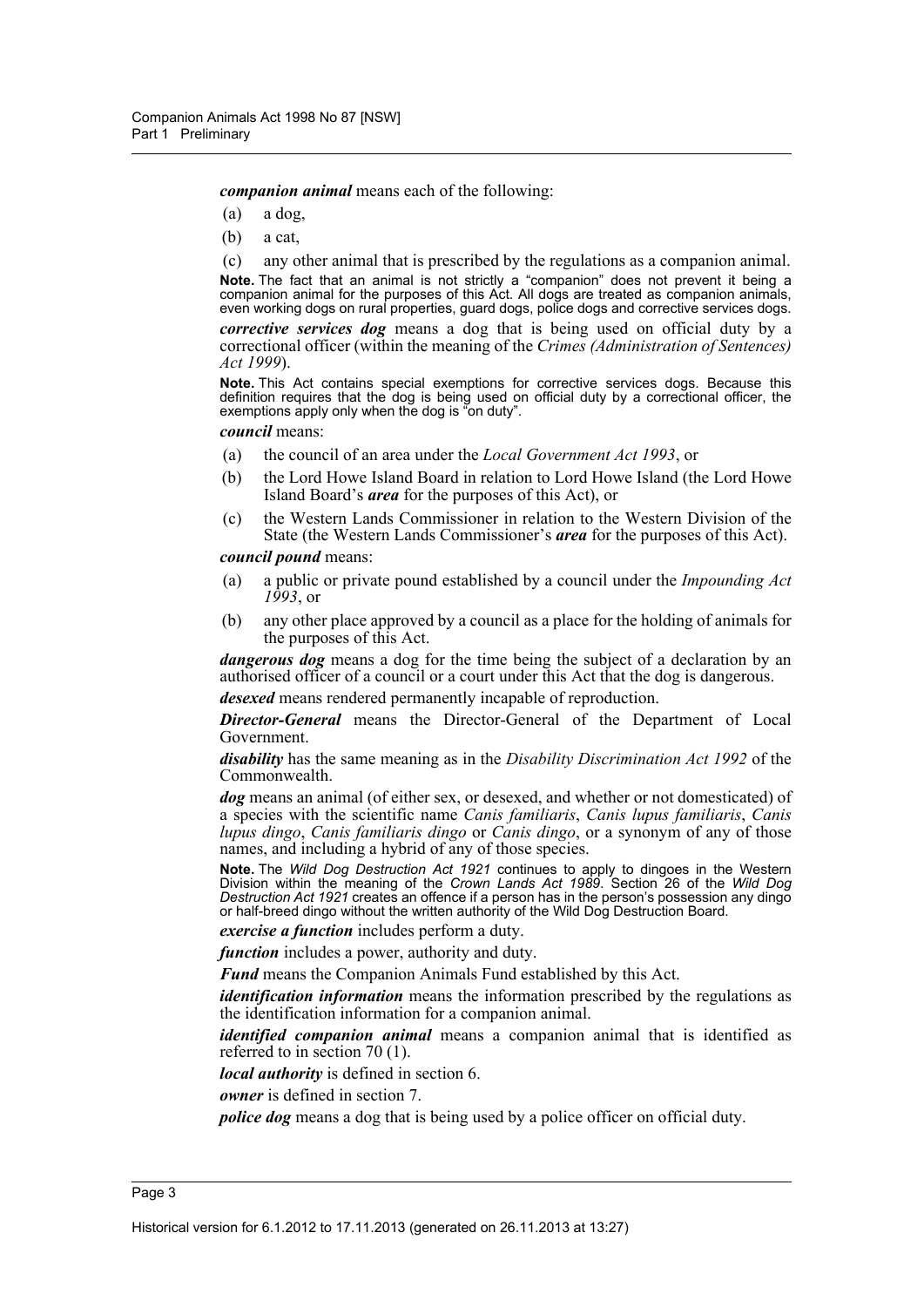**Note.** This Act contains special exemptions for police dogs. Because this definition requires that the dog is being used by a police officer on official duty, the exemptions apply only when the dog is "on duty".

*pound operator*, in relation to a council pound referred to in paragraph (b) of the definition of that term, means the person or body that manages or has control of the pound.

*property* means land or premises and includes, for the purposes of Part 7A, a building or structure of any description (such as a shed) or a vehicle or vessel.

# *public place* means:

- (a) any pathway, road, bridge, jetty, wharf, road-ferry, reserve, park, beach or garden, and
- (b) any other place,

that the public are entitled to use.

*Register* means the Register of Companion Animals provided for by this Act.

*registered* means registered under this Act.

*registered owner* of a companion animal means the person shown in the registration information entered on the Register as the registered owner of the animal (and in the case of joint registered owners means each of those joint registered owners).

*registration information* means the information prescribed by the regulations as the registration information for a companion animal.

*restricted dog* is defined in section 55.

*sell* includes transfer ownership of the property in an animal by any means, including by gift.

*veterinary practitioner* has the same meaning as in the *Veterinary Practice Act 2003*. *working dog* means a dog used primarily for the purpose of droving, tending, working or protecting stock, and includes a dog being trained as a working dog.

- (2) (Repealed)
- (3) Notes in the text of this Act do not form part of this Act.

#### <span id="page-9-0"></span>**6 Meaning of "local authority"**

- (1) The *local authority* for a place is the council in the area of which the place is located.
- (2) The regulations may provide that the functions of the local authority for a place are to be exercised for the purposes of this Act or specified provisions of this Act by a specified person or the holder of a specified office (instead of by the council provided for by subsection  $(1)$ ). That person or the holder of that office is then the local authority for that place for the purposes of this Act or the relevant provisions of this Act.

# <span id="page-9-1"></span>**6A General duties of councils**

- (1) A council is required:
	- (a) to promote awareness within its area of the requirements of this Act with respect to the ownership of companion animals, and
	- (b) to take such steps as are appropriate to ensure that it is notified or otherwise made aware of the existence of all dangerous and restricted dogs (including dogs that might reasonably be considered to be the subject of a declaration under Division 1 or 6 of Part 5) that are ordinarily kept within its area.
- (2) Subsection (1) does not limit the other functions that may be conferred or imposed on a council by or under this Act.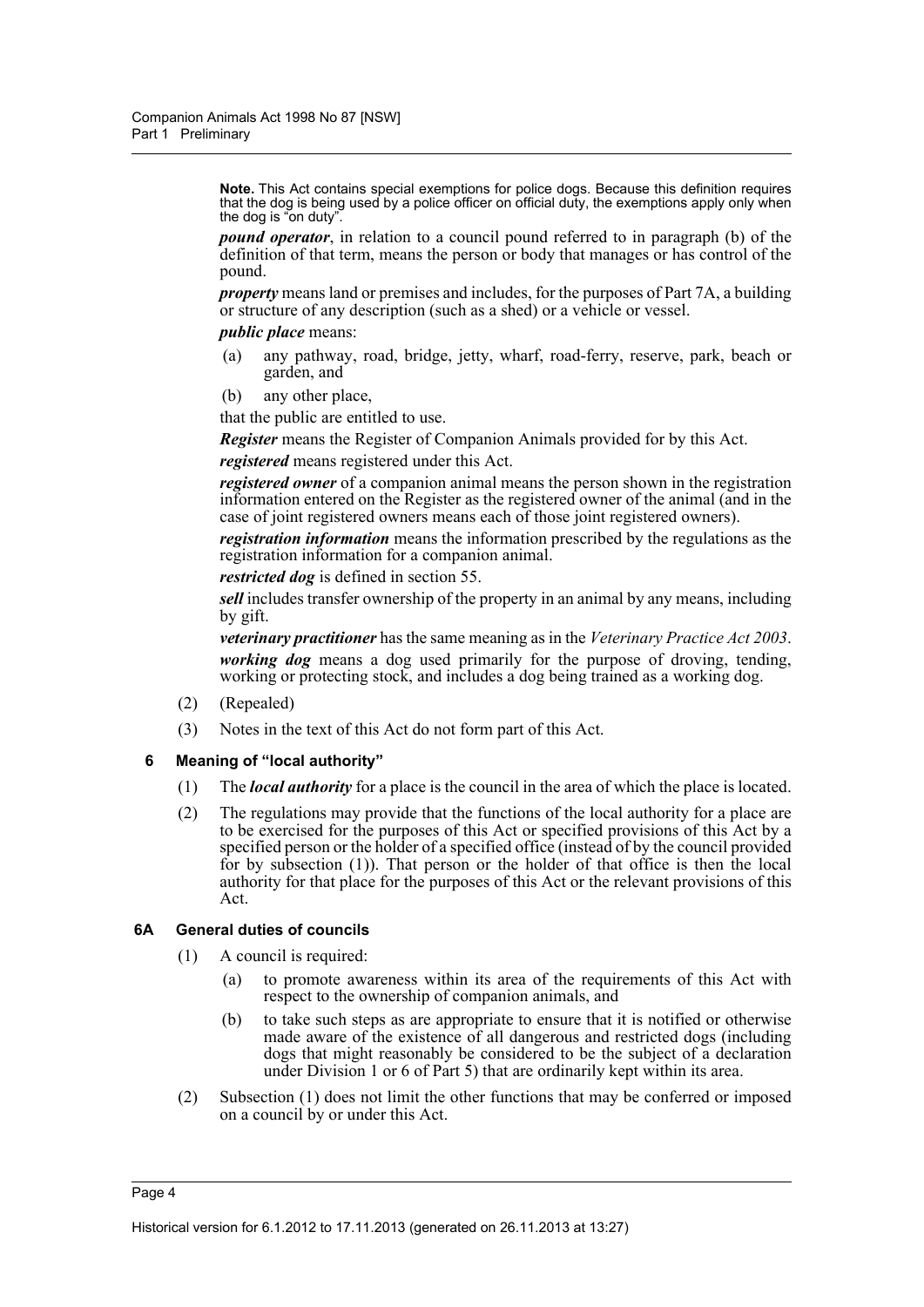**Note.** Councils also have functions in relation to companion animals under other legislation. For example, the number of dogs or cats that are able to be kept on premises can be restricted by a council by giving an order to the occupier in terms of order No 18 in the Table to section 124 of the *Local Government Act 1993*.

#### <span id="page-10-0"></span>**6B Duty to provide certain information to councils**

- (1) If an official person has any information about:
	- (a) a dog that the person reasonably believes is a threat to the public, or
	- (b) an incident involving a dog attacking or biting, without provocation, a person or animal,

it is the duty of the official person to provide that information to the relevant council (or councils) as soon as it is reasonably practicable.

**Note.** The relevant council would usually be the council of the area in which the dog is ordinarily kept. However, the relevant council may also be the council of the area in which the incident concerned took place.

- (2) An official person does not incur any criminal or civil liability (including liability for breaching any duty of confidentiality) for providing any such information to a council if the information is provided in good faith.
- (3) In this section, *official person* means:
	- (a) a police officer, or
	- (b) an officer of the Royal Society for the Prevention of Cruelty to Animals, New South Wales, or of the Animal Welfare League NSW, as referred to in paragraph (b) of the definition of *officer* in section 4 (1) of the *Prevention of Cruelty to Animals Act 1979*.

# <span id="page-10-1"></span>**7 Meaning of "owner"**

- (1) Each of the following persons is the *owner* of a companion animal for the purposes of this Act:
	- (a) the owner of the animal (in the sense of being the owner of the animal as personal property),
	- (b) the person by whom the animal is ordinarily kept,
	- (c) the registered owner of the animal.
- (2) A reference in this Act to *the owner* of a companion animal is a reference to each and all owners of the animal. **Note.** A provision of this Act that makes the owner of a companion animal guilty of an offence makes each owner guilty of the offence.
- (3), (4) (Repealed)
	- (5) When a companion animal is ordinarily kept by an employee on behalf of his or her employer, the animal is for the purposes of this Act taken to be ordinarily kept by the employer and not the employee. This subsection does not prevent an employee being the registered owner of an animal and does not prevent the employee being an owner if the employee is the registered owner.
	- (6) In any prosecution of the owner of a companion animal for an offence against this Act it is a defence if the defendant establishes that:
		- (a) another owner of the animal has been convicted of an offence arising out of the same circumstances, or the commission by another owner of the animal of an offence arising out of the same circumstances has been proved but a court has made an order under section 10 of the *Crimes (Sentencing Procedure) Act 1999* in respect of the offence, or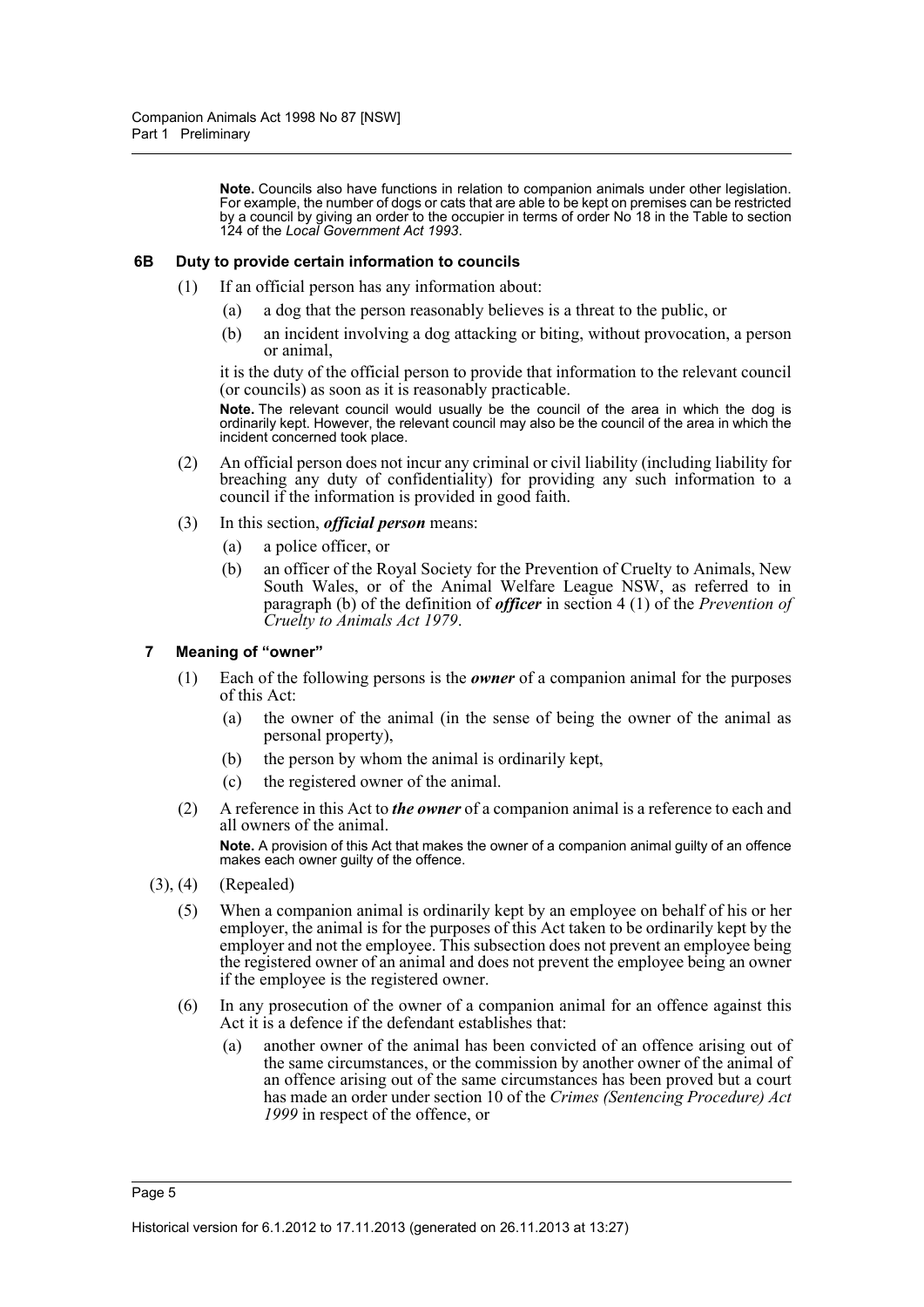(b) another owner of the animal has paid the amount of the penalty prescribed under section 92 (Penalty notices) for an alleged offence arising out of the same circumstances.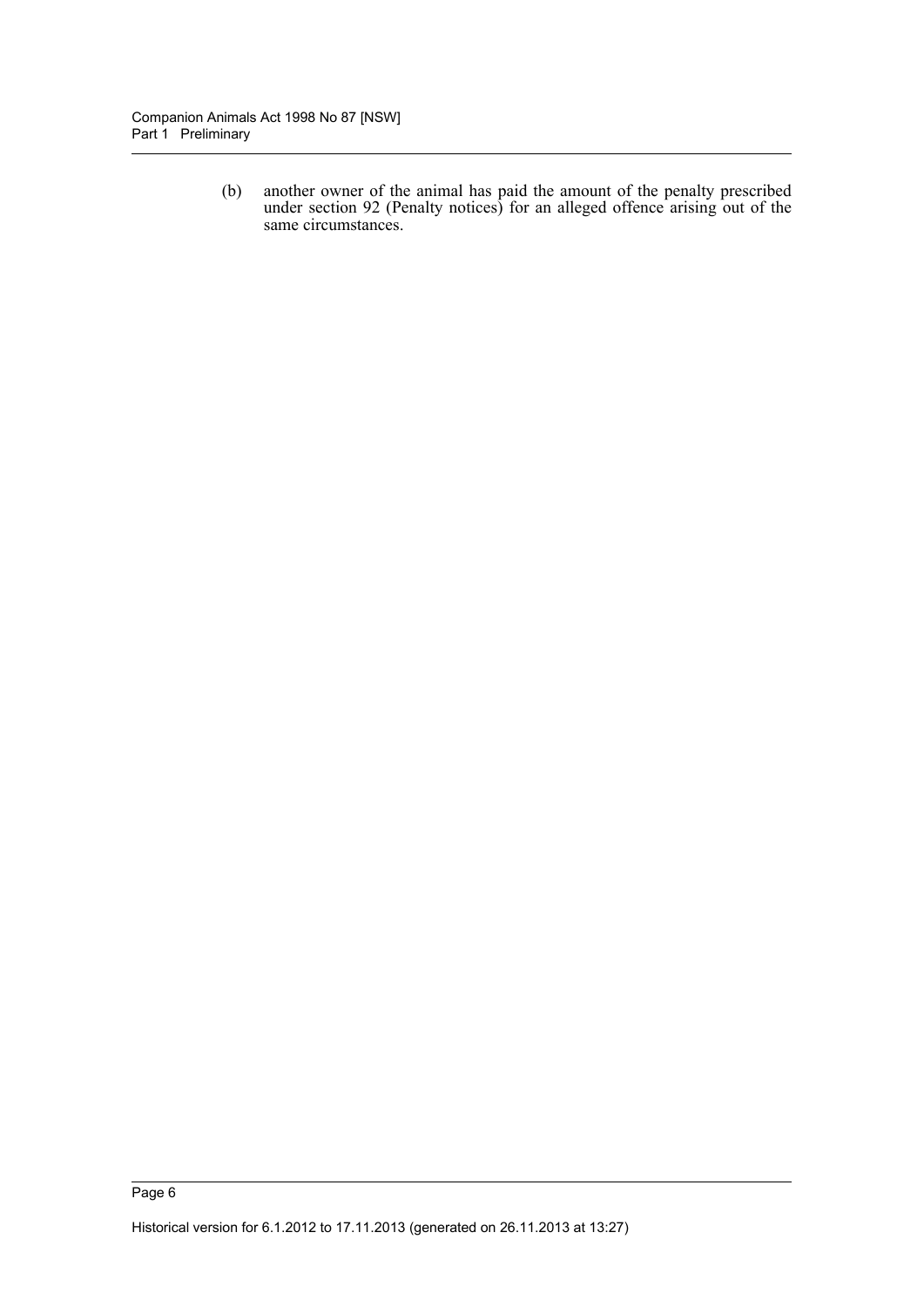# <span id="page-12-0"></span>**Part 2 Compulsory identification and registration of companion animals**

# <span id="page-12-1"></span>**8 Identification required from 12 weeks of age and before sale**

- (1) A companion animal must be identified as required by the regulations from the time the animal is 12 weeks old.
- (2) A companion animal must not be sold unless it has been identified as required by the regulations (even if it is less than 12 weeks old when it is sold).
- (3) The owner of an animal is guilty of an offence if it is not identified in accordance with subsection  $(1)$ .

Maximum penalty:

- (a) 8 penalty units except in the case of a dangerous or restricted dog, or
- (b) 50 penalty units in the case of a dangerous or restricted dog.
- (4) A person who sells an animal in contravention of subsection (2) is guilty of an offence.

Maximum penalty:

- (a) 8 penalty units except in the case of a dangerous or restricted dog, or
- (b) 50 penalty units in the case of a dangerous or restricted dog.
- (5) The regulations may change the age from which a companion animal is required to be identified under subsection (1) from 12 weeks to any other age (either generally for all companion animals or for a particular kind or class of companion animal). **Note.** The term "sell" extends to the transfer of ownership by any means, including by gift. This section requires an animal to be identified before it is sold no matter what the age of the animal when it is sold.

# <span id="page-12-2"></span>**9 Registration required from age 6 months**

- (1) A companion animal must be registered under this Act from the time the animal is 6 months old. The owner of the animal is guilty of an offence if it is not registered. Maximum penalty:
	- (a) 8 penalty units except in the case of a dangerous or restricted dog, or
	- (b) 50 penalty units in the case of a dangerous or restricted dog.

**Note.** The regulations may provide for exceptions to this section. An owner does not have to wait until an animal is 6 months old to register it. An animal of any age can be registered.

(2) The regulations may change the age from which a companion animal is required to be registered under this section from 6 months to any other age, either generally for all companion animals or for a particular kind or class of companion animal.

# <span id="page-12-3"></span>**10 Regulations may require registration**

The regulations may require a particular class or description of companion animals (not otherwise required to be registered) to be registered. The owner of such an animal is guilty of an offence if it is not registered.

Maximum penalty:

- (a) 8 penalty units except in the case of a dangerous or restricted dog, or
- (b) 50 penalty units in the case of a dangerous or restricted dog.

**Note.** For example, the regulations could require that a companion animal be registered if it has been seized under this Act (for example, because it was found at large outside the property of its owner). The animal would then have to be registered even though it might be less than 6 months old.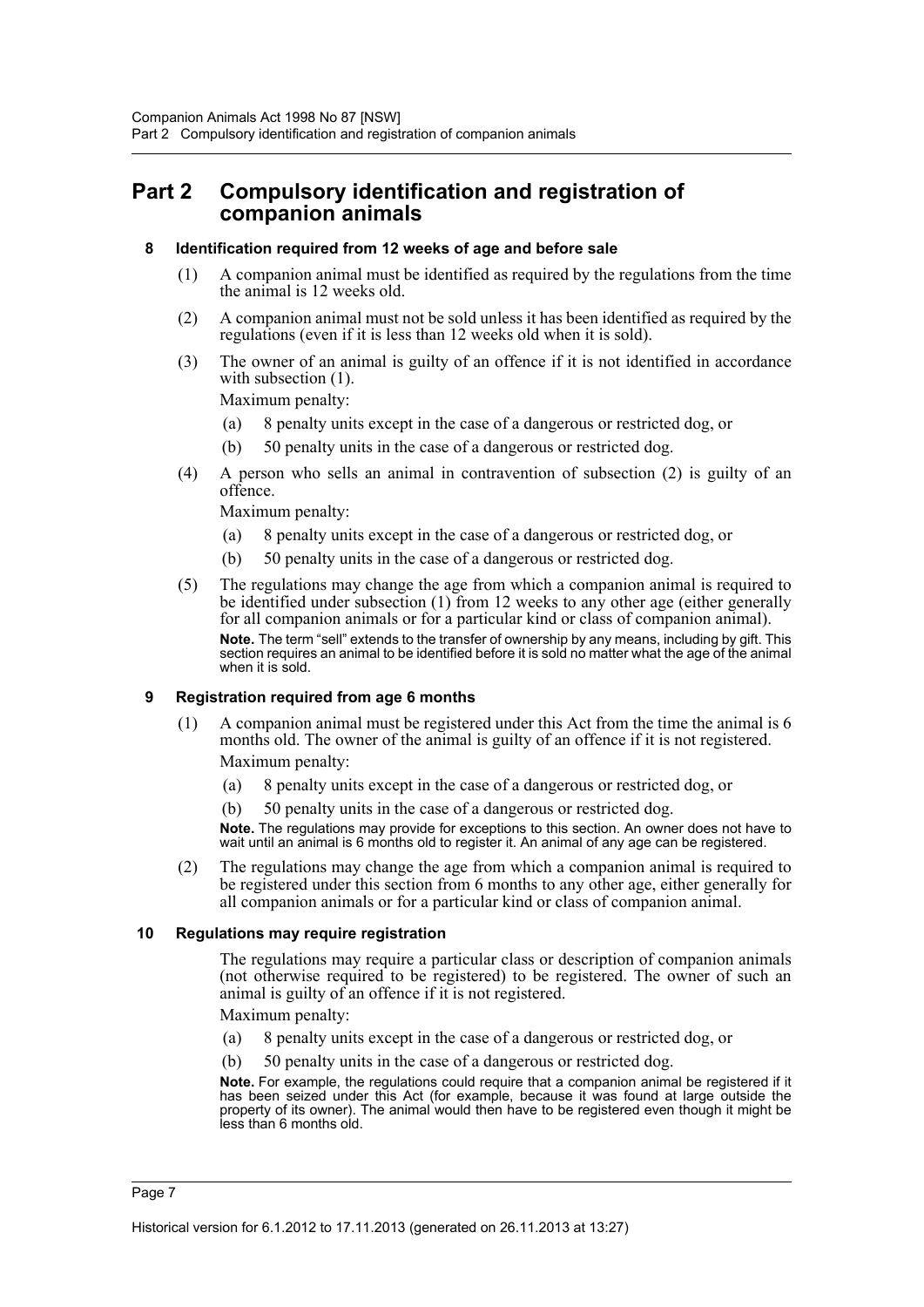#### <span id="page-13-0"></span>**10A Unregistered companion animal**

The owner of an unregistered companion animal that is required to be registered is guilty of an offence on each occasion the animal is in a place other than where it is ordinarily kept.

Maximum penalty:

- (a) 3 penalty units except in the case of a dangerous or restricted dog, or
- (b) 13 penalty units in the case of a dangerous or restricted dog.

#### <span id="page-13-1"></span>**10B Notice requiring companion animal to be registered**

- (1) If a companion animal that is required to be registered is not registered, the council of the area in which the animal is ordinarily kept may give the owner of the animal a notice, in the approved form, requiring the owner to register the animal within 28 days after the date the notice is given.
- (2) The owner of the companion animal must comply with the notice.

Maximum penalty:

- (a) 3 penalty units except in the case of a dangerous or restricted dog, or
- (b) 13 penalty units in the case of a dangerous or restricted dog.
- (3) A notice under this section may be given on more than one occasion to the owner of an unregistered companion animal that is required to be registered (but only after an interval of at least 6 months since the last such notice was given).

#### <span id="page-13-2"></span>**11 Owner required to notify certain changes and events**

- (1) The owner of an identified companion animal (whether or not it is registered) must notify the Director-General when any of the following happens:
	- (a) any change occurs in the registration information or identification information for the animal (notification must be given within 14 days after the change occurs),
	- (b) the making or revocation of a declaration by a court under Part 5 that the animal (being a dog) is dangerous (notification must be given within 7 days after the declaration is made or revoked),
	- (c) the animal dies (notification must be given within 28 days after the animal dies),
	- (d) the animal has been missing for more than 72 hours (notification must be given within 96 hours after the animal went missing),
	- (d1) the animal has been found after having been reported missing (notification must be given within 72 hours after the animal is found),
		- (e) any other event prescribed as a notifiable event by the regulations.

Maximum penalty:

- (a) 8 penalty units except in the case of a dangerous or restricted dog, or
- (b) 50 penalty units in the case of a dangerous or restricted dog.
- (2) The regulations may provide for the manner in which a notification under this section is to be given to the Director-General. Notification is not considered to have been given unless it is given in compliance with any such applicable provisions of the regulations.
- (3) When the Director-General is notified of a change in registration information, the Director-General is to provide the registered owner of the animal with a certificate of registration free of charge showing the registration information as changed. If the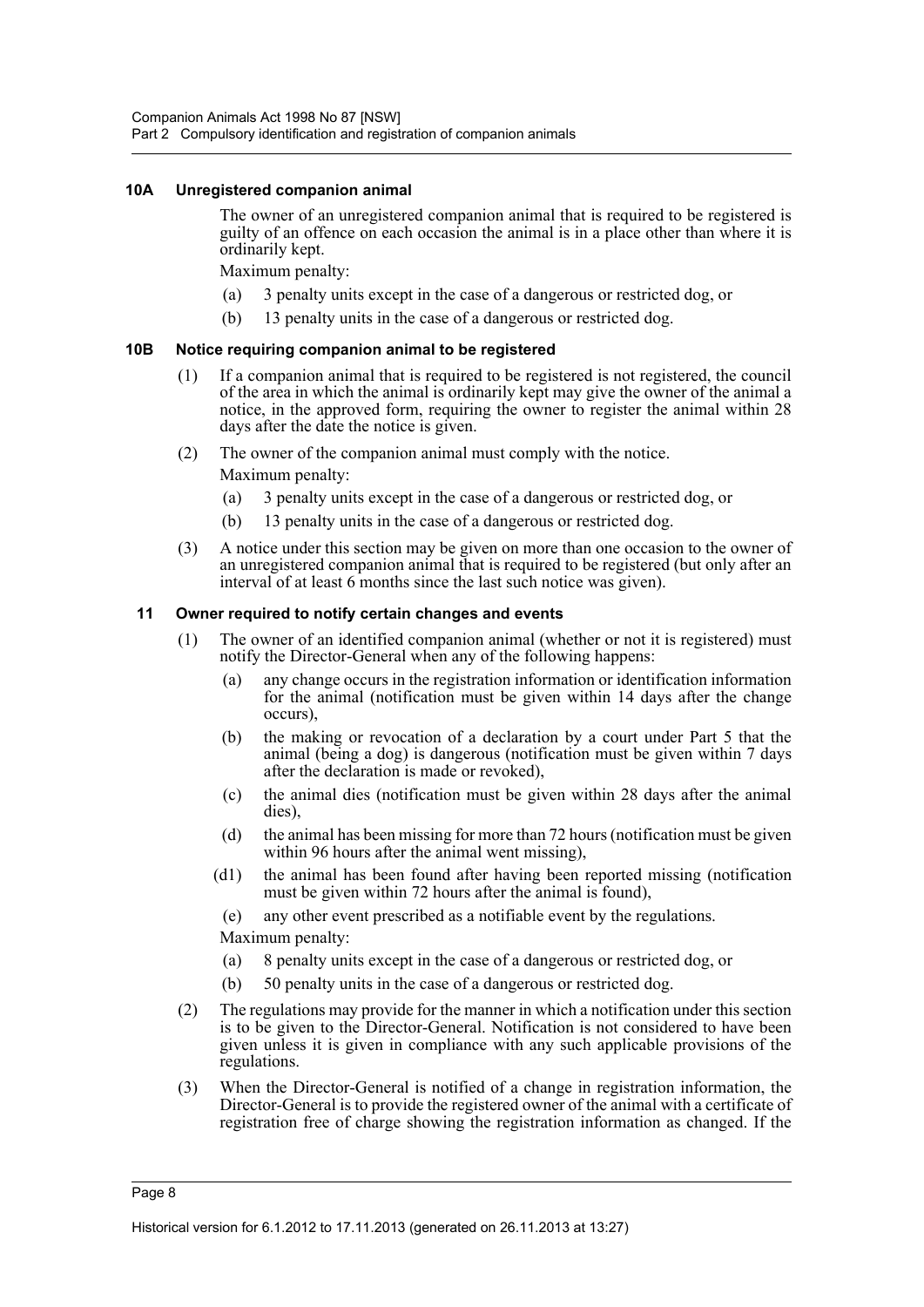change is a change of ownership, the certificate of registration is to be provided to the new owner.

(4) A person who in any notification given for the purposes of this section makes a statement or gives information that the person knows is false or misleading in a material particular is guilty of an offence.

Maximum penalty: 8 penalty units.

#### <span id="page-14-0"></span>**11A Duties of councils in relation to companion animals killed by traffic**

A council is required:

- (a) to take such steps as are reasonable to ascertain the ownership of any companion animal found in its area that appears to have been killed as the result of being hit by a vehicle, and
- (b) if the animal that has been killed was an identified companion animal—to notify the Director-General and the owner of the animal (if the owner can be identified) that the animal has been killed.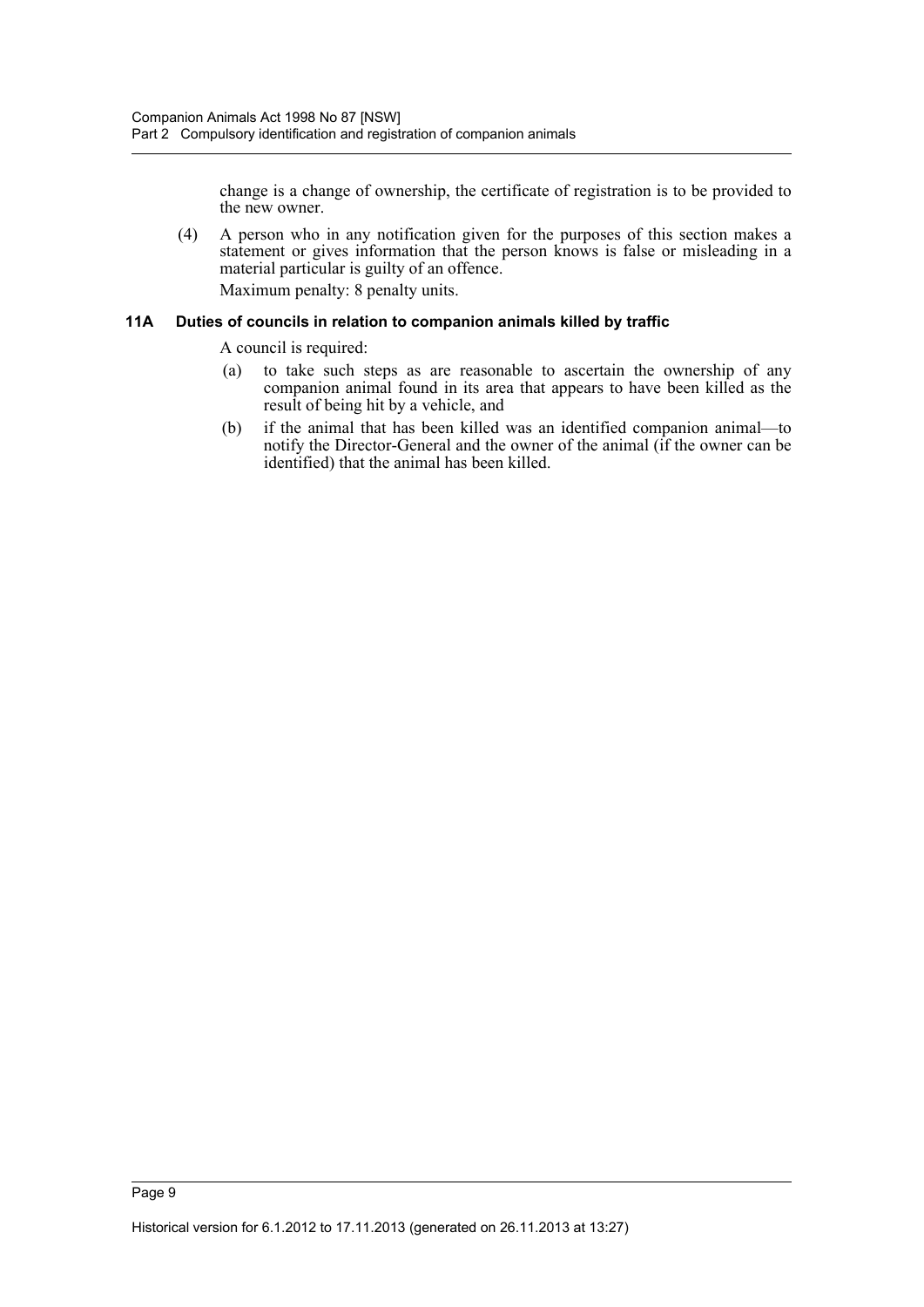# <span id="page-15-0"></span>**Part 3 Responsibilities for control of dogs**

# <span id="page-15-1"></span>**Division 1 General responsibilities**

# <span id="page-15-2"></span>**12 Dog to wear collar and tag**

- (1) A dog must have a collar around its neck and there must be attached to the collar:
	- (a) a name tag that shows the name of the dog and the address or telephone number of the owner of the dog, and
	- (b) (Repealed)
- (2) The owner of the dog is guilty of an offence if this section is not complied with. Maximum penalty:
	- (a) 8 penalty units except in the case of a dangerous or restricted dog, or
	- (b) 50 penalty units in the case of a dangerous or restricted dog.
- (3) The regulations may impose requirements in respect of the size, colour and material of a tag for use for the purposes of this section.
- (4) This section does not apply to a dog while it is on property of which the owner of the dog is the occupier or to a working dog.

# <span id="page-15-3"></span>**12A Preventing dog from escaping**

- (1) The owner of a dog must take all reasonable precautions to prevent the dog from escaping from the property on which it is being kept. Maximum penalty:
	- (a) 8 penalty units except in the case of a dangerous or restricted dog, or
	- (b) 50 penalty units in the case of a dangerous or restricted dog.
- (2) For the purposes of subsection (1), *owner* of a dog includes the person who is for the time being in charge of the dog.

# <span id="page-15-4"></span>**13 Responsibilities while dog in public place**

- (1) A dog that is in a public place must be under the effective control of some competent person by means of an adequate chain, cord or leash that is attached to the dog and that is being held by (or secured to) the person.
- (2) If this section is contravened:
	- (a) the owner of the dog, or
	- (b) if the owner is not present at the time of the offence and another person who is of or above the age of 16 years is in charge of the dog at that time—that other person,

is guilty of an offence.

Maximum penalty:

- (a) 10 penalty units except in the case of a dangerous or restricted dog, or
- (b) 100 penalty units in the case of a dangerous or restricted dog.
- (3) Any person (including an authorised officer) can seize a dog that is in a public place in contravention of this section. If the owner of the dog is present, the dog cannot be seized except by an authorised officer and only then if the contravention continues after the owner has been told of the contravention. A reference in this subsection to the owner of the dog includes a reference to the person who is for the time being in charge of the dog.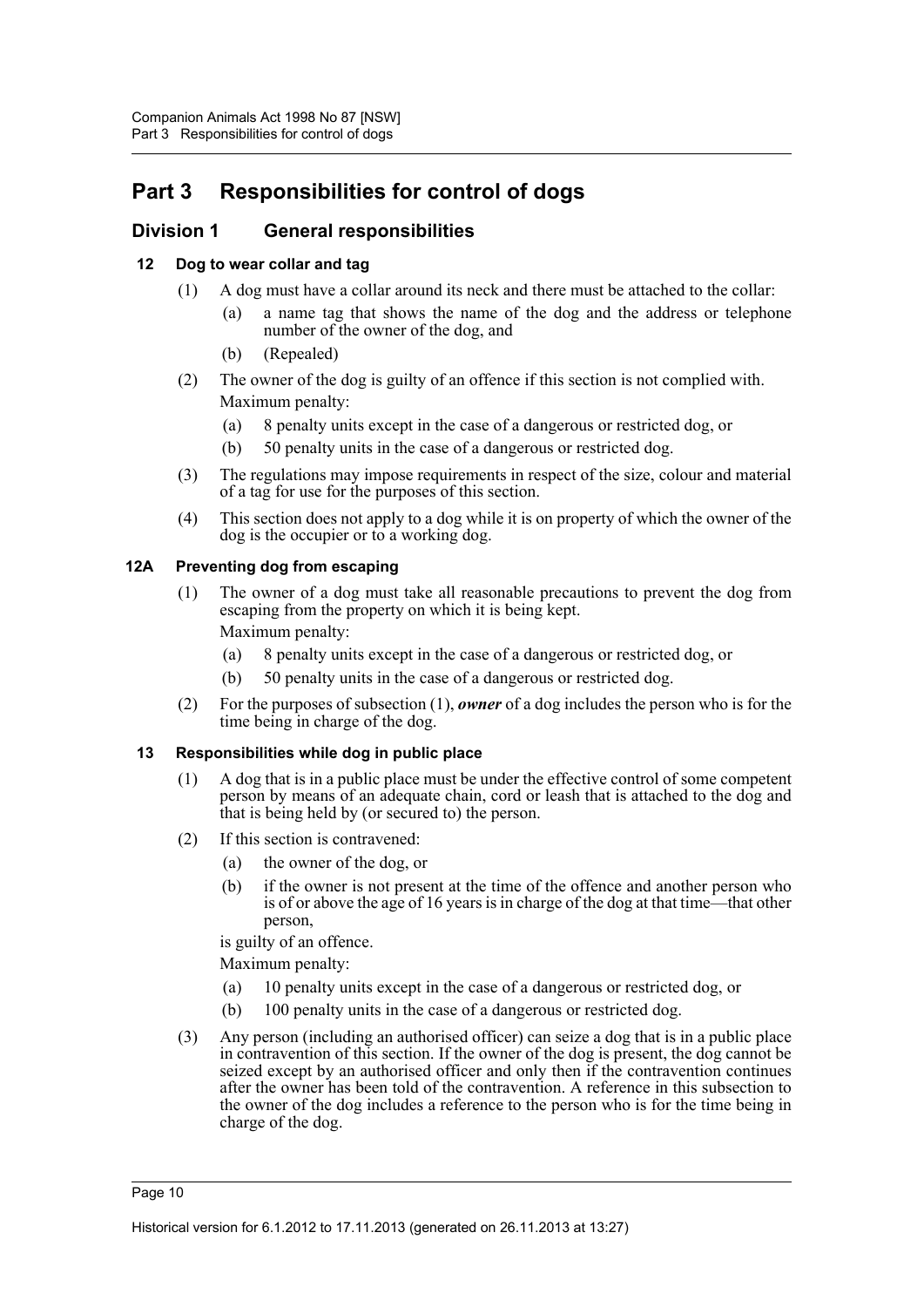**Note.** Putting the dog on a leash prevents the dog being seized but it does not excuse the contravention and does not stop action being taken for the contravention.

- (4) A dog is not considered to be under the effective control of a person if the person has more than 4 dogs under his or her control.
- (5) This section does not apply to:
	- (a) a dog accompanied by some competent person in an area declared to be an off-leash area by a declaration under this section (but only if the total number of dogs that the person is accompanied by or has control of does not exceed 4), or
	- (b) a dog engaged in the droving, tending or working of stock, or
	- (c) a dog being exhibited for show purposes, or
	- (d) a dog participating in an obedience class, trial or exhibition, or
	- (e) a police dog, or
	- (e1) a corrective services dog, or

(f) a dog secured in a cage or vehicle or tethered to a fixed object or structure.

**Note.** Just because a dog is not on a lead in an off-leash area, or is secured in a cage or vehicle or is tethered to a fixed object or structure, does not mean that an offence under section 16 is not committed if the dog rushes at, attacks, bites, harasses or chases any person or animal, whether or not any injury is caused.

(6) A local authority can by order declare a public place to be an off-leash area. Such a declaration can be limited so as to apply during a particular period or periods of the day or to different periods of different days. However, there must at all times be at least one public place in the area of a local authority that is an off-leash area.

#### <span id="page-16-0"></span>**14 Dogs prohibited in some public places**

- (1) Dogs are prohibited in the following places (whether or not they are leashed or otherwise controlled):
	- (a) *Children's play areas* (meaning any public place, or part of a public place, that is within 10 metres of any playing apparatus provided in that public place or part for the use of children).
	- (b) *Food preparation/consumption areas* (meaning any public place, or part of a public place, that is within 10 metres of any apparatus provided in that public place or part for the preparation of food for human consumption or for the consumption of food by humans).
	- (c) *Recreation areas where dogs are prohibited* (meaning any public place, or part of a public place, provided or set apart by a local authority for public recreation or the playing of organised games and in which the local authority has ordered that dogs are prohibited and in which, or near the boundaries of which, there are conspicuously exhibited by the local authority at reasonable intervals notices to the effect that dogs are prohibited in or on that public place or part).
	- (d) *Public bathing areas where dogs are prohibited* (meaning any public place or any part of a public place that is used for or in conjunction with public bathing or public recreation (including a beach), in which the local authority has ordered that dogs are prohibited and in which, or near the boundaries of which, there are conspicuously exhibited by the local authority at reasonable intervals notices to the effect that dogs are prohibited in or on that public place).
	- (e) *School grounds* (meaning any property occupied or used for a purpose connected with the conduct of a government school or non- government school under the *Education Act 1990*, other than any property used for a residence or the curtilage of a residence).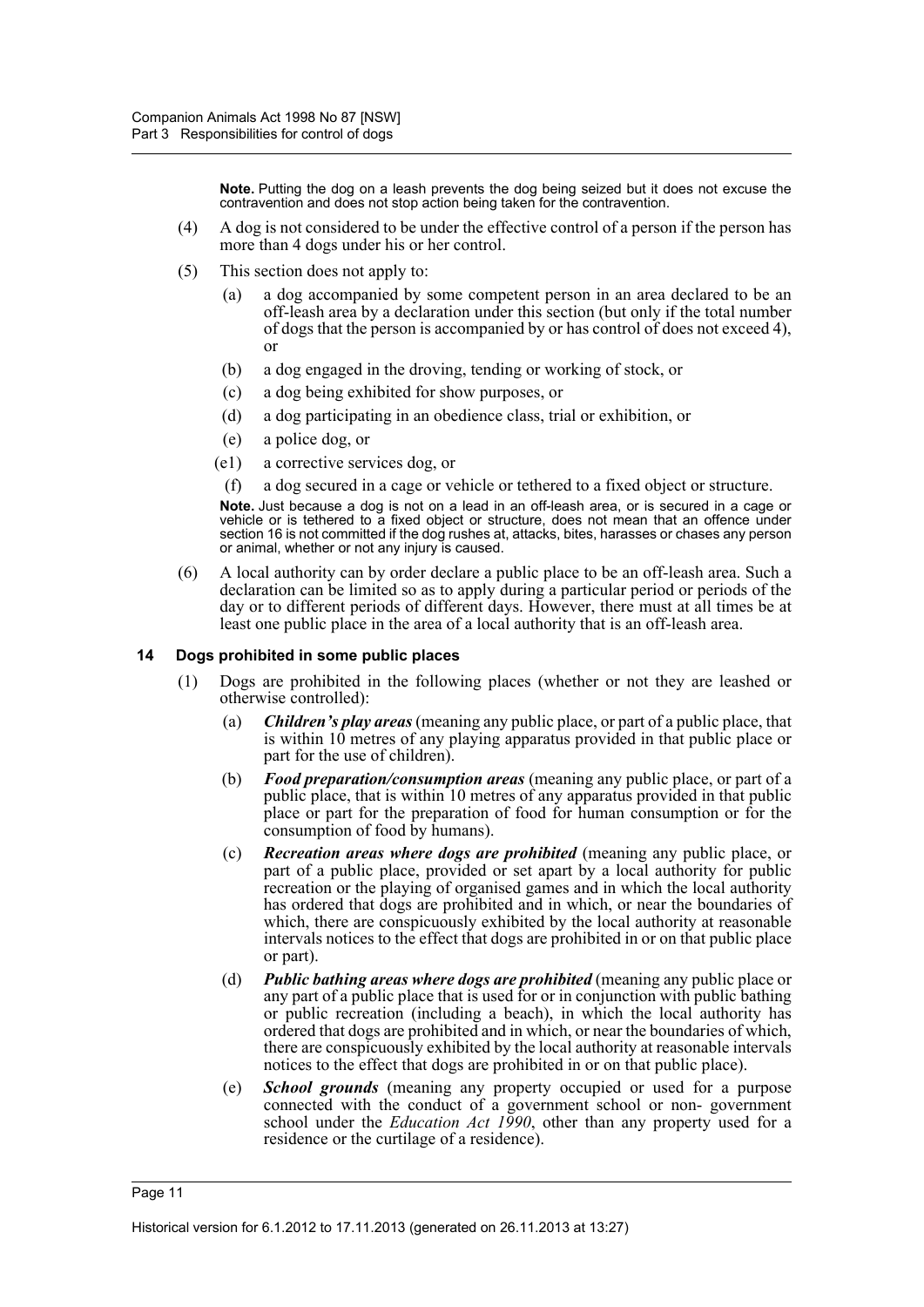- (f) *Child care centres* (meaning any property occupied or used for a purpose connected with the conduct of an approved education and care service within the meaning of the *Children (Education and Care Services) National Law (NSW)* or the *Children (Education and Care Services) Supplementary Provisions Act 2011*, other than any property used for a residence or the curtilage of a residence).
- (g) *Shopping areas where dogs are prohibited* (meaning a shopping arcade or shopping complex, including any part of it that is used by the public for parking or access to shops, in which or part of which the local authority has ordered that dogs are prohibited and in which, or near the boundaries of which, there are conspicuously exhibited by the local authority at reasonable intervals notices to the effect that dogs are prohibited there). This paragraph does not apply to any shop or part of a shop.
- (h) *Wildlife protection areas* (meaning any public place or any part of a public place set apart by the local authority for the protection of wildlife and in which the local authority has ordered that dogs are prohibited for the purposes of the protection of wildlife and in which, or near the boundaries of which, there are conspicuously exhibited by the local authority at reasonable intervals notices to the effect that dogs are prohibited in or on that public place).
- (2) If a dog is in a place in which dogs are prohibited under this section:
	- (a) the owner of the dog, or
	- (b) if the owner is not present at the time of the offence and another person who is of or above the age of 16 years is in charge of the dog at that time—that other person,

is guilty of an offence.

Maximum penalty:

- (a) 10 penalty units except in the case of a dangerous or restricted dog, or
- (b) 100 penalty units in the case of a dangerous or restricted dog.
- (3) Any person (including an authorised officer) can seize a dog that is in a place in which dogs are prohibited under this section. If the owner of the dog is present, the dog cannot be seized except by an authorised officer and only then if the owner fails to remove the dog from the place when the officer directs the owner to do so. A reference in this subsection to the owner of the dog includes a reference to the person who is for the time being in charge of the dog.

**Note.** Removing the dog prevents the dog being impounded but it does not excuse the contravention and does not stop action being taken for the contravention.

- (4) A dog is not prohibited under this section in a place that is a food preparation/consumption area if the place is a public thoroughfare (such as a road, footpath or pathway).
- (5) A dog is not prohibited under this section in a school ground or child care centre if it is there with the permission of the person controlling the school ground or child care centre.
- (6) A dog is not prohibited under this section in a place within a shopping area if it is there:
	- (a) in a vehicle that is secured in such a way as to prevent the dog from escaping from it, or
	- (b) with the permission of the person controlling the place, or
	- (c) for the purpose of being taken to or from a pet shop, the premises of a veterinary practitioner or a similar establishment.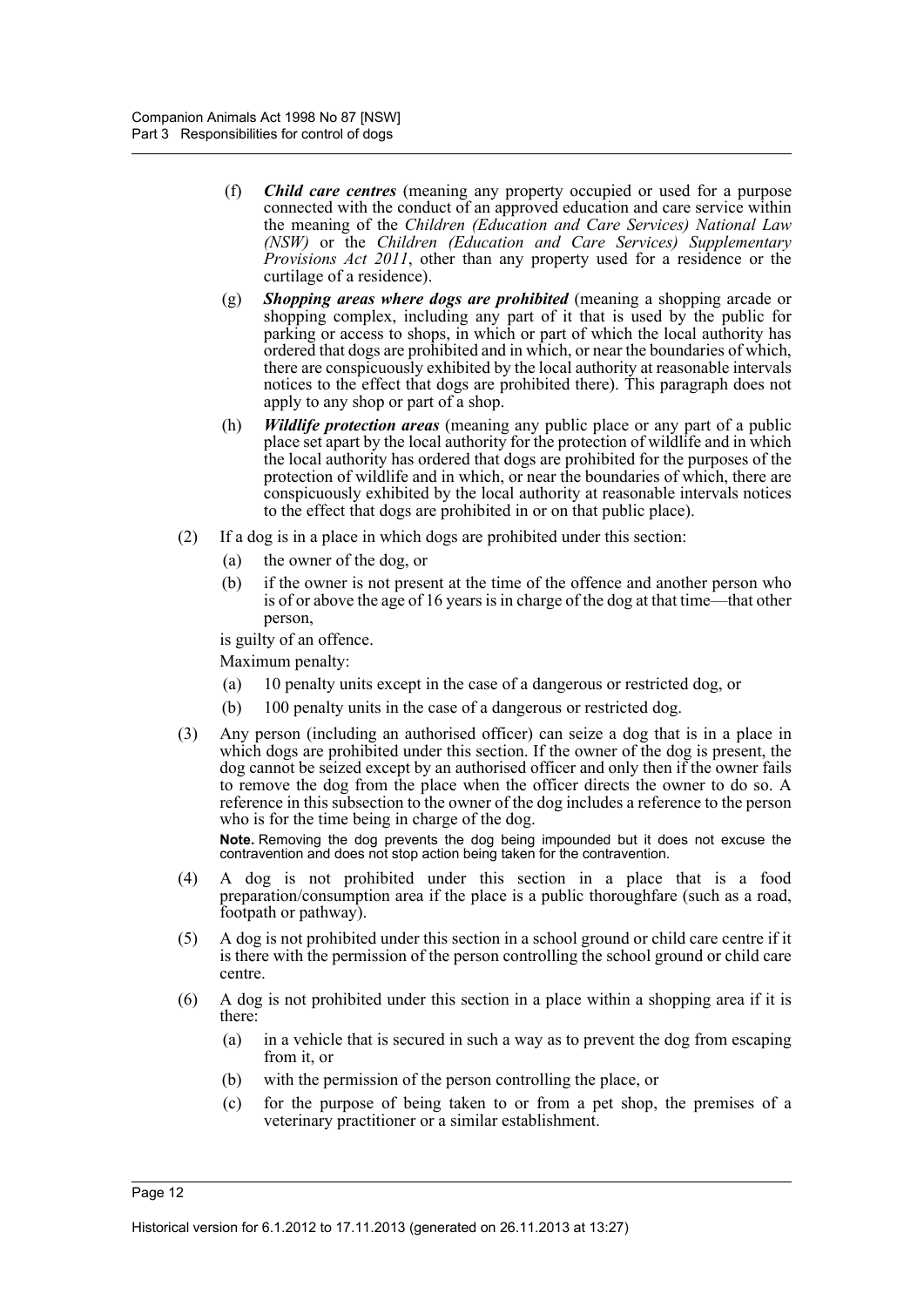- (7) A local authority is authorised to make the orders contemplated by this section.
- (8) This section does not apply to the following dogs:
	- (a) a police dog,
	- (b) a dog that is an assistance animal being used bona fide by a person with a disability to assist the person,
	- (c) a corrective services dog.

# <span id="page-18-0"></span>**14A Dogs not prohibited in outdoor dining areas in certain circumstances**

- (1) The relevant legal restrictions do not prohibit a dog (other than a dangerous or restricted dog) from being in an outdoor dining area if:
	- (a) the dog is under the effective control of some competent person and is restrained by means of an adequate chain, cord or leash that is attached to the dog, and
	- (b) the person does not feed the dog or permit the dog to be fed, and
	- (c) the dog is kept on the ground.
- (2) However, if the outdoor dining area is within a public place declared by a local authority to be an off-leash area:
	- (a) it is not necessary for the dog to be restrained by means of a chain, cord or leash, and
	- (b) the dog can be fed while the dog is on the ground, but not using any apparatus provided for the consumption of food by humans, and
	- (c) the dog can sit on a person's lap, but must not be allowed to sit on any table or chairs or make contact with other apparatus provided for the consumption of food by humans.
- (3) This section does not confer any entitlement on a person accompanied by a dog to use any table and chairs or other apparatus provided in an outdoor dining area by a food business (within the meaning of the *Food Act 2003*) without the permission of the operator of the food business.
- (4) The *relevant legal restrictions* are:
	- (a) section  $14(1)$  (b), and
	- (b) the *Food Act 2003* and the Food Standards Code (within the meaning of that Act).
- (5) An *outdoor dining area* is an area that:
	- (a) is used for the consumption of food by humans, and
	- (b) is not enclosed, and
	- (c) can be entered by the public without passing through an enclosed area in which dogs are prohibited by this Act or the other relevant legal restrictions, but does not include any part of an area that is used for the preparation of food.
- (6) An area is enclosed if, except for doorways and passageways, the area is substantially
	- or completely enclosed, whether permanently or temporarily, by:
		- (a) a ceiling or roof, and
		- (b) walls or windows (or both).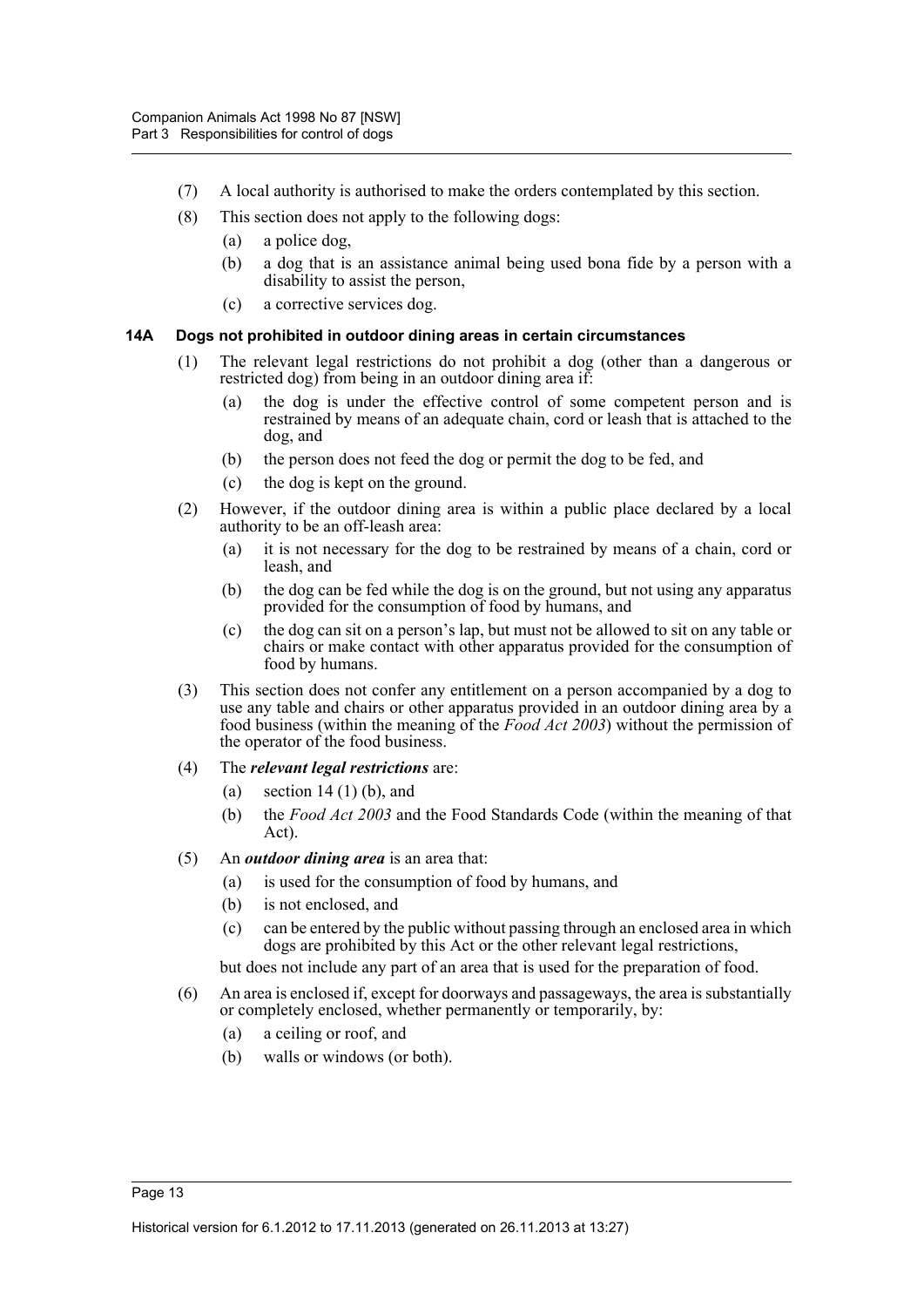#### <span id="page-19-0"></span>**15 Greyhounds and other breeds to be muzzled**

- (1) A greyhound and any other dog to which this section applies must at all times have a muzzle securely fixed on its mouth in such a manner as will prevent it from biting any person or animal, except when the dog is:
	- (a) in or on any property or vehicle of which the owner of the dog is an occupier or where the dog is ordinarily kept, or
	- (b) under the effective control of some competent person and being exhibited for show purposes or participating in an obedience trial, or
	- (c) exempted from this section by the regulations.
- (2) If this section is contravened:
	- (a) the owner of the greyhound or other dog, or
	- (b) if the owner is not present at the time of the offence and another person who is of or above the age of 16 years is in charge of the greyhound or other dog at that time—that other person,

is guilty of an offence.

Maximum penalty: 8 penalty units.

(3) The regulations may prescribe any breed, kind or description of dog as a breed, kind or description to which this section applies and a dog of that breed, kind or description is then a dog to which this section applies.

#### <span id="page-19-1"></span>**16 Offences where dog attacks person or animal**

- (1) If a dog rushes at, attacks, bites, harasses or chases any person or animal (other than vermin), whether or not any injury is caused to the person or animal:
	- (a) the owner of the dog, or
	- (b) if the owner is not present at the time of the offence and another person who is of or above the age of 16 years is in charge of the dog at that time—that other person,

is guilty of an offence.

Maximum penalty:

- (a) 50 penalty units except in the case of a dangerous or restricted dog, or
- (b) 300 penalty units in the case of a dangerous or restricted dog.
- (1A) The owner of a dangerous dog or a restricted dog is guilty of an offence if:
	- (a) the dog attacks or bites any person (whether or not any injury is caused to the person), and
	- (b) the incident occurs as a result of the owner's failure to comply with any one or more of the requirements of section 51 or 56 (as the case requires) in relation to the dog.

Maximum penalty: 500 penalty units or imprisonment for 2 years, or both. **Note.** Conviction for an offence under this subsection results in permanent disqualification from owning a dog or from being in charge of a dog in a public place. See section 23.

- (2) It is not an offence under this section if the incident occurred:
	- (a) as a result of the dog being teased, mistreated, attacked or otherwise provoked, or
	- (b) as a result of the person or animal trespassing on the property on which the dog was being kept, or
	- (c) as a result of the dog acting in reasonable defence of a person or property, or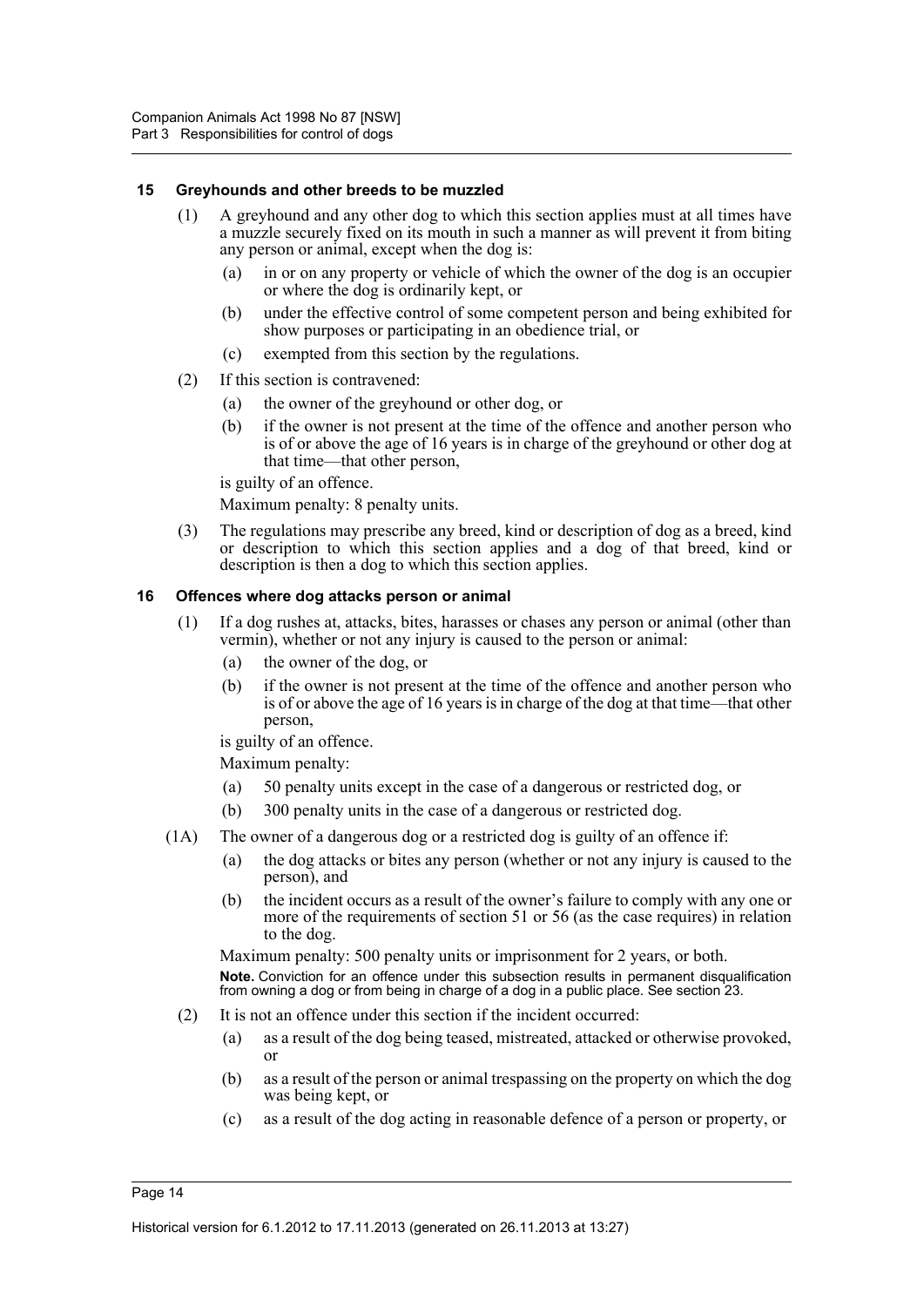- (d) in the course of lawful hunting, or
- (e) in the course of the working of stock by the dog or the training of the dog in the working of stock.
- (3) This section does not apply to a police dog or a corrective services dog.

#### <span id="page-20-0"></span>**17 Dog must not be encouraged to attack**

(1) A person who sets on or urges a dog to attack, bite, harass or chase any person or animal (other than vermin) is guilty of an offence, whether or not actual injury is caused.

Maximum penalty:

- (a) 20 penalty units except in the case of a dangerous or restricted dog, or
- (b) 100 penalty units or 6 months imprisonment, or both, in the case of a dangerous or restricted dog (except in the circumstances referred to in paragraph (c)), or
- (c) 200 penalty units or imprisonment for 2 years, or both, in the case of a dangerous or restricted dog that has attacked or bitten a person.

**Note.** If the dog is a dangerous dog or a restricted dog, conviction for an offence under this section results in permanent disqualification from owning a dog or from being in charge of a dog in a public place. See section 23.

- (2) This section does not apply to something done by a person:
	- (a) in the reasonable defence of a person or property,
	- (b) in the proper performance of the person's duties as a police officer or correctional officer (within the meaning of the *Crimes (Administration of Sentences) Act 1999*),
	- (c) in the course of the use of a dog for the working of stock or the training of a dog in the working of stock,
	- (d) in the course of lawful hunting.

#### <span id="page-20-1"></span>**18 Dog that has attacked or bitten may be secured or seized**

- (1) If a dog attacks or bites any person or animal (except vermin) otherwise than in the circumstances referred to in section 16 (2), an authorised officer may, at any time within 72 hours after the attack or bite:
	- (a) secure the dog on property that the officer has reason to believe is occupied by the dog's owner, or
	- (b) seize the dog.
- (2) Any other person may seize the dog if the dog is on property owned or occupied by the person.
- (3) If the dog is on property that an authorised officer has reason to believe is occupied by the dog's owner, the officer may seize the dog only if the officer is satisfied that:
	- (a) the dog cannot be kept adequately secured on that property, or
	- (b) the dog cannot be kept under the effective control of some competent person while it is on that property, or
	- (c) the owner of the dog has repeatedly failed to keep the dog secured on that property or under the effective control of a competent person while it is on that property (regardless of whether the dog is secured or under effective control at the relevant time).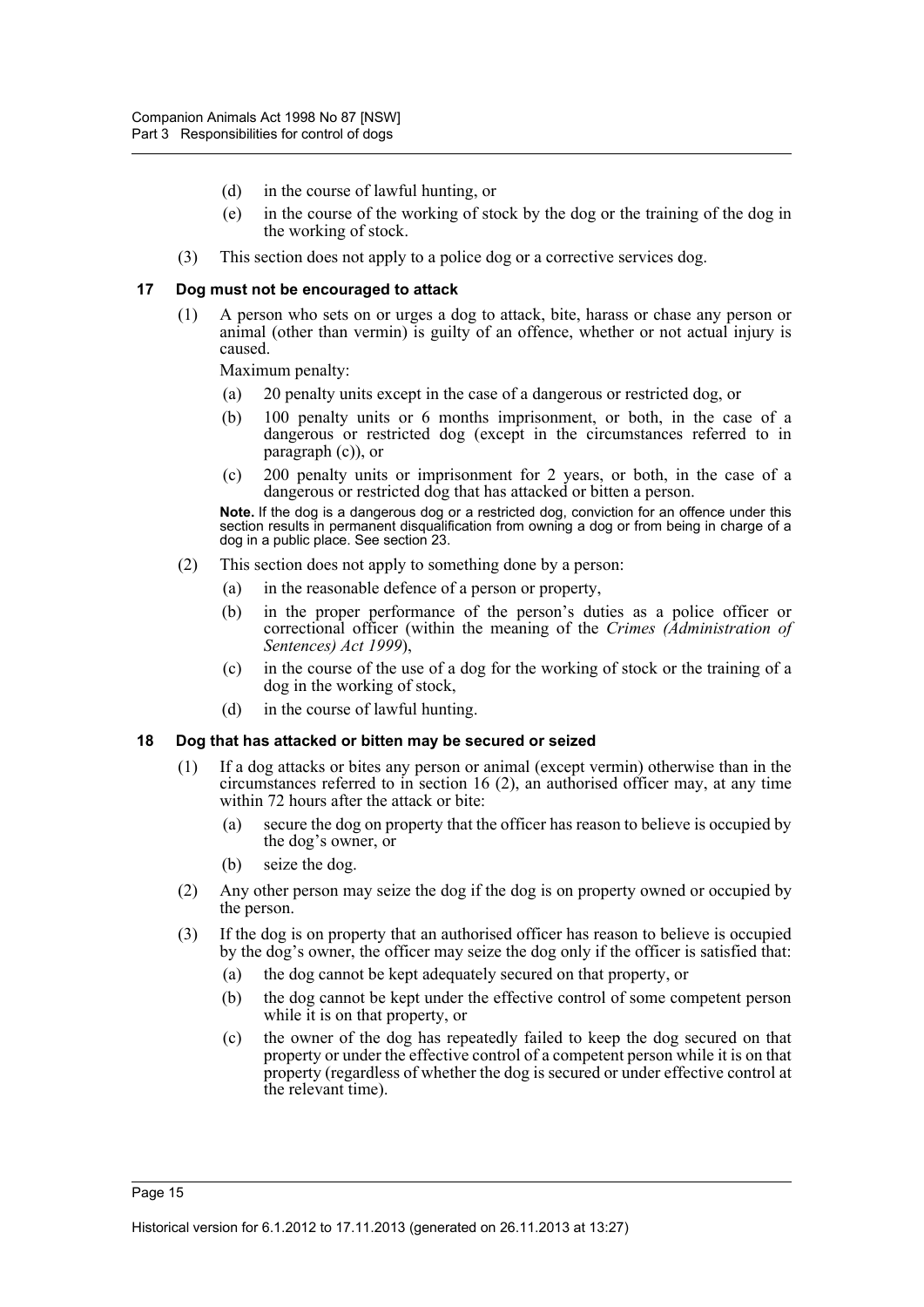- (4) An authorised officer who, under this section, secures or seizes a dog on property that the officer has reason to believe is property occupied by the dog's owner must, before leaving that property, prepare a notice setting out:
	- (a) the reasons why the dog has been secured or seized, and
	- (b) the method by which the dog has been secured, or the place to which it has been taken, as the case may be.
- (5) The notice must be left:
	- (a) in a conspicuous place on the property, or
	- (b) with a person (being a person apparently above the age of 16 years) who appears to be an occupier of the property.
- (6) This section applies whether or not any injury is caused to a person or animal by the dog's attack or bite.

# <span id="page-21-0"></span>**19 (Repealed)**

#### <span id="page-21-1"></span>**20 Dogs defecating in public place**

- (1) If a dog defecates in a public place:
	- (a) the owner of the dog, or
	- (b) if the owner is not present at the relevant time and another person who is of or above the age of 16 years is in charge of the dog at that time—that other person,

must immediately remove the dog's faeces and properly dispose of them. Maximum penalty: 8 penalty units.

- (2) Proper disposal includes disposal in a rubbish receptacle designated for the purpose by the local authority. It is the duty of a local authority for a place that is commonly used for exercising dogs (including an off-leash area) to provide sufficient rubbish receptacles for the proper disposal of the faeces of dogs that defecate in the place.
- (3) This section does not apply when the dog is an assistance animal being used bona fide by a person with a disability to assist the person and the person's disability makes compliance by the person with this section not reasonably practicable.

# <span id="page-21-2"></span>**21 Nuisance dogs**

- (1) For the purposes of this section, a dog is a nuisance if the dog:
	- (a) is habitually at large, or
	- (b) makes a noise, by barking or otherwise, that persistently occurs or continues to such a degree or extent that it unreasonably interferes with the peace, comfort or convenience of any person in any other premises, or
	- (c) repeatedly defecates on property (other than a public place) outside the property on which it is ordinarily kept, or
	- (d) repeatedly runs at or chases any person, animal (other than vermin and, in relation to an animal, otherwise than in the course of droving, tending, working or protecting stock) or vehicle, or
	- (e) endangers the health of any person or animal (other than vermin and, in relation to an animal, otherwise than in the course of droving, tending, working or protecting stock), or
	- (f) repeatedly causes substantial damage to anything outside the property on which it is ordinarily kept.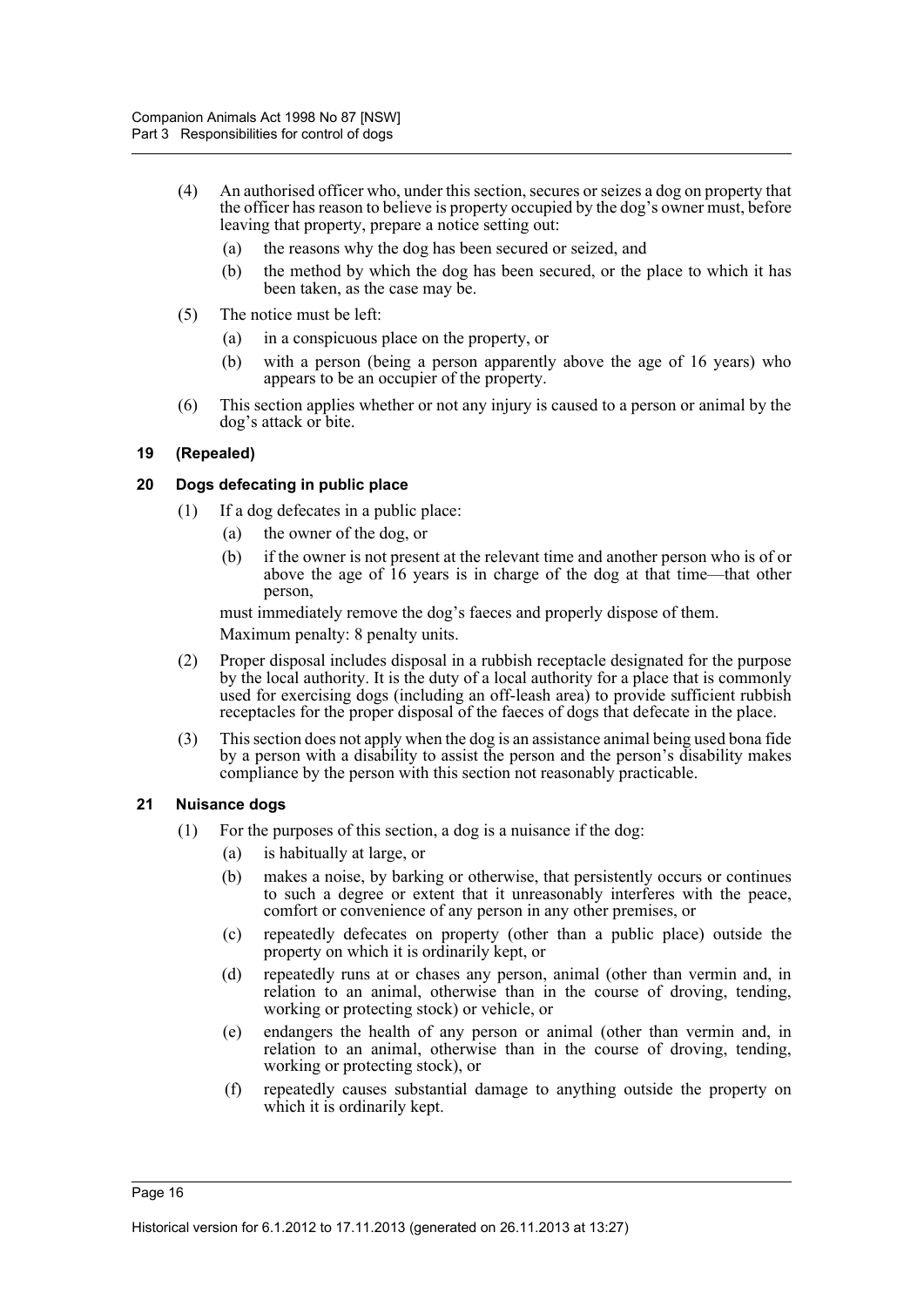- (2) If an authorised officer of a council is satisfied that a dog is a nuisance, the officer may, after complying with section 21A, issue an order in the approved form to the owner of the dog requiring the owner to prevent the behaviour that is alleged to constitute the nuisance.
- (3) The order must specify the behaviour of the dog that is required to be prevented. The order can specify more than one kind of behaviour.
- (4) An order remains in force for 6 months after it is issued.
- (5) The owner of a dog must comply with an order issued to the owner under this section and must continue to comply with it while it is in force. Maximum penalty: 8 penalty units for a first offence or 15 penalty units for a second or subsequent offence.
- (6) A council whose authorised officer issues an order under this section must notify the Director-General within 7 days after the order is issued.
- (7) An order under this section is final and is not subject to any appeal or review.

# <span id="page-22-0"></span>**21A Procedure for issuing nuisance dog order**

- (1) Before an authorised officer of a council issues an order under section 21, the officer must give notice to the owner of the dog to which the proposed order relates of the officer's intention to issue the order.
- (2) The notice must set out:
	- (a) the requirements with which the owner will be required to comply if the order is issued, and
	- (b) the owner's right to object to the proposed order in writing to the authorised officer within 7 days after the date the notice is given.
- (3) The owner has 7 days after the date the notice is given in which to object to the proposed order.
- (4) If the owner does not object within that time, the authorised officer may proceed to issue the order after the 7 days have passed.
- (5) If the owner does object within that time, the authorised officer must consider the objection before deciding whether or not to issue the order.

# <span id="page-22-1"></span>**22 Action to protect persons and property against dogs**

- (1) Any person may lawfully seize a dog if that action is reasonable and necessary for the prevention of damage to property.
- (2) Any person may lawfully seize, injure or destroy a dog if that action is reasonable and necessary for the protection of any person or animal (other than vermin) from injury or death.
- (3) However, subsection (2) does not authorise the seizure of, injury to or destruction of a dog that is engaged in the droving, tending, working or protection of stock unless the action is reasonable and necessary for the protection of a person from injury or death.
- (4) (Repealed)
- (5) If a dog that is not under the effective control of some competent person enters any inclosed lands within the meaning of the *Inclosed Lands Protection Act 1901* and approaches any animal being farmed on the land, the occupier of the land or any person authorised by the occupier can lawfully injure or destroy the dog if he or she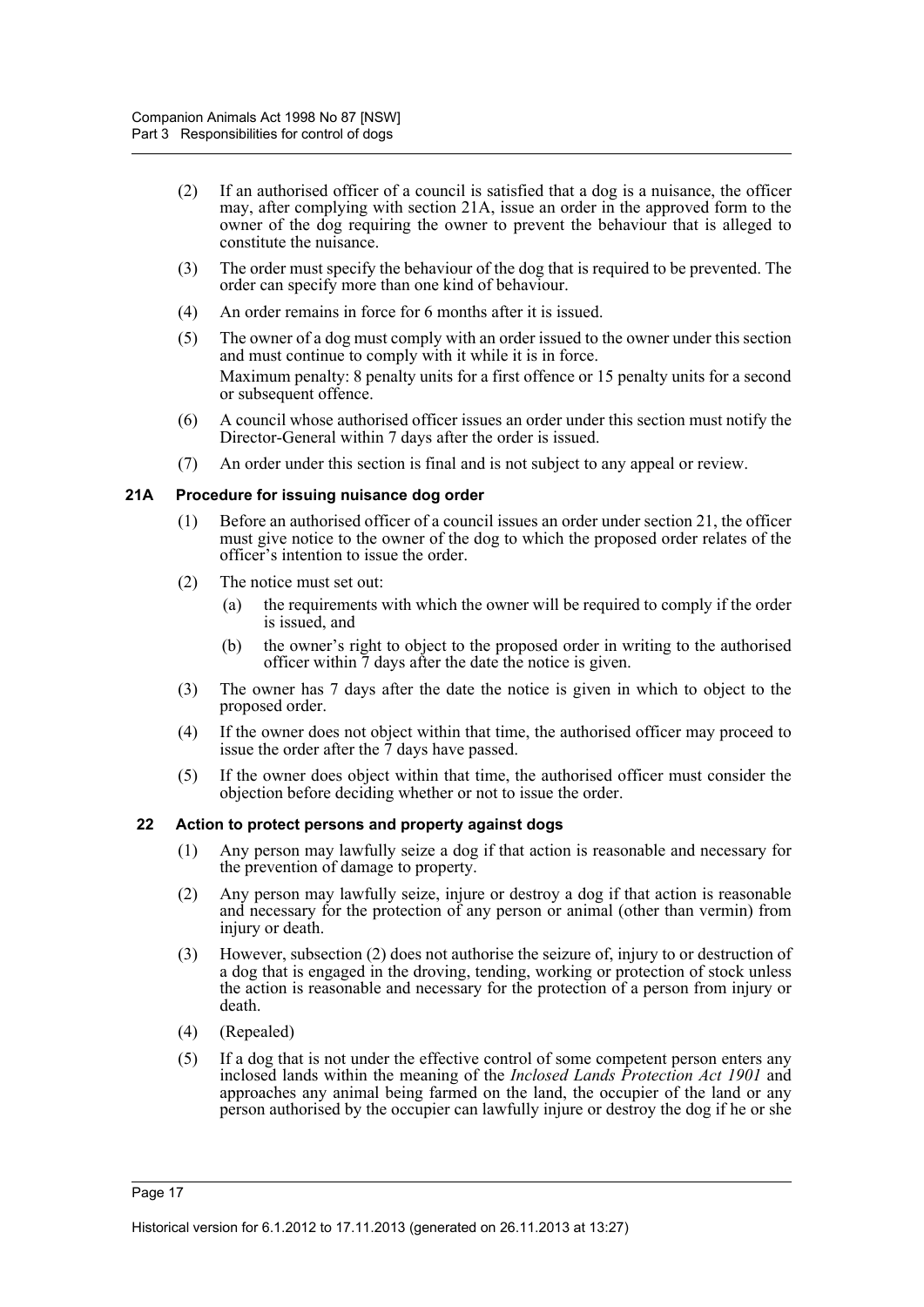reasonably believes that the dog will molest, attack or cause injury to any of those animals.

- (6) An authorised officer who finds a dog attacking or harassing an animal (other than vermin) within a wildlife protection area (as defined in section 14 (1) (h)) can lawfully injure or destroy the dog if there is no other reasonably practicable way of protecting the animal.
- (7) A person who takes action under the authority of this section that results in the injury to or death of a dog must:
	- (a) take reasonable steps to ensure that an injured dog receives any necessary treatment, and
	- (b) report the matter to an authorised officer (unless the person is an authorised officer) and comply with such reasonable directions as the authorised officer may give for the purpose of causing the dog to be returned to its owner or taken to a council pound, and
	- (c) take reasonable steps to inform the owner of the dog.
- (8) An authorised officer is not to give a direction under this section for the purpose of causing a dog to be taken to a council pound unless the authorised officer is satisfied that the owner of the dog cannot be identified.
- (9) Nothing in this section authorises a contravention of the *Prevention of Cruelty to Animals Act 1979*.
- (10) The authority conferred by this section to destroy a dog extends only to authorising the destruction of the dog in a manner that causes it to die quickly and without unnecessary suffering.

#### <span id="page-23-0"></span>**23 Disqualification from owning or being in charge of dog**

- (1) A person who is convicted of any of the following offences is permanently disqualified from owning a dog or from being in charge of a dog in a public place:
	- (a) an offence under section 16 (1A),
	- (b) an offence under section 17 where the dog concerned was a dangerous or restricted dog at the time of the offence,
	- (c) an offence under section 35A of the *Crimes Act 1900*.
- (2) A court that convicts a person of an offence under any of the following provisions of this Act can order that the person is disqualified from owning a dog, or from being in charge of a dog in a public place, for a specified period:
	- (a) section 15 (Greyhounds and other breeds to be muzzled),
	- (b) section 16 (1),
	- (c) section 17 (Dog must not be encouraged to attack), except where the dog concerned was a dangerous or restricted dog at the time of the offence,
	- (d) section 36 (Obligations of owner when notified of proposed dangerous dog declaration),
	- (e) section 49 (Failure to comply with destruction or control order),
	- (f) section 51 (Owner of dangerous dog must comply with control requirements),
	- (g) section 56 (Owner of restricted dog must comply with control requirements),
	- (h) any other provision prescribed by the regulations as a provision to which this subsection applies.
- (3) A court that convicts a person of more than one offence under any of the following provisions of this Act during any 5 year period can, on the second or subsequent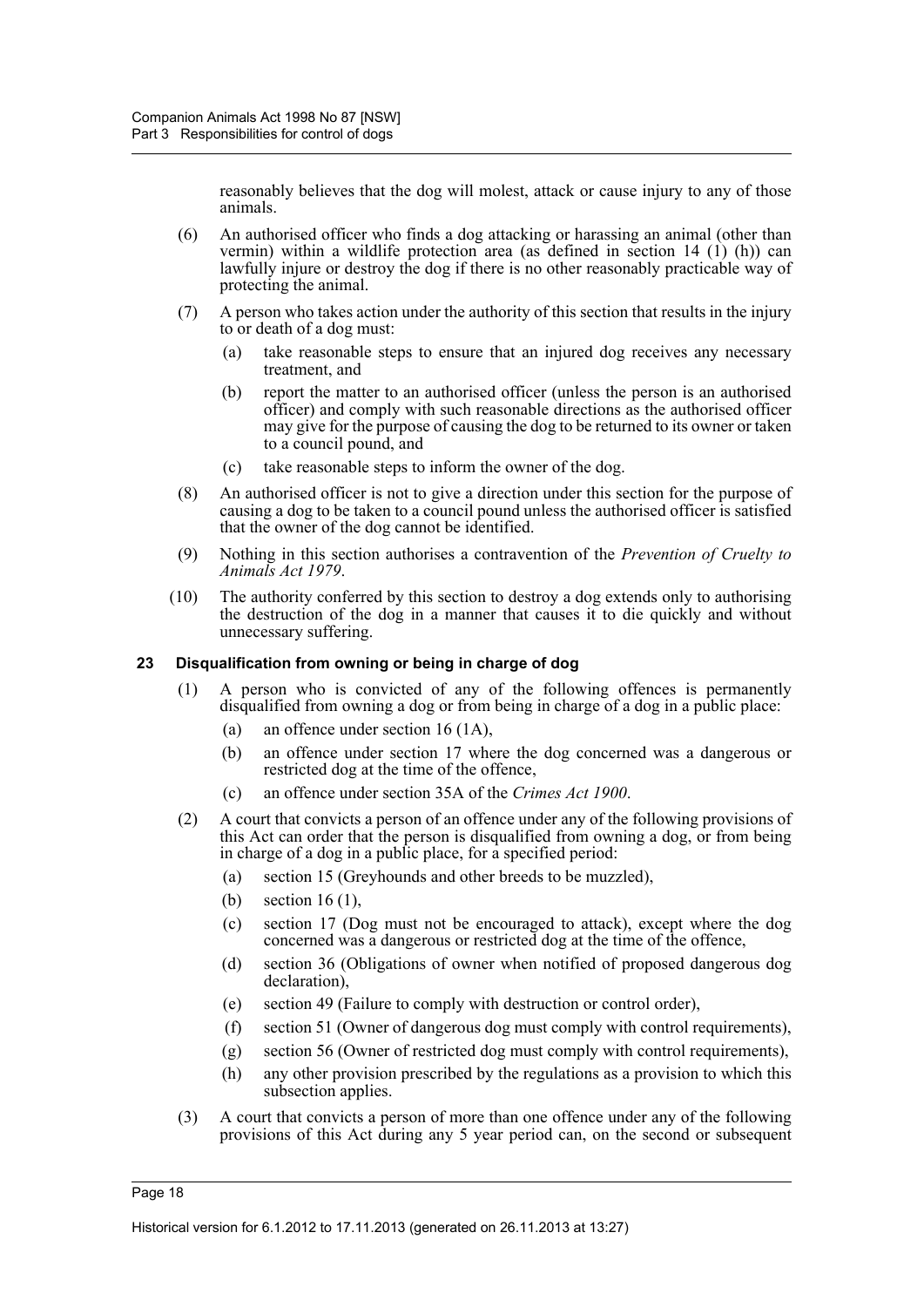conviction during that period, order that the person is disqualified from owning a dog, or from being in charge of a dog in a public place, for a specified period:

- (a) section 21 (Nuisance dogs),
- (b) any other provision prescribed by the regulations as a provision to which this subsection applies.
- (4) The maximum period of disqualification that a court can order under this section is 5 years. An order under this section is in addition to any penalty that the court can impose for an offence.
- (5) The making of an order by a court under section 10 of the *Crimes (Sentencing Procedure) Act 1999* in respect of a person charged with an offence is to be treated for the purposes of this section as a conviction of the person for the offence.
- (6) A person who is the owner of a dog, or who is in charge of a dog, in contravention of a disqualification or order under this section is guilty of an offence. Maximum penalty:
	- (a) 10 penalty units except in the case of a dangerous or restricted dog, or
	- (b) 100 penalty units in the case of a dangerous or restricted dog.

#### <span id="page-24-0"></span>**24 Appeal against disqualification from owning or being in charge of dog**

- (1) A person against whom an order disqualifying the person from owning or being in charge of a dog is made under section 23 may appeal to the District Court, in accordance with the rules of that Court, against the order.
- (2) An appeal may be made only within 28 days after the date on which the order is made.
- (3) An appeal that is duly lodged operates to stay the order of disqualification pending the determination of the appeal.
- (4) The District Court has jurisdiction to hear and determine an appeal made under this section.

# <span id="page-24-1"></span>**Division 2 Liability for injury or death caused by dog**

# <span id="page-24-2"></span>**25 Liability for injury to person or damage to personal property**

- (1) The owner of a dog is liable in damages in respect of:
	- (a) bodily injury to a person caused by the dog wounding or attacking that person, and
	- (b) damage to the personal property of a person (including clothing) caused by the dog in the course of attacking that person.
- (2) This section does not apply in respect of:
	- (a) an attack by a dog occurring on any property or vehicle of which the owner of the dog is an occupier or on which the dog is ordinarily kept, but only if the person attacked was not lawfully on the property or vehicle and the dog was not a dangerous dog or restricted dog at the time of the attack, or
	- (b) an attack by a dog that is in immediate response to, and is wholly induced by, intentional provocation of the dog by a person other than the owner of the dog or the owner's employees or agents.
- (3) This section does not apply in respect of a police dog or a corrective services dog.
- (4) This section does not affect the liability apart from this section of any person for damage caused by a dog.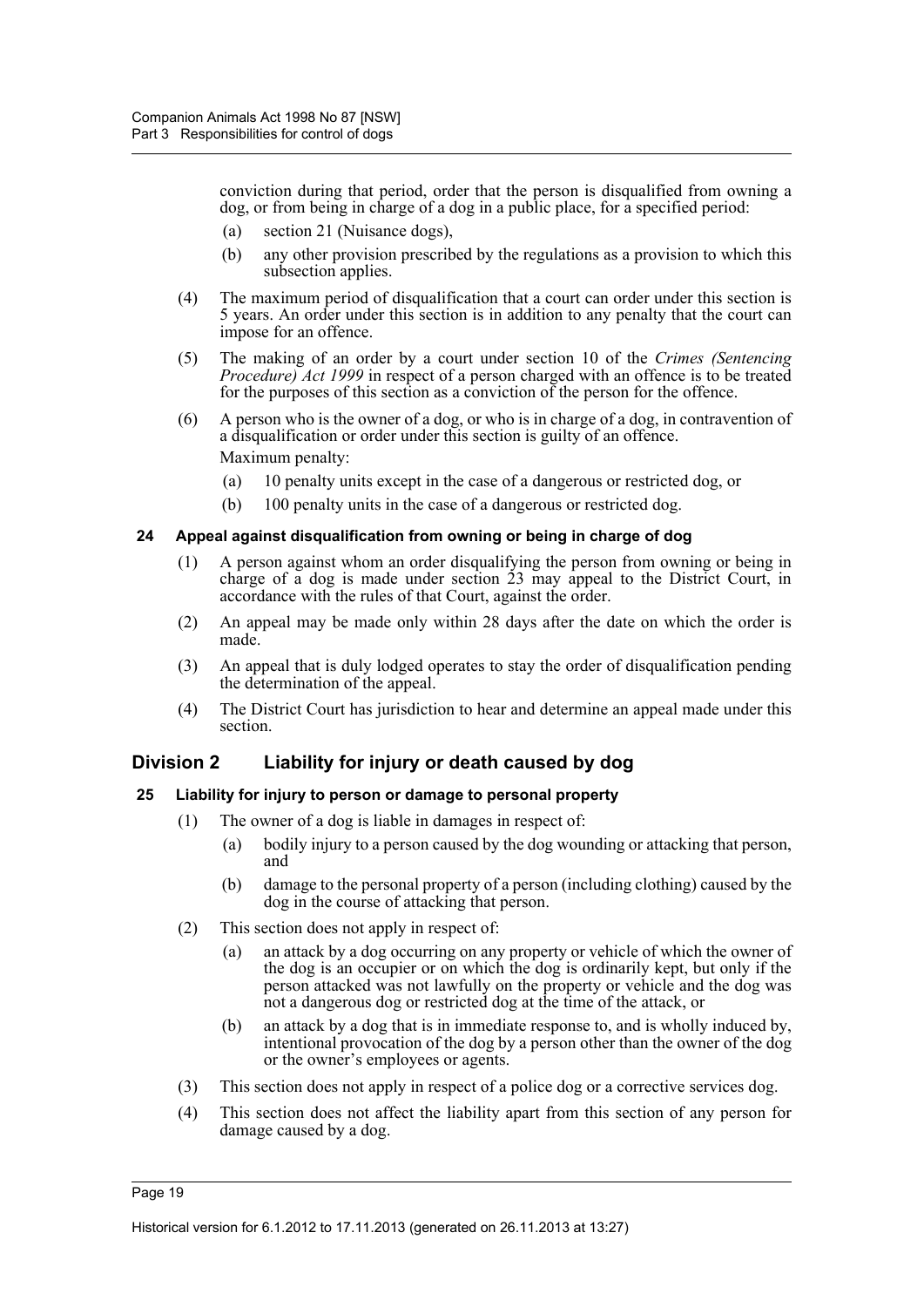# <span id="page-25-0"></span>**26 Continuation of liability when person dies from dog attack**

Where the death of a person is caused by a dog wounding or attacking the person and the person would (had death not ensued) have been entitled under section 25 to recover damages from the owner of the dog in respect of bodily injury caused by the wounding or attack, the wounding or attack is, for the purposes of the *Compensation to Relatives Act 1897*, taken to be a wrongful act such as would (had death not ensued) have entitled the injured person to maintain an action against, and recover damages from, the owner of the dog in respect of that act.

#### <span id="page-25-1"></span>**27 Liability for injury to animal**

- (1) The owner of a dog is liable in damages in respect of injury (whether or not fatal) to another animal (whether or not a dog, but other than vermin) caused by the dog attacking or chasing it.
- (2) This section does not apply in respect of:
	- (a) a dog attacking or chasing another animal on any property or vehicle of which the owner of the dog is an occupier or on which the dog is ordinarily kept, but only if the dog is not a dangerous dog under this Act at the time of the incident, or
	- (b) a dog attacking or chasing another animal in the course of droving, tending, working or protecting stock, or
	- (c) a dog attacking or chasing another animal where the attacking or chasing is in immediate response to, and is wholly induced by, intentional provocation of the dog by a person other than the owner of the dog or the owner's employees or agents, or
	- (d) a dog attacking or causing injury to another animal, where its doing so is in immediate response to, and is wholly induced by, an attack on the dog made by the other animal.
- (3) This section does not affect the liability apart from this section of any person for damage caused by a dog.

# <span id="page-25-2"></span>**28 Contributory negligence**

- (1) When damage suffered by a person that gives rise to a liability on the part of the owner of a dog to pay damages under this Division is the result partly of contributory negligence on the part of the person who suffers the damage, the damage is, for the purposes of Part 3 of the *Law Reform (Miscellaneous Provisions) Act 1965*, taken to have been suffered as the result partly of a wrong by the owner of the dog and partly of the contributory negligence of the person who suffered the damage.
- (2) This section does not affect the operation of Part 3 of the *Law Reform (Miscellaneous Provisions) Act 1965* in respect of any liability for damage caused by a dog that arises otherwise than under this Division.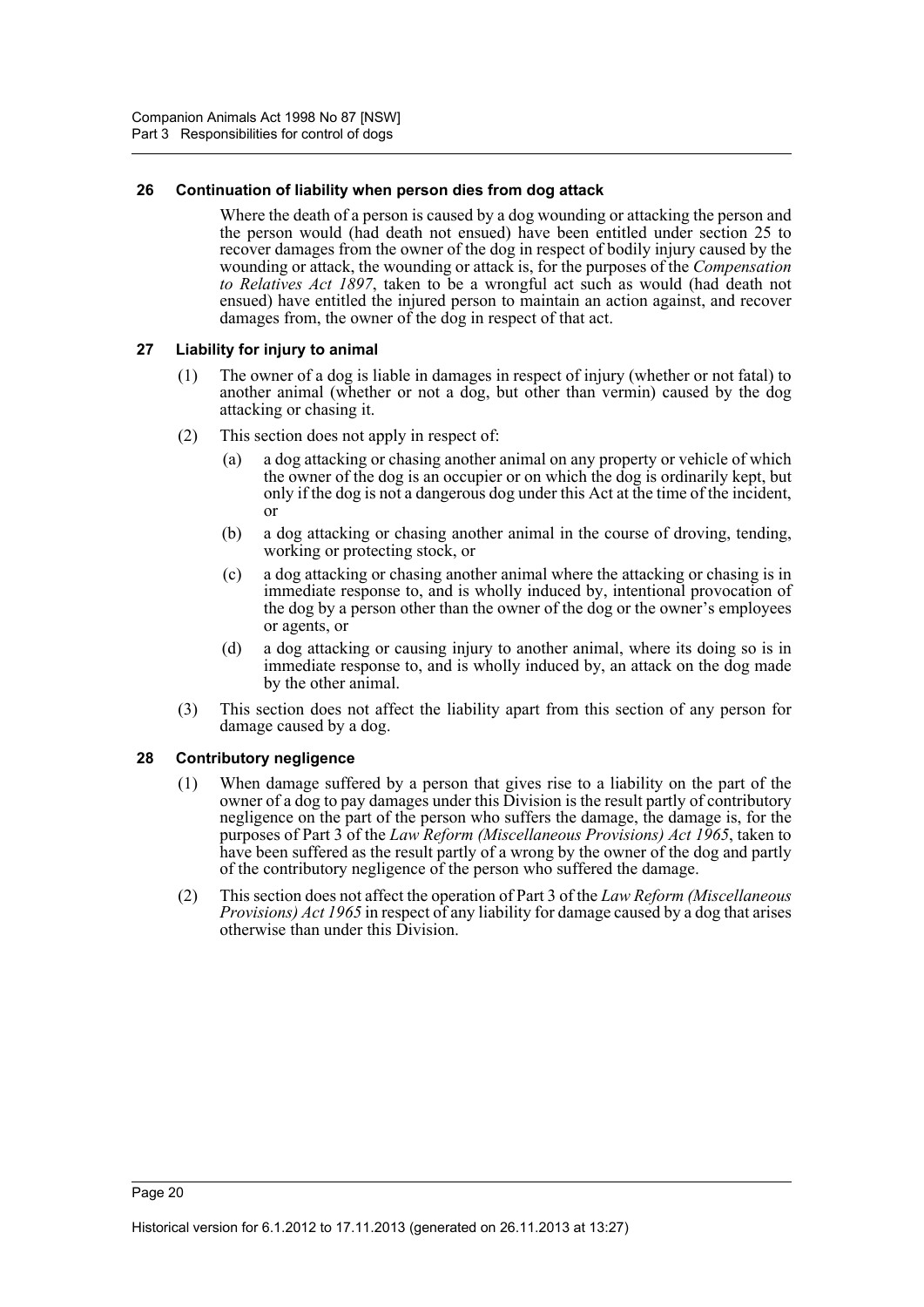# <span id="page-26-0"></span>**Part 4 Responsibilities for control of cats**

# <span id="page-26-1"></span>**29 Cats must have form of identification**

- (1) A cat must be identified by a form of identification that enables a local authority to ascertain the name of the cat and the address or telephone number of the owner of the cat.
- (2) The identification may take any of the following forms:
	- (a) a collar worn around the cat's neck with a tag or tags attached,
	- (b) a microchip,
	- (c) any other form of identification prescribed by the regulations.
- (3) The owner of the cat is guilty of an offence if this section is not complied with. Maximum penalty: 8 penalty units.
- (4) This section does not affect the operation of section 8.
- (5) This section does not apply to:
	- (a) a cat on property of which the owner of the cat is the occupier, or
	- (b) a cat being exhibited for show purposes or proceeding immediately to or from a place at which it will be, or has been, exhibited for show purposes.

# <span id="page-26-2"></span>**30 Cats prohibited in some public places**

- (1) Cats are prohibited in the following places:
	- (a) *Food preparation/consumption areas* (meaning any public place, or part of a public place, that is within 10 metres of any apparatus provided in that public place or part for the preparation of food for human consumption or for the consumption of food by humans).
	- (b) *Wildlife protection areas* (meaning any public place or any part of a public place set apart by the local authority for the protection of wildlife and in which the local authority ordered that cats are prohibited for the purposes of the protection of wildlife and in which, or near the boundaries of which, there are conspicuously exhibited by the local authority at reasonable intervals notices to the effect that cats are prohibited in or on that public place).
- (2) If a cat is in a place in which cats are prohibited under this section:
	- (a) the owner of the cat, or
	- (b) if the owner is not present at the time of the offence and another person who is of or above the age of 16 years is in charge of the cat at that time—that other person,

is guilty of an offence.

Maximum penalty: 8 penalty units.

- (3) Any person (including an authorised officer) may seize a cat that is in a place in which cats are prohibited under this section for the cat's own protection.
- (4) If the owner of the cat is present, an authorised officer (but no other person) may seize the cat (whether or not for the cat's own protection), but only if the owner fails to remove the cat from the place when the officer directs the owner to do so. A reference in this subsection to the owner of the cat includes a reference to the person who is for the time being in charge of the cat.

**Note.** Removing the cat prevents the cat being impounded but it does not excuse the contravention and does not stop action being taken for the contravention.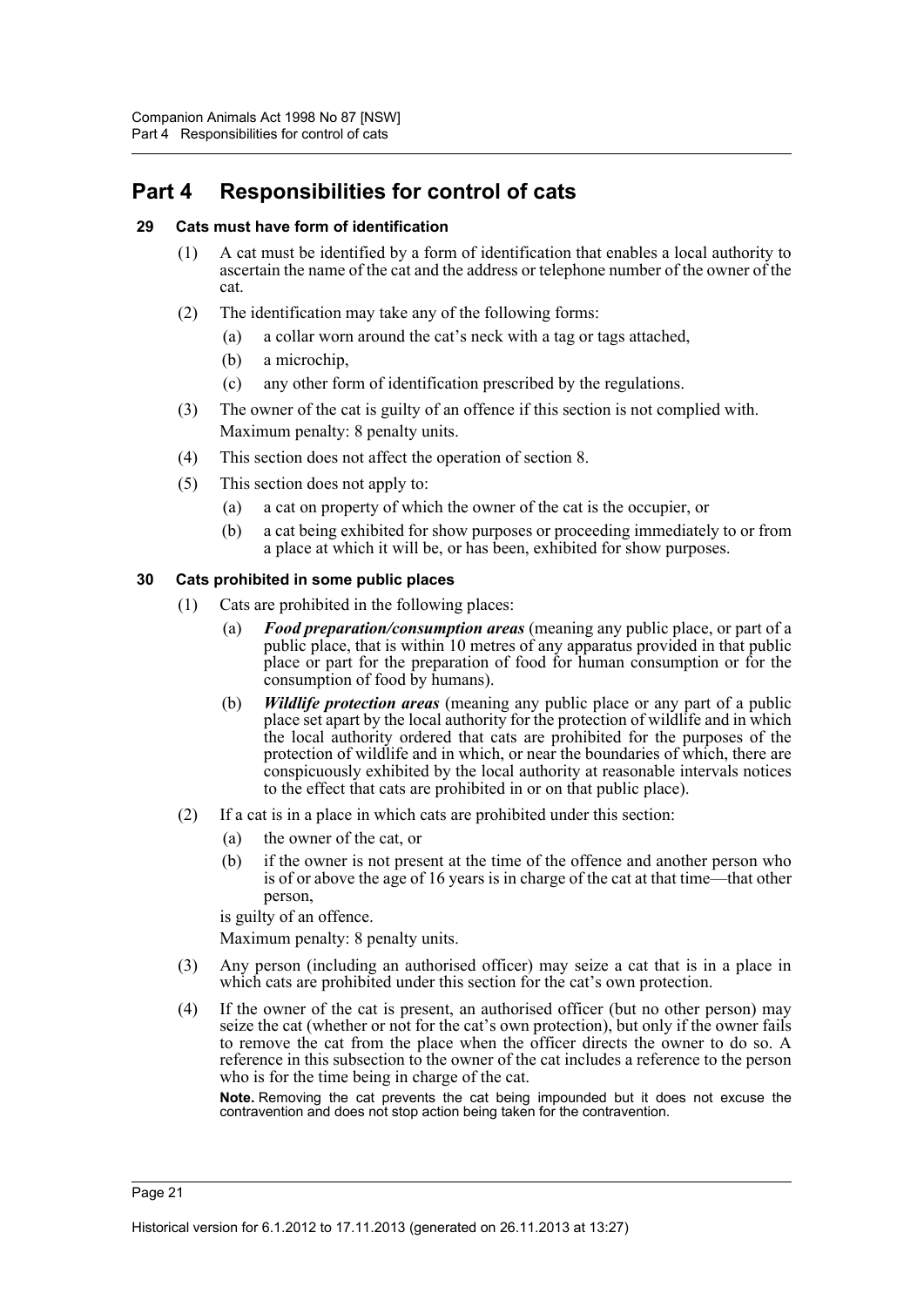- (5) A cat is not prohibited under this section in a place that is a food preparation/consumption area if the place is a public thoroughfare (such as a road, footpath or pathway).
- (6) A local authority is authorised to make the orders contemplated by this section.

#### <span id="page-27-0"></span>**31 Nuisance cats**

- (1) For the purposes of this section, a cat is a nuisance if the cat:
	- (a) makes a noise that persistently occurs or continues to such a degree or extent that it unreasonably interferes with the peace, comfort or convenience of any person in any other premises, or
	- (b) repeatedly damages anything outside the property on which it is ordinarily kept.
- (2) If an authorised officer of a council is satisfied that a cat is a nuisance, the officer may, after complying with section 31A, issue an order in the approved form to the owner of the cat requiring the owner to prevent the behaviour that is alleged to constitute the nuisance.
- (3) The order must specify the behaviour of the cat that is required to be prevented. The order can specify more than one kind of behaviour.
- (4) An order remains in force for 6 months after it is issued.
- (5) The owner of a cat must comply with an order issued to the owner under this section and must continue to comply with it while it is in force. Maximum penalty: 3 penalty units for a first offence or 8 penalty units for a second or subsequent offence.
- (6) A council whose authorised officer issues an order under this section must notify the Director-General within 7 days after the order is issued.
- (7) An order under this section is final and is not subject to any appeal or review.

#### <span id="page-27-1"></span>**31A Procedure for issuing nuisance cat order**

- (1) Before an authorised officer of a council issues an order under section 31, the officer must give notice to the owner of the cat to which the proposed order relates of the officer's intention to issue the order.
- (2) The notice must set out:
	- (a) the requirements with which the owner will be required to comply if the order is issued, and
	- (b) the owner's right to object to the proposed order in writing to the authorised officer within 7 days after the date the notice is given.
- (3) The owner has 7 days after the date the notice is given in which to object to the proposed order.
- (4) If the owner does not object within that time, the authorised officer may proceed to issue the order after the  $\tilde{7}$  days have passed.
- (5) If the owner does object within that time, the authorised officer must consider the objection before deciding whether or not to issue the order.

#### <span id="page-27-2"></span>**32 Action to protect persons and animals against cats**

- (1) Any person may lawfully seize a cat if that action is reasonable and necessary for the protection of any person or animal (other than vermin) from injury or death.
- (2) (Repealed)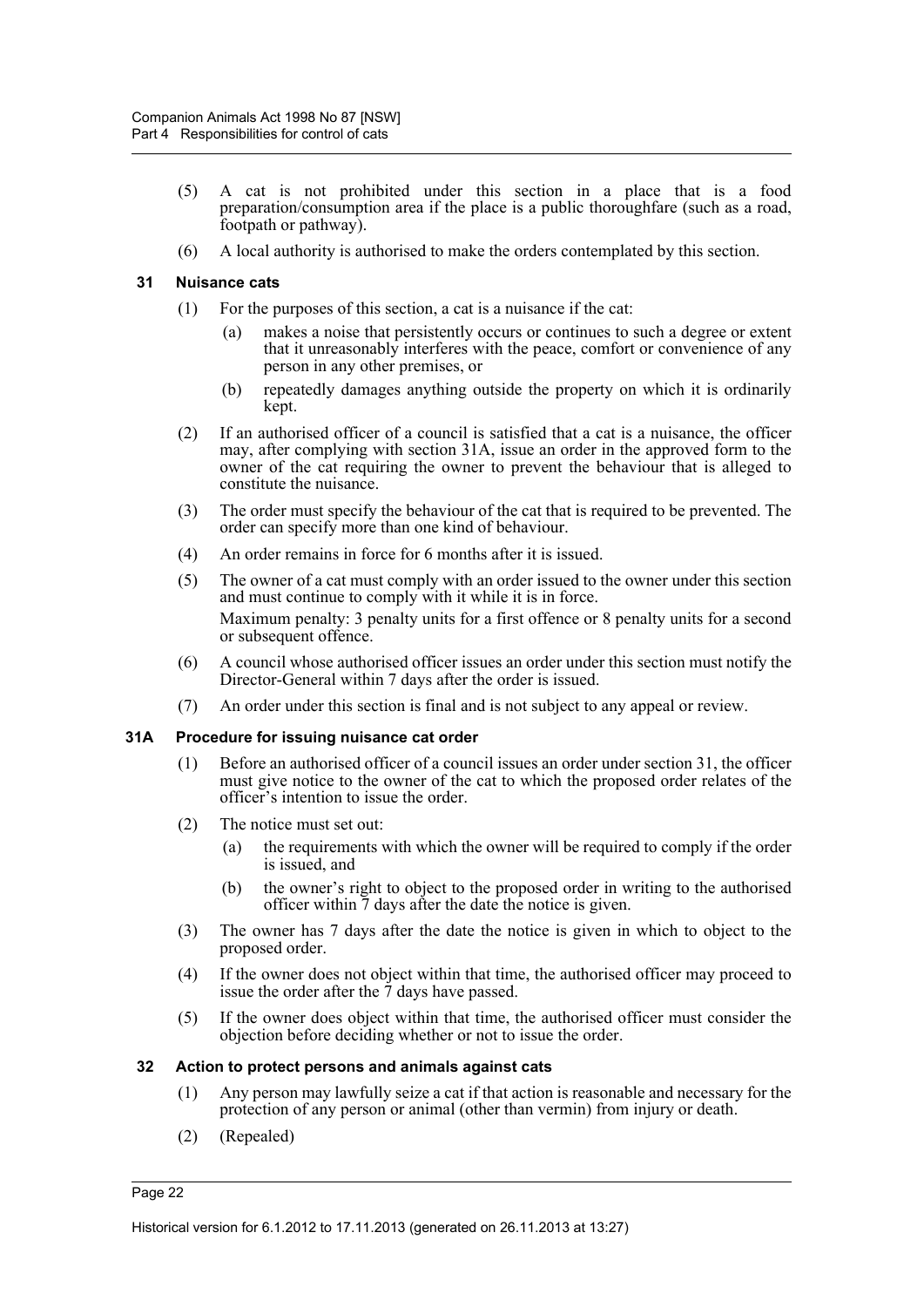- (3) If a cat that is not under the effective control of some competent person enters any inclosed lands within the meaning of the *Inclosed Lands Protection Act 1901* and approaches any animal being farmed on the land, the occupier of the land or any person authorised by the occupier can lawfully injure or destroy the cat if he or she reasonably believes that the cat will molest, attack or cause injury to any of those animals.
- (4) An authorised officer who finds a cat attacking or harassing an animal (other than vermin) within a wildlife protection area (as defined in section 30 (1) (b)) can lawfully injure or destroy the cat if there is no other reasonably practicable way of protecting the animal.
- (5) A person who takes action under the authority of this section that results in the injury to or death of a cat must:
	- (a) take reasonable steps to ensure that an injured cat receives any necessary treatment, and
	- (b) report the matter to an authorised officer (unless the person is an authorised officer) and comply with such reasonable directions as the authorised officer may give for the purpose of causing the cat to be returned to its owner or taken to a council pound, and
	- (c) take reasonable steps to inform the owner of the cat.
- (6) An authorised officer is not to give a direction under this section for the purpose of causing a cat to be taken to a council pound unless the authorised officer is satisfied that the owner of the cat cannot be identified.
- (7) Nothing in this section authorises a contravention of the *Prevention of Cruelty to Animals Act 1979*.
- (8) The authority conferred by this section to destroy a cat extends only to authorising the destruction of the cat in a manner that causes it to die quickly and without unnecessary suffering.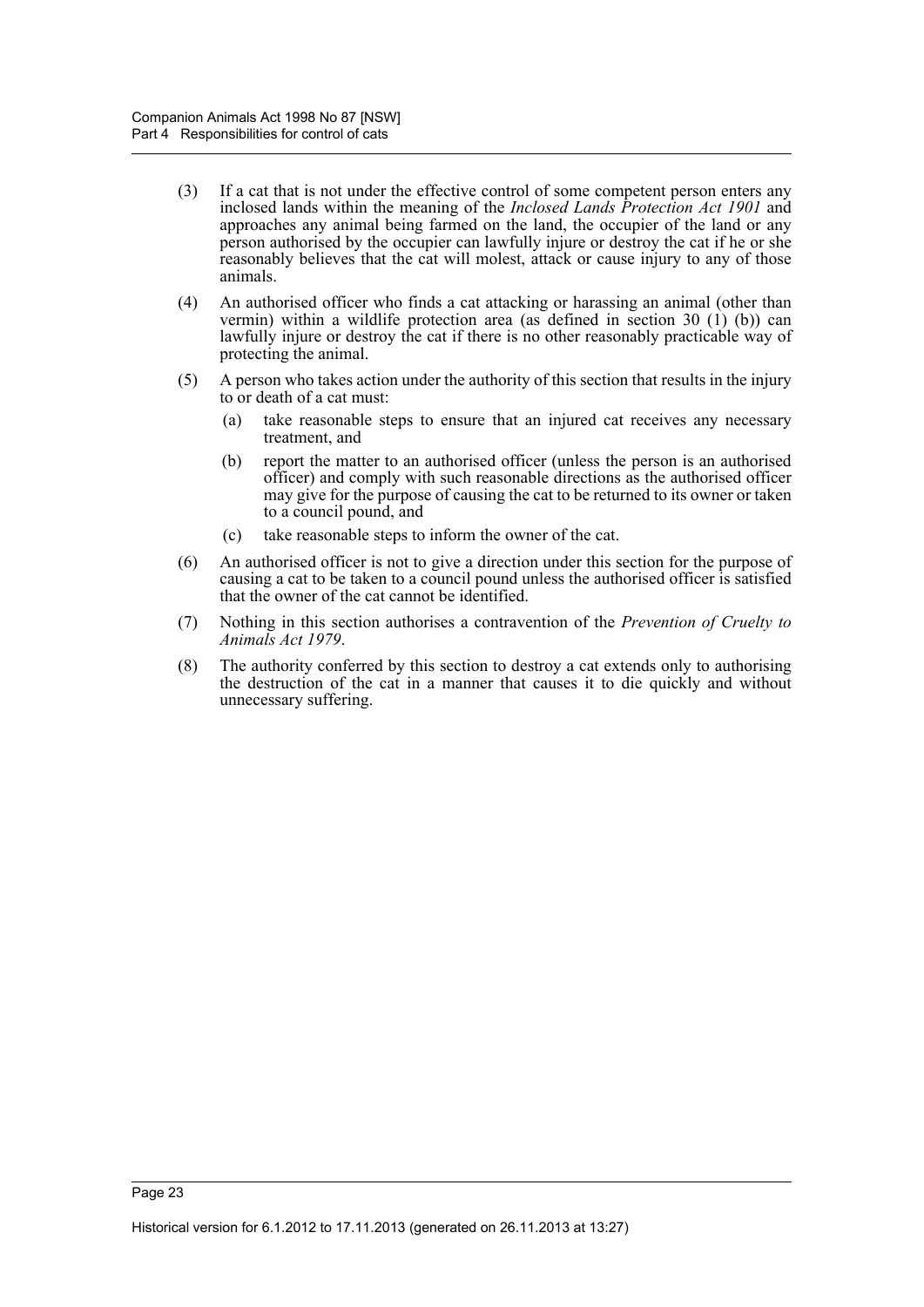# <span id="page-29-0"></span>**Part 5 Dangerous dogs**

# <span id="page-29-1"></span>**Division 1 Power to declare dogs dangerous**

# <span id="page-29-2"></span>**33 Meaning of "dangerous"**

- (1) For the purposes of this Division, a dog is *dangerous* if it:
	- (a) has, without provocation, attacked or killed a person or animal (other than vermin), or
	- (b) has, without provocation, repeatedly threatened to attack or repeatedly chased a person or animal (other than vermin), or
	- (c) has displayed unreasonable aggression towards a person or animal (other than vermin), or
	- (d) is kept or used for the purposes of hunting.
- (2) A dog is not, for the purposes of subsection (1) (d), to be regarded as being kept or used for the purposes of hunting if it is used only to locate, flush, point or retrieve birds or vermin. *Vermin* for the purposes of this subsection includes small pest animals only (such as rodents).

**Note.** If a hunting dog is declared to be a dangerous dog, the declaration does not necessarily mean that the dog cannot be used for the purposes of lawful hunting—see section 51 (3).

#### <span id="page-29-3"></span>**34 Authorised officer may declare dog to be dangerous**

- (1) An authorised officer of a council may, if satisfied that a dog is dangerous, declare it to be a dangerous dog. It does not matter if the dog is ordinarily kept in another council's area.
- (2) A declaration can be made on the officer's own initiative or on the written application of a police officer or any other person.
- (3) A declaration has effect throughout the State. It is not limited in its operation to the area of the council whose authorised officer made the declaration. **Note.** This Part also gives the Local Court the power to declare a dog to be dangerous in certain circumstances.

# <span id="page-29-4"></span>**35 Owner to be notified of proposed declaration**

- (1) An authorised officer of a council must give notice to the owner of a dog of the officer's intention to declare the dog to be dangerous.
- (2) The notice must set out:
	- (a) the requirements with which the owner will be required to comply if the declaration is made, and
	- (b) the owner's right to object to the proposed declaration in writing to the authorised officer within 7 days after the date the notice is given.

# <span id="page-29-5"></span>**36 Obligations of owner when notified of proposed dangerous dog declaration**

- (1) If a notice is given under section 35 to the owner of a dog of an authorised officer's intention to declare the dog to be dangerous, the owner must:
	- (a) ensure that at all times when the dog is away from the property where it is ordinarily kept:
		- (i) it is under the effective control of some competent person by means of an adequate chain, cord or leash that is attached to the dog and is held by (or secured to) the person, and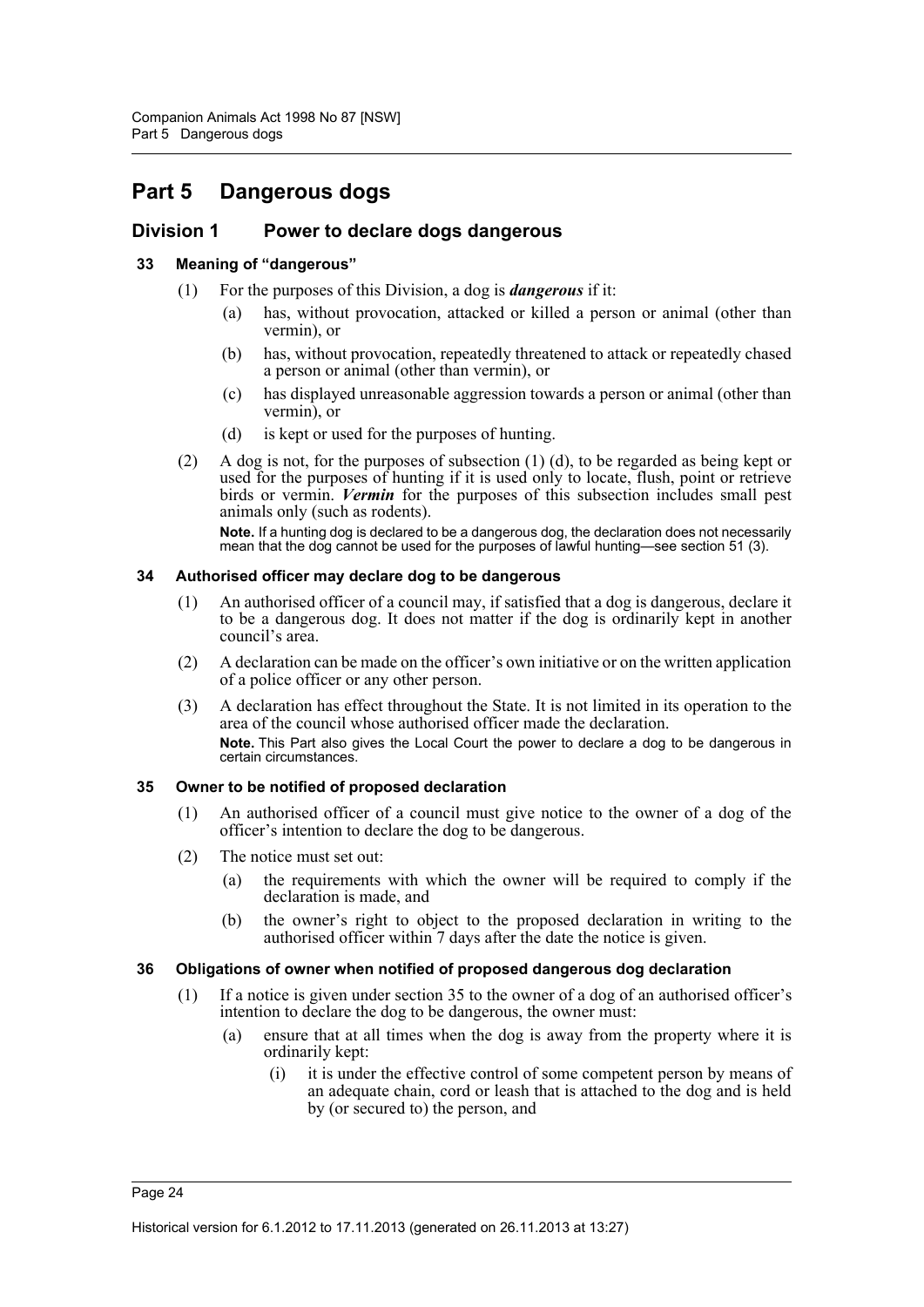- (ii) it has a muzzle securely fixed on its mouth in such a manner as will prevent it from biting any person or animal, and
- (b) register the dog (if it is not already registered) within 7 days after receiving the notice.

**Note.** Registration of a dog requires the dog to be microchipped.

Maximum penalty: 50 penalty units.

- (2) Subsection (1) (a) only applies in respect of a dog:
	- (a) for 28 days after the notice is given to the dog's owner, or
	- (b) until the authorised officer notifies the owner that the officer has made the proposed declaration or has decided not to make it,

whichever happens first.

- (3) An authorised officer may seize a dog that is the subject of a proposed declaration if:
	- (a) the officer is satisfied that:
		- (i) the requirements of subsection (1) (a) have not been complied with in relation to the dog, or
		- (ii) the dog is not confined, tethered or restrained in such a way as to prevent the dog attacking or chasing a person lawfully at the property where the dog is ordinarily kept, or
	- (b) the dog has not been registered as required by subsection (1) (b).
- (3A) An authorised officer may seize a dog under subsection (3) (a) only during the period when subsection  $(1)$  (a) applies in respect of the dog.
	- (4) If a dog is seized under subsection (3), Part 7 applies in respect of the dog, except that a claim for the dog cannot be made under section 64 unless an authorised officer is satisfied that:
		- (a) the requirements of subsection (1) (a) are capable of being complied with in relation to the dog, and
		- (a1) the dog is reasonably capable of being confined, tethered or restrained in such a way as to prevent the dog attacking or chasing a person lawfully at the property where the dog is ordinarily kept, and
		- (b) the dog has been registered.
	- (5) For the purposes of subsection (1) (a) (i), a dog is not considered to be under the effective control of a person if the person has more than 2 dogs (one of which is the dog the subject of the proposed declaration) under his or her control at the one time.

#### <span id="page-30-0"></span>**37 Authorised officer must consider dog owner's objections**

- (1) The owner has 7 days after the date the notice is given in which to object to the proposed declaration.
- (2) If the owner does not object within that time, the authorised officer can proceed to make the declaration after the 7 days have passed.
- (3) If the owner does object within that time, the authorised officer must first consider the objection before proceeding to make the declaration.
- (4) A reference in this section to the authorised officer is a reference to any authorised officer of the council and is not limited to the authorised officer who gave the notice.

#### <span id="page-30-1"></span>**38 Authorised officer to notify dog owner of decision and consequences**

(1) An authorised officer of a council must give notice to the owner of a dog when the authorised officer declares the dog to be dangerous or decides not to declare the dog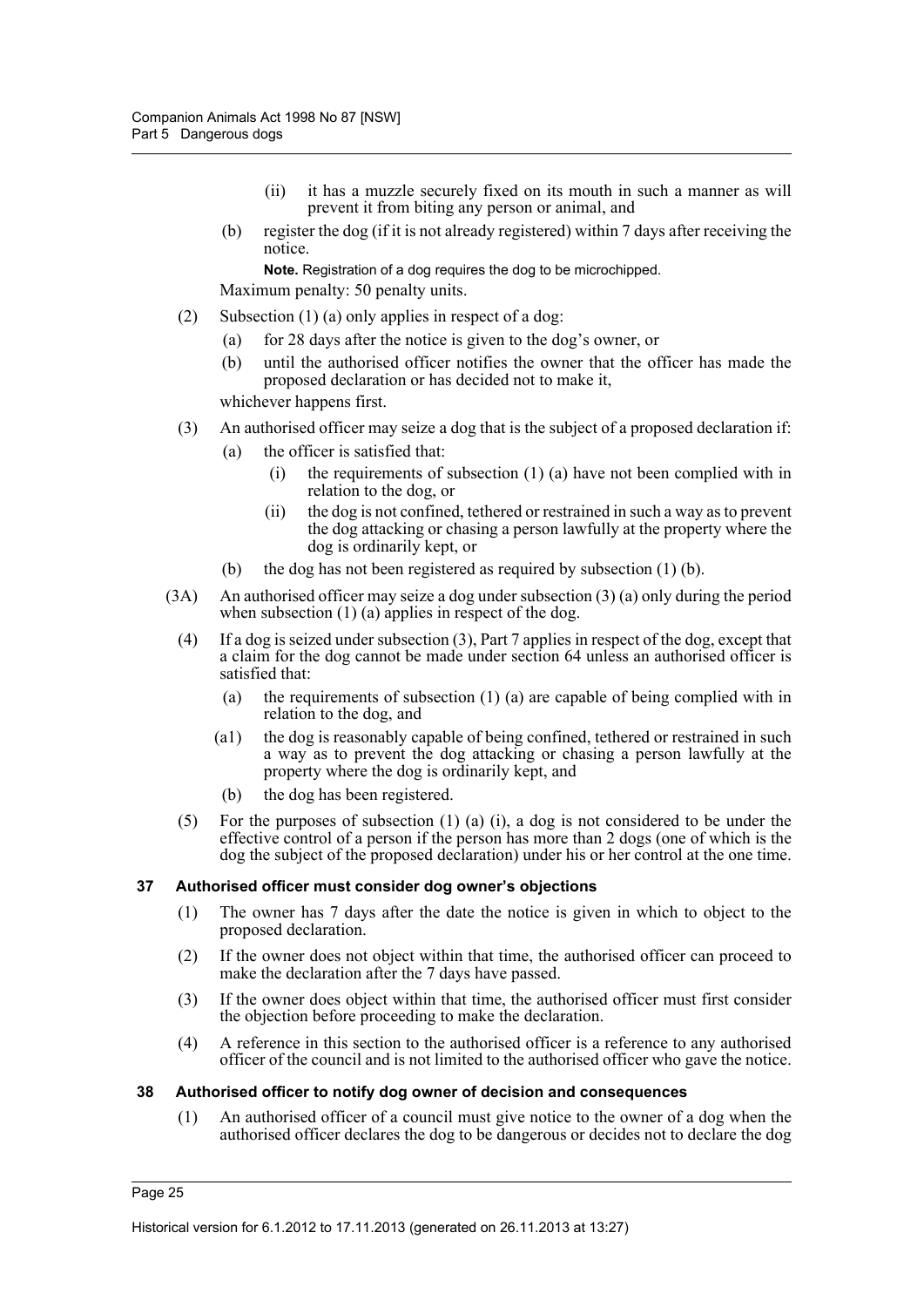to be dangerous. The notice must be given within 7 days after the declaration or decision is made.

- (2) A notice that a dog has been declared dangerous must set out:
	- (a) the requirements imposed on the owner by this Part and the date or dates by which the owner must comply with those requirements, and
	- (b) the owner's right under section 41 to appeal to the Local Court against the declaration, and
	- (c) the fact that the dog may, under section 58G, be seized and destroyed if the dog attacks or bites a person or animal without provocation or if the requirements imposed on the owner under section 51 (1) (c), (c1) or (e) are not complied with on 2 separate occasions over any period of 12 months (whether or not each occasion relates to the same requirement).
- (3) A declaration has effect from the date specified in the notice or the date on which notice is given, whichever is the later.

#### <span id="page-31-0"></span>**39 Council can revoke dangerous dog declaration**

- (1) The owner of a dog that has been declared dangerous under this Division can apply to the council of the area in which the dog is ordinarily kept (whether or not it is the council whose authorised officer made the declaration) for the declaration to be revoked.
- (1A) An application under subsection (1) cannot be made until after the period of 12 months following the date on which the dog was declared to be dangerous.
	- (2) The council to which the application is made can revoke the declaration but only if satisfied that it is appropriate to do so.
	- (3) The council must, as soon as practicable, give notice to the owner of the dog that the declaration has been revoked or that the council has refused to revoke the declaration.

#### <span id="page-31-1"></span>**40 Director-General to be notified of making or revocation of declaration**

- (1) An authorised officer of a council who makes a declaration under this Division must give notice of the declaration to the Director-General within 7 days.
- (2) A council that revokes a declaration under this Division must give notice of the revocation to the Director-General within 7 days.

# <span id="page-31-2"></span>**41 Appeal to Local Court**

- (1) The owner of a dog can appeal to the Local Court:
	- (a) against the declaration by an authorised officer of a council that the dog is dangerous, or
	- (b) against a refusal by a council to revoke a declaration that the dog is dangerous.
- (2) An appeal can only be made within 28 days after the date the owner of the dog:
	- (a) is given notice by the authorised officer under section 38 that the officer has made the declaration, or
	- (b) is given notice by the council under section 39 that it has refused to revoke the declaration.
- (3) The fact that an appeal is pending does not affect the dog's status as a dangerous dog and does not affect the appellant's obligations under this Act as the owner of a dangerous dog, unless the Court otherwise orders.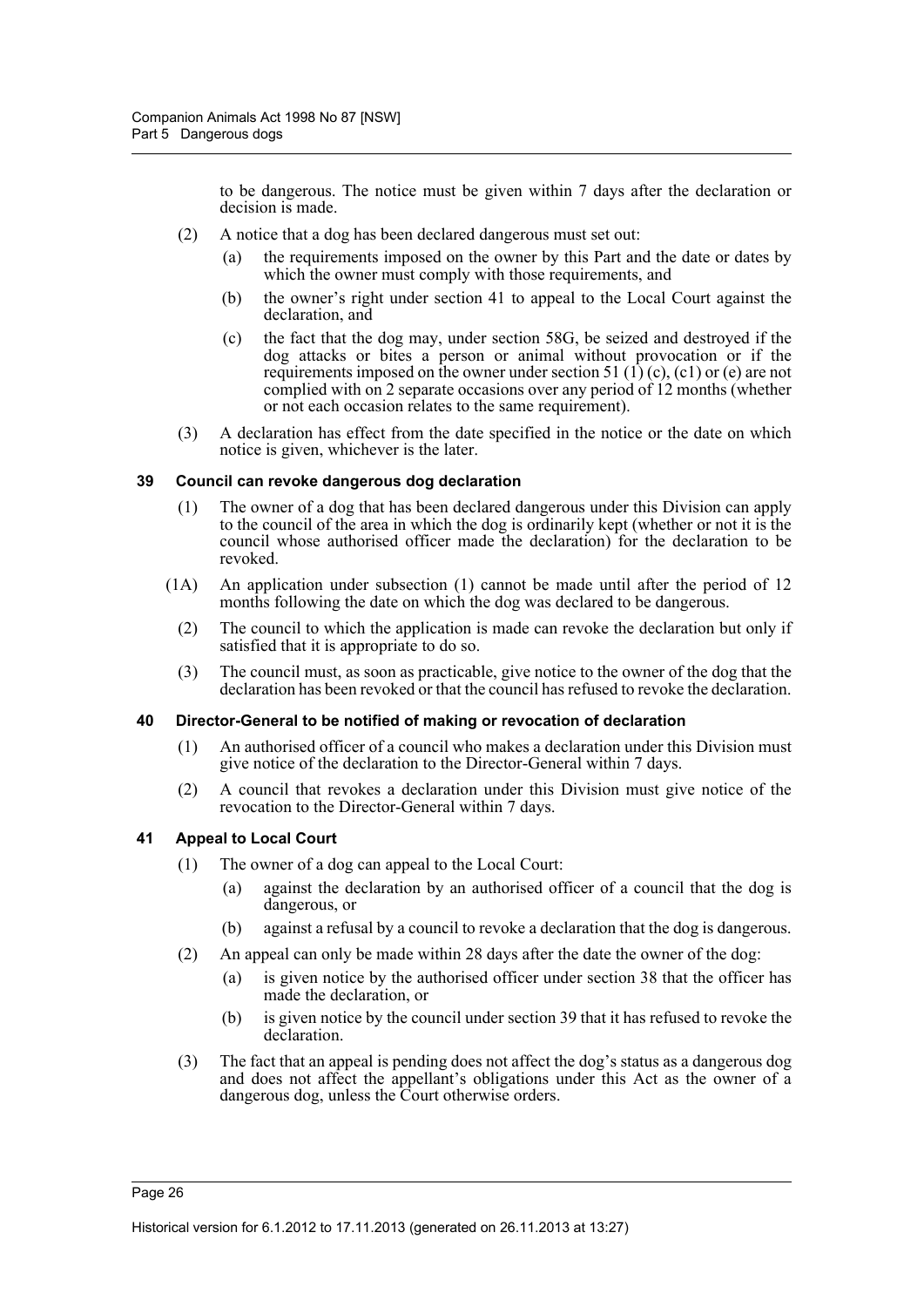#### <span id="page-32-0"></span>**42 Determination of appeals by Local Court**

The Local Court may determine an appeal by confirming the decision of the authorised officer or the council (as the case requires) or by revoking the declaration. **Note.** The Local Court has power under Division 3 to make other orders to control a dog on an appeal from a decision of a council concerning a declaration (for example, the Court can order that the owner of a dog take such action as the Court thinks necessary to prevent the dog attacking persons or other animals).

#### <span id="page-32-1"></span>**43 (Repealed)**

# <span id="page-32-2"></span>**Division 2 Power of Local Court to declare dogs dangerous**

#### <span id="page-32-3"></span>**44 Local Court has power to declare dog to be dangerous**

- (1) In any proceedings under this Act before the Local Court (other than an appeal against a declaration by an authorised officer of a council that a dog is dangerous or against a refusal by a council to revoke such a declaration), the Court may declare a dog to be dangerous.
- (2) A declaration by the Local Court has effect throughout the State. **Note.** Section 11 requires the owner of a dog to notify the Director-General when a dangerous dog declaration is made or revoked by the Local Court.

#### <span id="page-32-4"></span>**45 When Local Court can declare dog to be dangerous**

- (1) The Local Court can declare a dog to be dangerous if the Court is satisfied that the dog:
	- (a) has, without provocation, attacked or killed a person or an animal (other than vermin), or
	- (b) has, without provocation, repeatedly threatened to attack or repeatedly chased a person or an animal (other than vermin), or
	- (c) has displayed unreasonable aggression towards a person or animal (other than vermin), or
	- (d) is kept or used for the purposes of hunting.
- (2) Section 33 (2) applies for the purposes of subsection (1) (d).

#### <span id="page-32-5"></span>**46 Revocation of Local Court declaration**

The Local Court can revoke a declaration made by a Court under this Division on the application of the owner of the dog concerned if the Court is satisfied that it is appropriate to do so in the circumstances.

# <span id="page-32-6"></span>**Division 3 Powers of Courts to make destruction and control orders**

#### <span id="page-32-7"></span>**47 Control orders**

- (1) A *control order* is an order of a Court that the owner of a dog take such action (other than destroying the dog) within the period specified in the order as the Court thinks necessary to prevent, or reduce the likelihood of, the dog attacking or causing injury to persons or animals.
- (2) A control order can be made by a Court in the following circumstances:
	- (a) in proceedings for an offence under section 16, 17, 49, 51 or 56 of this Act, or under section 35A of the *Crimes Act 1900*,
	- (b) on an appeal under this Act against the declaration by an authorised officer of a council that a dog is dangerous or against a council's refusal to revoke such a declaration,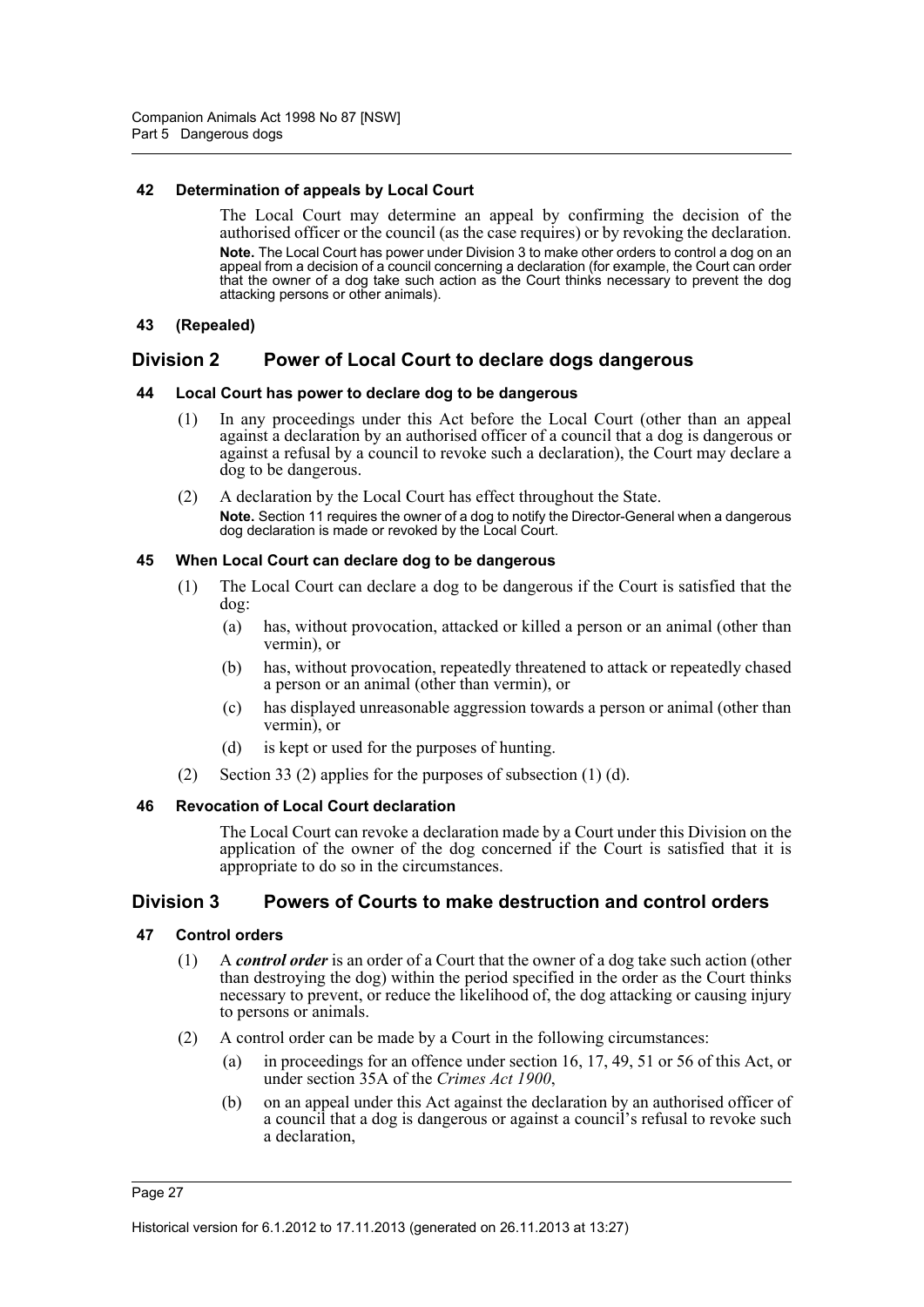- (c) on the Court declaring the dog to be dangerous under Division 2.
- (3) The action that a control order can require the owner of a dog to take includes (without limiting any of the requirements that apply in relation to the dog under section 51 or 56) the following action:
	- (a) the desexing of the dog,
	- (b) the behavioural or socialisation training of the dog.
- (4) A control order can be made in addition to any other order made by the Court in the proceedings concerned.

#### <span id="page-33-0"></span>**48 Destruction orders**

- (1) A *destruction order* is an order of a Court that the owner of a dog destroy the dog or cause the dog to be destroyed, or that a dog be destroyed by some person authorised by the Court, within the period specified in the order.
- (2) A destruction order can be made by a Court in the following circumstances:
	- (a) on conviction of the owner of the dog of an offence under section 35A of the *Crimes Act 1900*, or under section 16, 17, 49, 51 or 56 of this Act,
	- (b) on confirming the declaration by an authorised officer of a council that a dog is dangerous or a council's refusal to revoke such a declaration.
- (3) However, a Court must not make a destruction order unless it is satisfied that the making of a control order, or an order permanently removing the dog from its owner (which the Court is, by this subsection, authorised to make), will not be sufficient to protect the public from any threat posed by the dog.
- (4) If the Court makes an order permanently removing a dog from its owner, the dog is to be dealt with under Part 7 as if it were a seized animal. However, the dog is not to be sold to the owner from whom it was removed by the order.
- (5) The making of an order by a Court under section 10 of the *Crimes (Sentencing Procedure) Act 1999* in respect of a person charged with an offence is to be treated for the purposes of this section as a conviction of the person for the offence.
- (6) A destruction order can be made in addition to any other order made by the Court in the proceedings concerned.
- (7) A destruction order is sufficient authority for the destruction of a dog. The dog must be destroyed in a manner that causes it to die quickly and without unnecessary suffering.

#### <span id="page-33-1"></span>**49 Failure to comply with destruction or control order**

The owner of a dog who does not comply with a destruction or control order under this Division is guilty of an offence.

Maximum penalty: 100 penalty units.

#### <span id="page-33-2"></span>**50 Ancillary orders to enable destruction order to be carried out**

- (1) A Court may, if it makes a destruction order that a dog be destroyed by some person authorised by the Court, require the owner of the dog to take, within such period as is specified in the destruction order, such action as is, in the opinion of the Court, necessary to enable the destruction order to be carried out.
- (2) The Court may also make an order for the payment of any costs incurred in destroying the dog.
- (3) The owner of a dog who does not comply with an order under this section is guilty of an offence.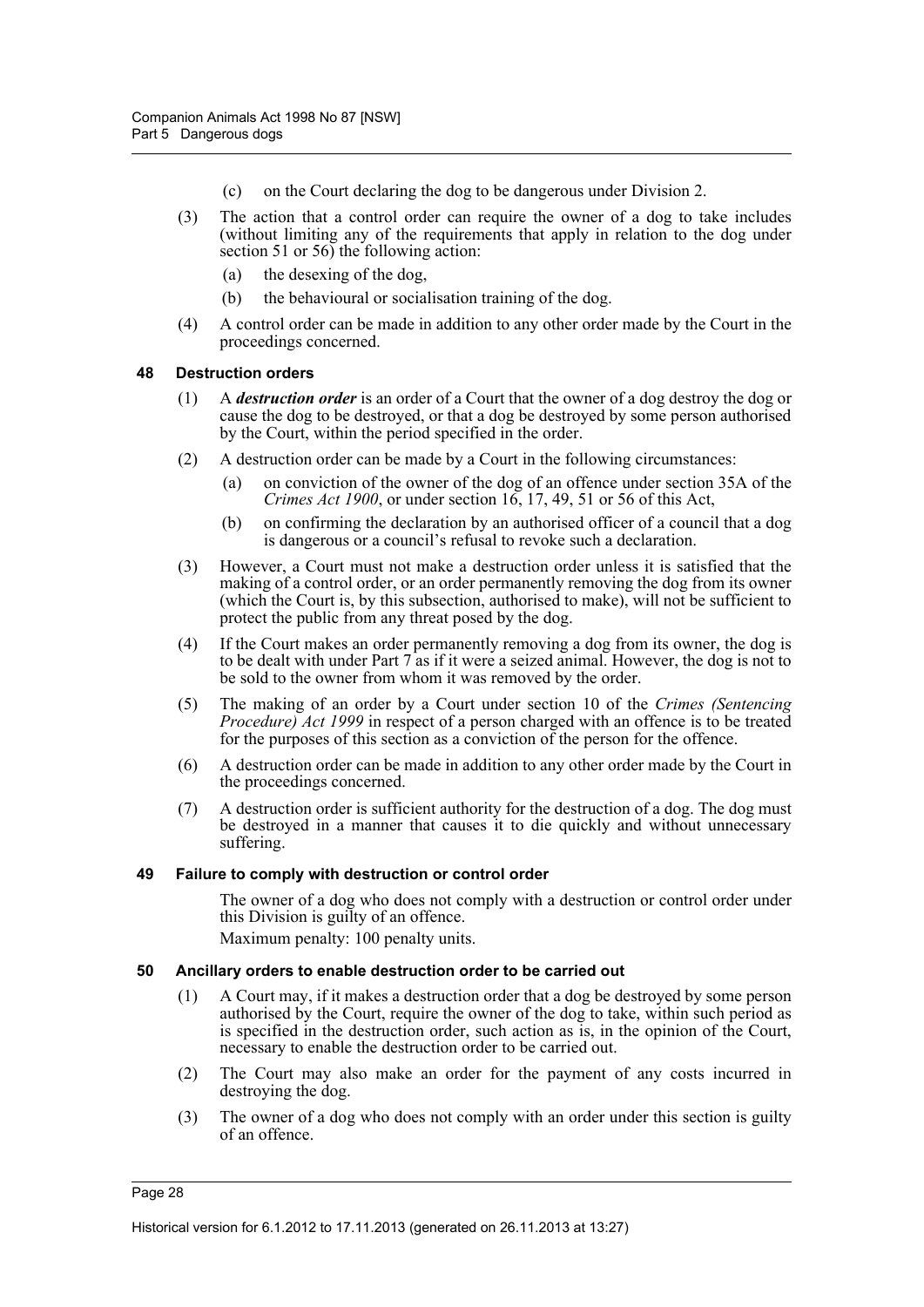Maximum penalty: 100 penalty units.

# <span id="page-34-0"></span>**Division 4 Responsibilities of owners of dangerous dogs**

#### <span id="page-34-1"></span>**51 Owner of dangerous dog must comply with control requirements**

- (1) The owner of a dog that is declared to be dangerous under this Act must ensure that each of the following requirements is complied with while the declaration is in force:
	- (a) The dog must be desexed (if it is not already desexed) within 28 days after it is declared a dangerous dog. If the owner appeals against the declaration, the operation of this paragraph is stayed until the appeal is either withdrawn or determined.
	- (b) The dog must not at any time be in the sole charge of a person under the age of 18 years.

#### (c) **Enclosure requirements**

While the dog is on property on which the dog is ordinarily kept, the dog must be kept in an enclosure that complies with the requirements prescribed by the regulations. The owner has 3 months from the date on which the dog is declared dangerous to comply. In the case of an existing dangerous dog, the owner has 6 months from the relevant date to comply.

**Note.** A certificate of compliance in relation to the prescribed enclosure must be obtained by the owner of the dog—see section 58H.

- (c1) Until such time as the requirement under paragraph (c) is complied with, the dog must, while on property on which it is ordinarily kept, be kept in an enclosure that is sufficient to restrain the dog and prevent a child from having access to the dog.
	- (d) One or more signs must be displayed on that property showing the words "Warning Dangerous Dog" in letters clearly visible from the boundaries of the property on which the dog is ordinarily kept or, if the regulations provide for the signs required by this paragraph, complying with the regulations.

#### (d1) **Distinctive collar must be worn**

The dog must at all times wear a collar of the kind prescribed by the regulations.

#### (e) **Dog must be kept on lead and be muzzled**

Whenever the dog is outside its enclosure, the dog:

- (i) must be under the effective control of some competent person by means of an adequate chain, cord or leash that is attached to the dog and that is being held by (or secured to) the person, and
- (ii) must be muzzled in a manner that is sufficient to prevent it from biting any person or animal.

For the purposes of this paragraph, a dog is not considered to be under the effective control of a person if the person has more than 2 dogs (one of which is the dangerous dog) under his or her control at the one time.

#### (f)–(h) (Repealed)

- (i) The owner must notify the council of the area in which the dog is ordinarily kept of the following matters within the time specified in relation to each of those matters:
	- (i) that the dog (with or without provocation) has attacked or injured a person or an animal (other than vermin)—notice to be given within 24 hours after the attack or injury,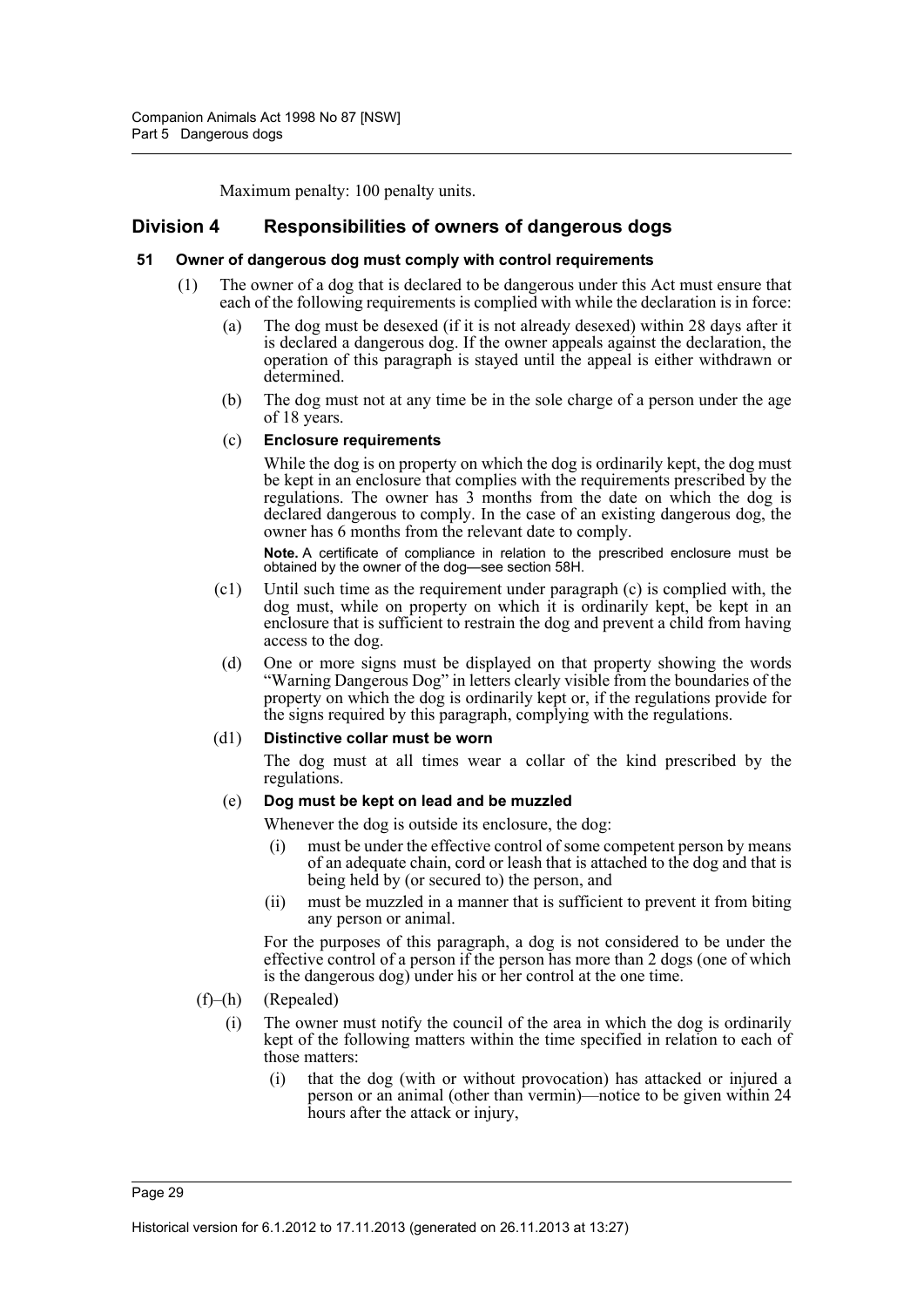- (ii) that the dog cannot be found—notice to be given within 24 hours after the dog's absence is first noticed,
- (iii) that the dog has died—notice to be given as soon as practicable after the death,
- (iv) (Repealed)
- (v) that the dog is no longer being ordinarily kept in the area of the council—notice to be given as soon as practicable after the change of location,
- (vi) that the dog is being ordinarily kept at a different location in the area of the council—notice to be given as soon as practicable after the change of location.
- (j) If the owner intends to keep the dog in the area of a council that is not the area in which the dog was ordinarily kept when the declaration was made, the owner must notify the council of the area in which the dog is intended to be ordinarily kept of his or her intention to do so.
- (k) The dog must, regardless of its age, be registered under this Act (if not already so registered) within 7 days after it is declared a dangerous dog.

**Note.** Section 11 also requires the owner of a dog to notify the Director-General within 7 days after a Court declares the dog a dangerous dog or revokes the declaration. If the order is made or revoked by a council, the council is required to notify the Director-General (see section 40).

(2) An owner of a dog who does not comply with any of the requirements of this section is guilty of an offence.

Maximum penalty: 150 penalty units.

#### (3) **Exemption from being on lead and muzzled while hunting**

In the case of a dog that has been declared dangerous on the ground that it is kept or used for the purposes of hunting, the requirements imposed under subsection  $(1)$  (e) do not apply while the dog is actually engaged in lawful hunting.

- (4) The requirements imposed under this section on the owner of a dangerous dog are additional to the other requirements of this Act imposed on the owner of a dog.
- $(5)$  In subsection  $(1)$  (c):

*existing dangerous dog* means a dog that is the subject of a declaration by a council or court under this Part and in force immediately before the relevant date. *relevant date* means the date on which this subsection (as inserted by the *Companion Animals Amendment Act 2005*) commences.

#### <span id="page-35-0"></span>**52 Dangerous dog may be seized if control requirements not complied with**

- (1) An authorised officer may seize a dangerous dog if the officer is satisfied that any of the requirements of section 51 have not been complied with in relation to the dog.
- (2) If a dog is seized under subsection (1), Part 7 applies in relation to the dog.
- (3) However, a claim for the dog may be made under section 64 only if an authorised officer of the council of the area in which the dog is ordinarily kept is satisfied that each of the requirements of section 51 is capable of being complied with in relation to the dog.

#### <span id="page-35-1"></span>**52A Prohibition on selling dangerous dog or proposed dangerous dog**

(1) A person who sells, or advertises the sale of, a dangerous dog or proposed dangerous dog is guilty of an offence.

Maximum penalty: 150 penalty units.

**Note.** The term "sell" extends to the transfer of owner by any means, including by gift.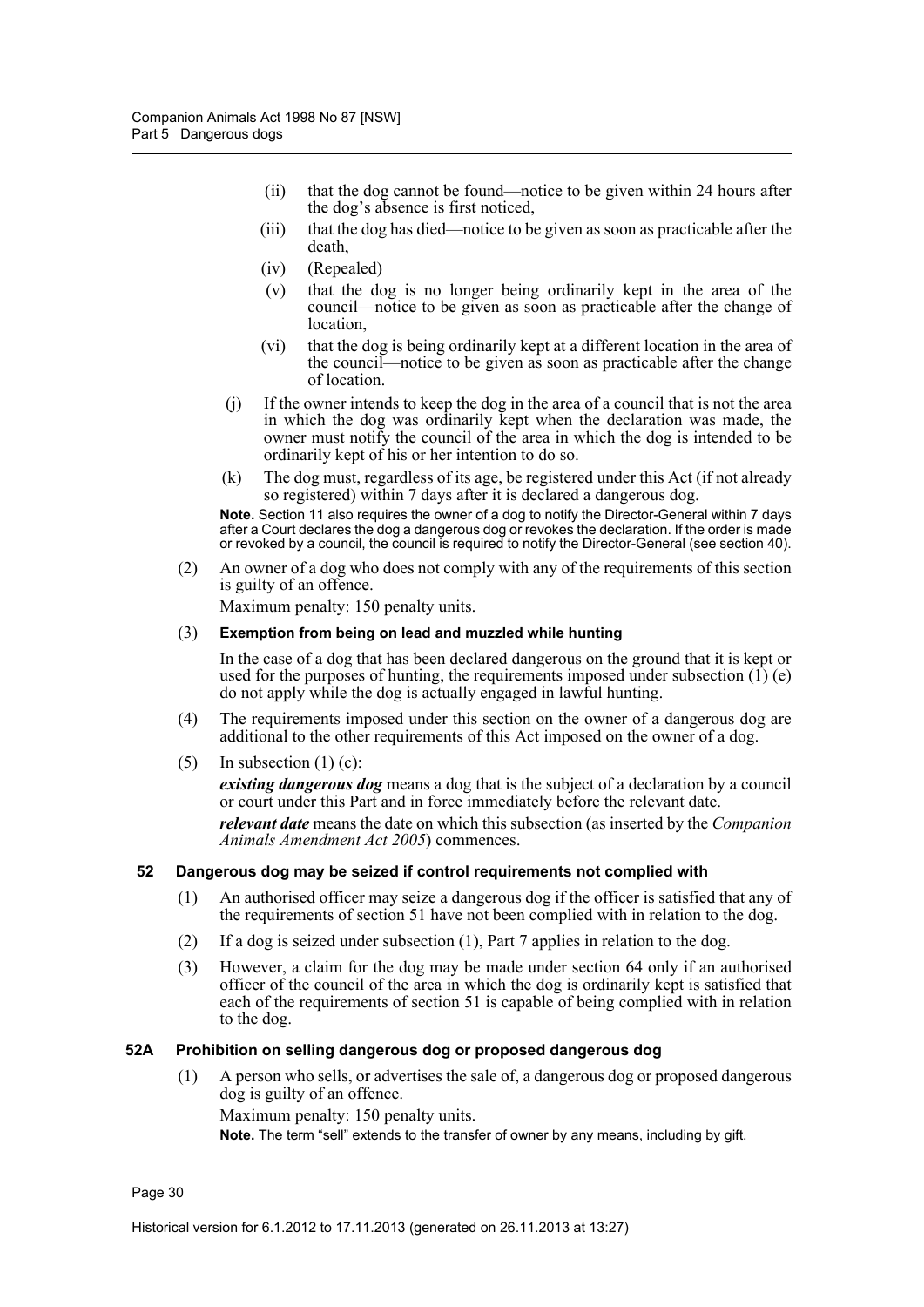Abandoning an animal is also an offence—see section 11 of the *Prevention of Cruelty to Animals Act 1979*.

(2) A person does not commit an offence under this section by reason only of surrendering a dangerous dog or proposed dangerous dog to a council pound or an approved animal welfare organisation.

**Note.** A dangerous dog that is surrendered to a council pound or an approved animal welfare organisation cannot be sold.

(3) In this section and in section 52B, *proposed dangerous dog* means a dog that is the subject of a proposed declaration under Division 1.

#### **52B Prohibition on accepting ownership of dangerous dog or proposed dangerous dog**

(1) A person who accepts ownership of a dangerous dog or proposed dangerous dog is guilty of an offence.

Maximum penalty: 150 penalty units.

- (2) A person does not commit an offence under this section:
	- (a) by reason only of taking delivery of, or detaining, a dog under Part 7 or as the consequence of a dog being surrendered to a council pound or an approved animal welfare organisation, or
	- (b) if the person does not know, or could not reasonably be expected to know, that the dog was a dangerous dog or proposed dangerous dog.

#### **53 Inconsistency with agreements**

In the event of an inconsistency between this Division and the provisions of any agreement, covenant or instrument, this Division is to prevail, but to the extent only of the inconsistency.

**Note.** For example, the requirement under this Division that the owner of a dangerous dog display a warning sign on premises would override a provision in a lease prohibiting the fixing of any sign to a building.

#### **54 Civil liability of owner of dangerous dog**

The mere fact that a dog has at any time been declared to be dangerous under this Act does not affect the civil liability of the owner of the dog in any proceedings (other than proceedings under this Act).

## **Division 5 Special restrictions for other dogs**

#### **55 Interpretation**

- (1) The following dogs are *restricted dogs* for the purposes of this Act:
	- (a) American pit bull terrier or pit bull terrier,
	- (b) Japanese tosa,
	- (c) dogo Argentino,
	- (d) fila Brasileiro,
	- (d1) any other dog of a breed, kind or description whose importation into Australia is prohibited by or under the *Customs Act 1901* of the Commonwealth,
		- (e) any dog declared by an authorised officer of a council under Division 6 of this Part to be a restricted dog,
		- (f) any other dog of a breed, kind or description prescribed by the regulations for the purposes of this section.
- (2) In this Division: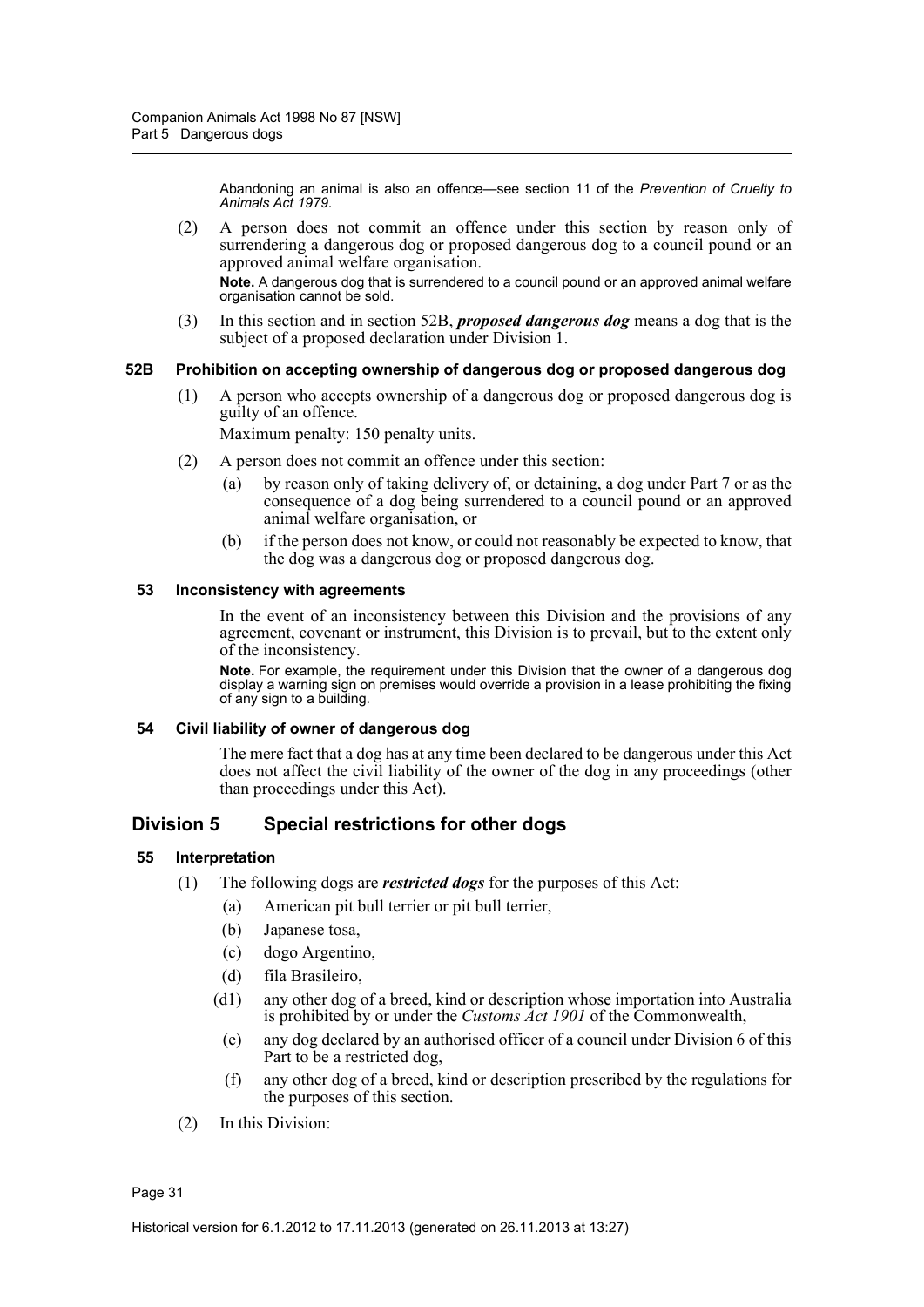*existing restricted dog* means a dog that is a restricted dog as at the relevant date.

*proposed restricted dog* means a dog that is the subject of a proposed declaration by an authorised officer of a council under section 58C.

*relevant date* means the date on which Division 6 of this Part (as inserted by the *Companion Animals Amendment Act 2005*) commences.

*transition period* means the period beginning on the relevant date and ending 12 months after that date.

#### **56 Owner of restricted dog must comply with control requirements**

(1) The owner of a restricted dog must ensure that each of the following requirements is complied with:

#### (a) **Desexing**

In the case of an existing restricted dog, the dog must be desexed within 28 days after the relevant date.

In the case of a dog declared by an authorised officer of a council under Division 6 of this Part to be a restricted dog, the dog must be desexed within 28 days after it is declared to be a restricted dog.

In the case of any other restricted dog born after the relevant date, the dog must be desexed within 3 months of being born.

#### (a1) **Enclosure requirements**

While the dog is on property on which the dog is ordinarily kept, the dog must be kept in an enclosure that complies with the requirements prescribed by the regulations.

In the case of an existing restricted dog, or a restricted dog born within 3 months after the relevant date, the owner has 6 months from the relevant date to comply with this paragraph.

Otherwise, the owner has 3 months from the date on which the restricted dog is born or 3 months from the date on which the dog is declared to be a restricted dog under Division 6 of this Part (as the case requires) to comply with this paragraph.

**Note.** A certificate of compliance in relation to the prescribed enclosure must be obtained by the owner of the dog—see section 58H.

- (a2) Until such time as the requirement under paragraph (a1) is complied with in relation to the dog, the dog must, while on property on which it is ordinarily kept, be kept in an enclosure that is sufficient to restrain the dog and prevent a child from having access to the dog.
- (b) The dog must not at any time be in the sole charge of a person under the age of 18 years.
- (c) One or more signs must be displayed on that property showing the words "Warning Dangerous Dog" in letters clearly visible from the boundaries of the property on which the dog is ordinarily kept or, if the regulations provide for the signs required by this paragraph, complying with the regulations.

#### (c1) **Distinctive collar must be worn**

The dog must at all times wear a collar of the kind prescribed by the regulations.

#### (d) **Dog must be kept on lead and be muzzled**

Whenever the dog is outside its enclosure, the dog: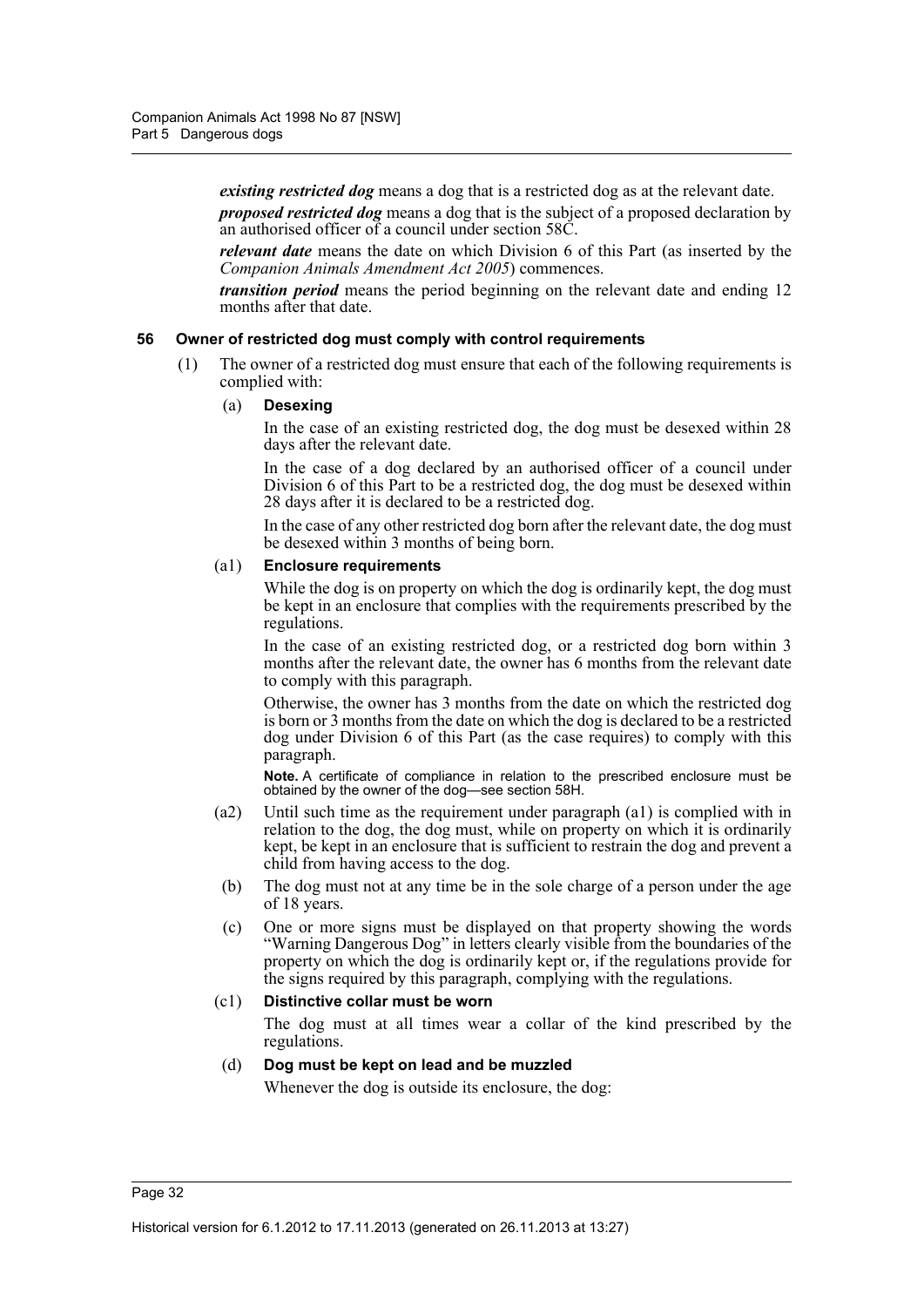- (i) must be under the effective control of some competent person by means of an adequate chain, cord or leash that is attached to the dog and that is being held by (or secured to) the person, and
- (ii) must be muzzled in a manner that is sufficient to prevent it from biting any person or animal.

For the purposes of this paragraph, a dog is not considered to be under the effective control of a person if the person has more than 2 dogs (one of which is the restricted dog) under his or her control at the one time.

#### (e), (f) (Repealed)

- (g) The owner must notify the council of the area in which the dog is ordinarily kept of the following matters within the time specified in relation to each of those matters:
	- (i) that the dog (with or without provocation) has attacked or injured a person or animal (other than vermin)—notice to be given within 24 hours after the attack or injury,
	- (ii) that the dog cannot be found—notice to be given within 24 hours after the dog's absence is first noticed,
	- (iii) that the dog has died—notice to be given as soon as practicable after the death,
	- (iv) (Repealed)
	- (v) that the dog is no longer being ordinarily kept in the area of the council—notice to be given as soon as practicable after the change of location,
	- (vi) that the dog is being ordinarily kept at a different location in the area of the council—notice to be given as soon as practicable after the change of location.

#### (h) **Registration of dog**

In the case of a dog declared by an authorised officer of a council under Division 6 of this Part to be a restricted dog, the dog must, regardless of its age, be registered (if not already registered) within 7 days after it is declared to be a restricted dog.

(2) An owner of a dog who does not comply with any of the requirements of this section is guilty of an offence.

Maximum penalty: 150 penalty units.

- (3) The requirements imposed under this section on the owner of a restricted dog are additional to the other requirements of this Act imposed on the owner of a dog.
- (4) In the event of an inconsistency between this section and the provisions of any agreement, covenant or instrument, this section is to prevail, but to the extent only of the inconsistency.

#### **57 Restricted dog may be seized if control requirements not complied with**

#### (1) **Seizure during transition period**

An authorised officer may, during the transition period, seize a restricted dog if the officer is satisfied that any of the requirements of section 56 have not been complied with in relation to the dog.

- (2) If a dog is seized under subsection (1), Part 7 applies in relation to the dog.
- (3) However, a claim for the dog may be made under section 64 only if an authorised officer of the council of the area in which the dog is ordinarily kept is satisfied that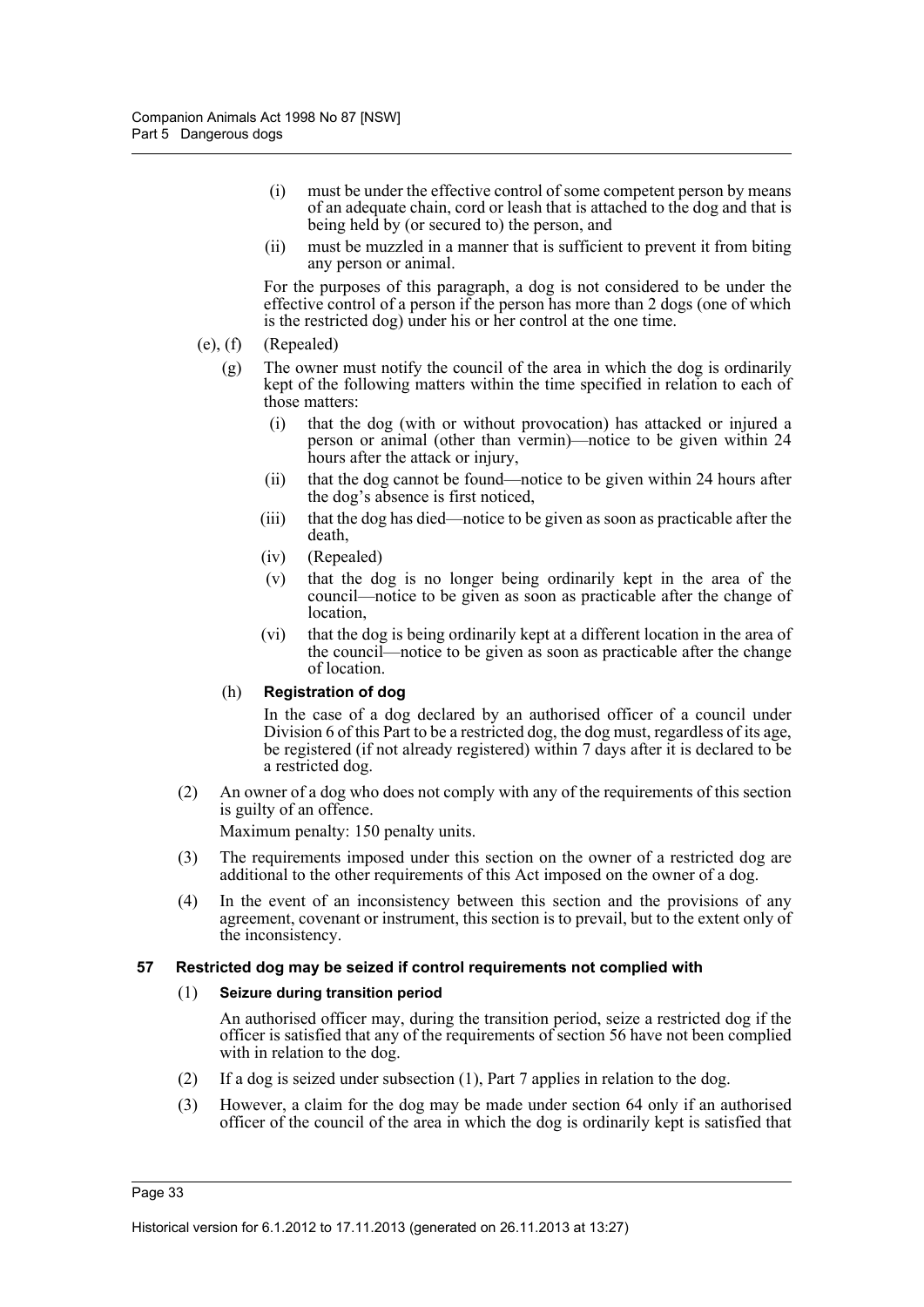each of the requirements of section 56 is capable of being complied with in relation to the dog.

#### (4) **Seizure after transition period**

If, after the transition period, an authorised officer of a council is satisfied that any of the requirements of section 56 have not been complied with in relation to a restricted dog, the authorised officer may seize the dog.

- (5) If a dog is seized under subsection (4):
	- (a) the dog is to be delivered as soon as possible to a council pound, and
	- (b) the council or the pound operator, as the case requires, may destroy the dog.
- (6) Part 7 (other than sections 68 and 69) does not apply in relation to a dog that is seized under subsection (4).

#### **57A Prohibition on selling restricted dog or proposed restricted dog**

(1) A person who sells, or advertises the sale of, a restricted dog or proposed restricted dog is guilty of an offence.

Maximum penalty: 150 penalty units.

**Note.** The term "sell" extends to the transfer of owner by any means, including by gift. Abandoning an animal is also an offence—see section 11 of the *Prevention of Cruelty to Animals Act 1979*.

(2) A person does not commit an offence under this section by reason only of surrendering a dog to a council pound or an approved animal welfare organisation. **Note.** A restricted dog that is surrendered to a council pound or an approved animal welfare organisation cannot be sold.

#### **57B Prohibition on accepting ownership of restricted dog or proposed restricted dog**

(1) A person who accepts ownership of a restricted dog or proposed restricted dog is guilty of an offence.

Maximum penalty: 150 penalty units.

(2) A person does not commit an offence under this section by reason only of taking delivery of, or detaining, a dog under Part 7 or as the consequence of a dog being surrendered to a council pound or an approved animal welfare organisation.

#### **57C Prohibition on breeding restricted dog or proposed restricted dog**

A person:

- (a) who causes or permits a restricted dog or proposed restricted dog to breed with any other dog, or
- (b) who advertises that a restricted dog or proposed restricted dog is available for breeding,

is guilty of an offence.

Maximum penalty: 150 penalty units.

#### **57D Declared restricted dogs may be seized and destroyed after transition period**

- (1) This section applies to any dog that becomes, any time after the transition period, a restricted dog because of a declaration by an authorised officer of a council under Division 6 of this Part.
- (2) However, this section does not apply to any such dog if:
	- (a) the dog was, before the relevant date, registered under this Act (or a corresponding Act of another State or Territory) otherwise than as a breed or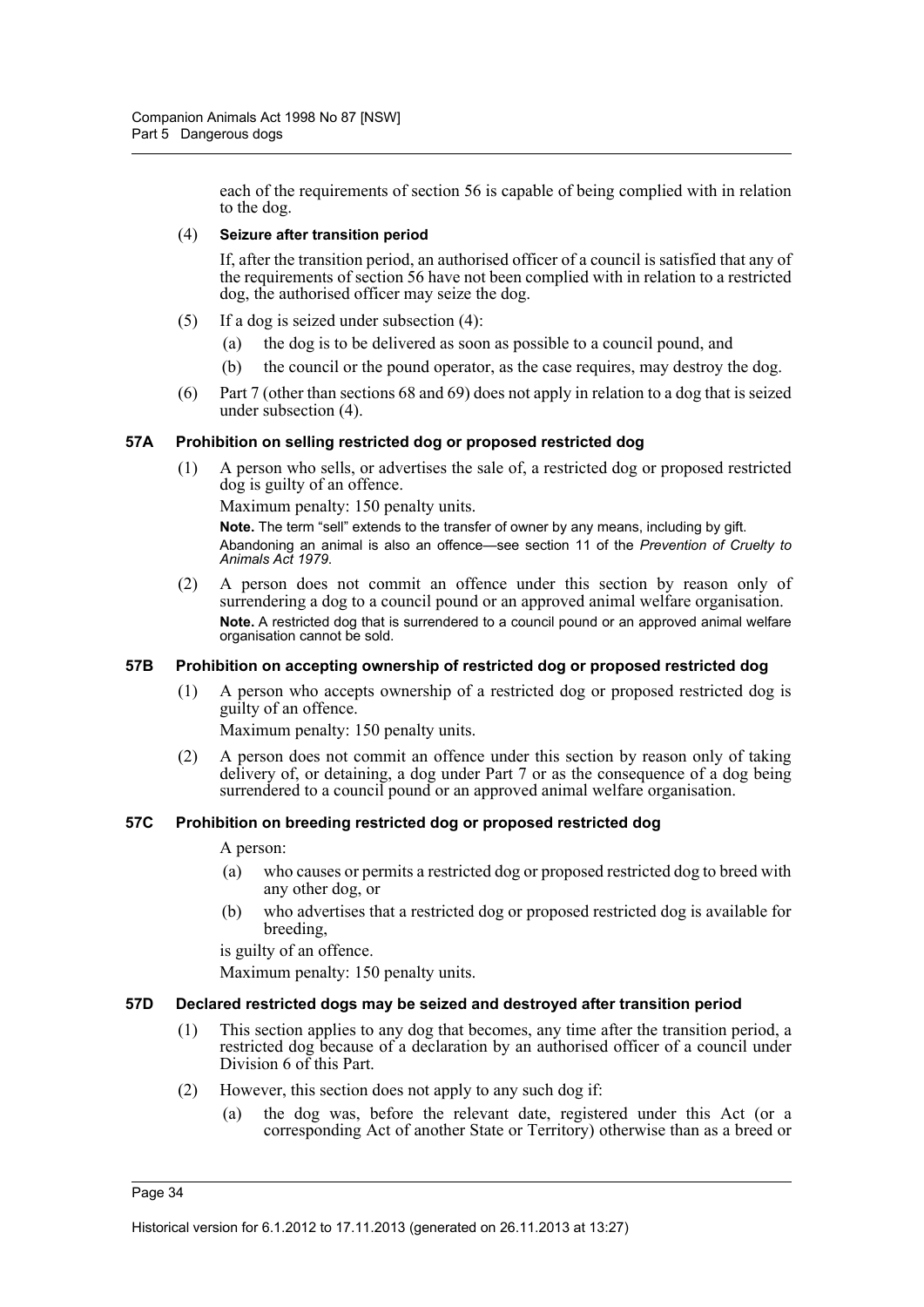kind of dog referred to in section 55 (1) (a)–(d1) or as a cross-breed of any such breed or kind of dog, and

- (b) no person has been convicted, whether before or after the relevant date, of an offence under section 16 (1) (or a similar offence under a corresponding Act of another State or Territory) as a result of the dog rushing at, attacking, biting, harassing or chasing any person or animal.
- (3) An authorised officer may seize a dog to which this section applies. The officer may do so regardless of whether the requirements of section 56 have been, or are capable of being, complied with in relation to the dog.
- (4) If a dog is seized under subsection (3):
	- (a) the dog is to be delivered as soon as possible to a council pound, and
	- (b) an authorised officer of a council may authorise the destruction of the dog.
- (5) Part 7 (other than sections 68 and 69) does not apply in relation to a dog that is seized under subsection (3).

#### **58 Civil liability of owner of restricted dog**

The mere fact that a dog is a restricted dog does not affect the civil liability of the owner of the dog in any proceedings (other than proceedings under this Act).

## **Division 6 Declaration of dogs as restricted dogs**

#### **58A Notice of intention to declare dog to be restricted dog**

- (1) If an authorised officer of a council is of the opinion that a dog:
	- (a) is of a breed or kind of dog referred to in section 55 (1) (a)–(d1), or
	- (b) is a cross-breed of any such breed or kind of dog,

the authorised officer may give notice to the owner of the dog of the officer's intention to declare the dog to be a restricted dog.

- (2) The notice is to be in the approved form and must set out:
	- (a) the requirements that the owner of the dog will be required to comply with if the declaration is made, and
	- (b) the procedures associated with obtaining a breed or temperament assessment (as referred to in section 58C) in relation to the dog.
- (3) (Repealed)

#### **58B Obligations of owner when notified of proposed restricted dog declaration**

- (1) If a notice is given under section 58A to the owner of a dog of an authorised officer's intention to declare the dog to be a restricted dog, the owner must:
	- (a) ensure that at all times when the dog is away from the property where it is ordinarily kept:
		- (i) it is under the effective control of some competent person by means of an adequate chain, cord or leash that is attached to the dog and is held by (or secured to) the person, and
		- (ii) it has a muzzle securely fixed on its mouth in such a manner as will prevent it from biting any person or animal, and
	- (b) register the dog (if it is not already registered) within 7 days after receiving the notice.

**Note.** Registration of a dog requires the dog to be microchipped. Maximum penalty: 50 penalty units.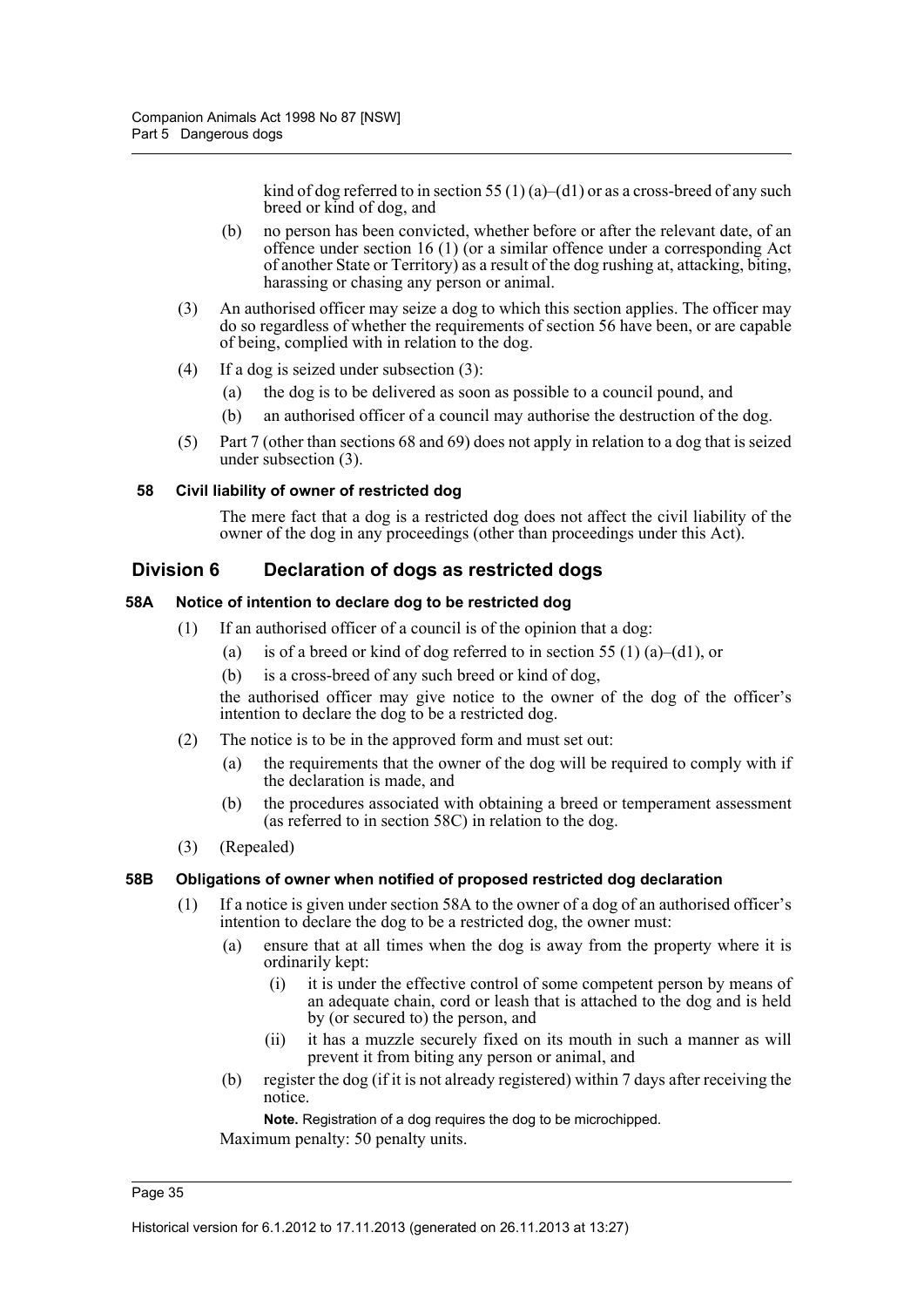- (2) For the purposes of subsection (1) (a) (i), a dog is not considered to be under the effective control of a person if the person has more than 2 dogs (one of which is the dog the subject of the proposed declaration) under his or her control at the one time.
- (3) Subsection (1) (a) only applies in respect of a dog:
	- (a) for 28 days after the notice is given to the dog's owner, or
	- (b) until the authorised officer notifies the owner that the authorised officer has made the proposed declaration or has decided not to make it,

whichever happens first.

- (4) An authorised officer may seize a dog that is the subject of a proposed declaration if:
	- (a) the officer is satisfied that:
		- (i) the requirements of subsection (1) (a) have not been complied with in relation to the dog, or
		- (ii) the dog is not confined, tethered or restrained in such a way as to prevent the dog attacking or chasing a person lawfully at the property where the dog is ordinarily kept, or
	- (b) the dog has not been registered as required by subsection (1) (b).
- (4A) An authorised officer may seize a dog under subsection (4) (a) only during the period when subsection  $(1)$  (a) applies in respect of the dog.
	- (5) If a dog is seized under subsection (4), Part 7 applies in respect of the dog with the following modifications:
		- (a) a claim for the dog cannot be made under section 64 unless an authorised officer is satisfied that:
			- the requirements of subsection  $(1)$   $(a)$  are capable of being complied with in relation to the dog, and
			- (ii) the dog is reasonably capable of being confined, tethered or restrained in such a way as to prevent the dog attacking or chasing a person lawfully at the property where the dog is ordinarily kept, and
			- (iii) the dog has been registered,
		- (b) if the dog is declared to be a restricted dog, the dog may not be destroyed under section 64 until 7 days after notice is given to the owner of the dog under section 58D.

#### **58C Authorised officer may declare dog to be restricted dog**

#### (1) **Declaration by council**

If a notice of intention to declare a dog to be a restricted dog is given under section 58A to the owner of the dog, the authorised officer who gave the notice (or any other authorised officer of the council) may, after the period of 28 days following the giving of the notice, declare the dog to be a restricted dog. It does not matter if the dog is ordinarily kept in another council's area.

#### (2) **Certification in relation to dog's breed or temperament may be provided**

An authorised officer of a council is not to declare the dog to be a restricted dog if, within the period of 28 days following the giving of the notice under section 58A, the owner of the dog:

- (a) provides the authorised officer with a written statement by an approved breed assessor to the effect that the dog:
	- (i) is not of a breed or kind of dog referred to in section 55 (1) (a)–(d1), and
	- (ii) is not a cross-breed of any such breed or kind of dog, or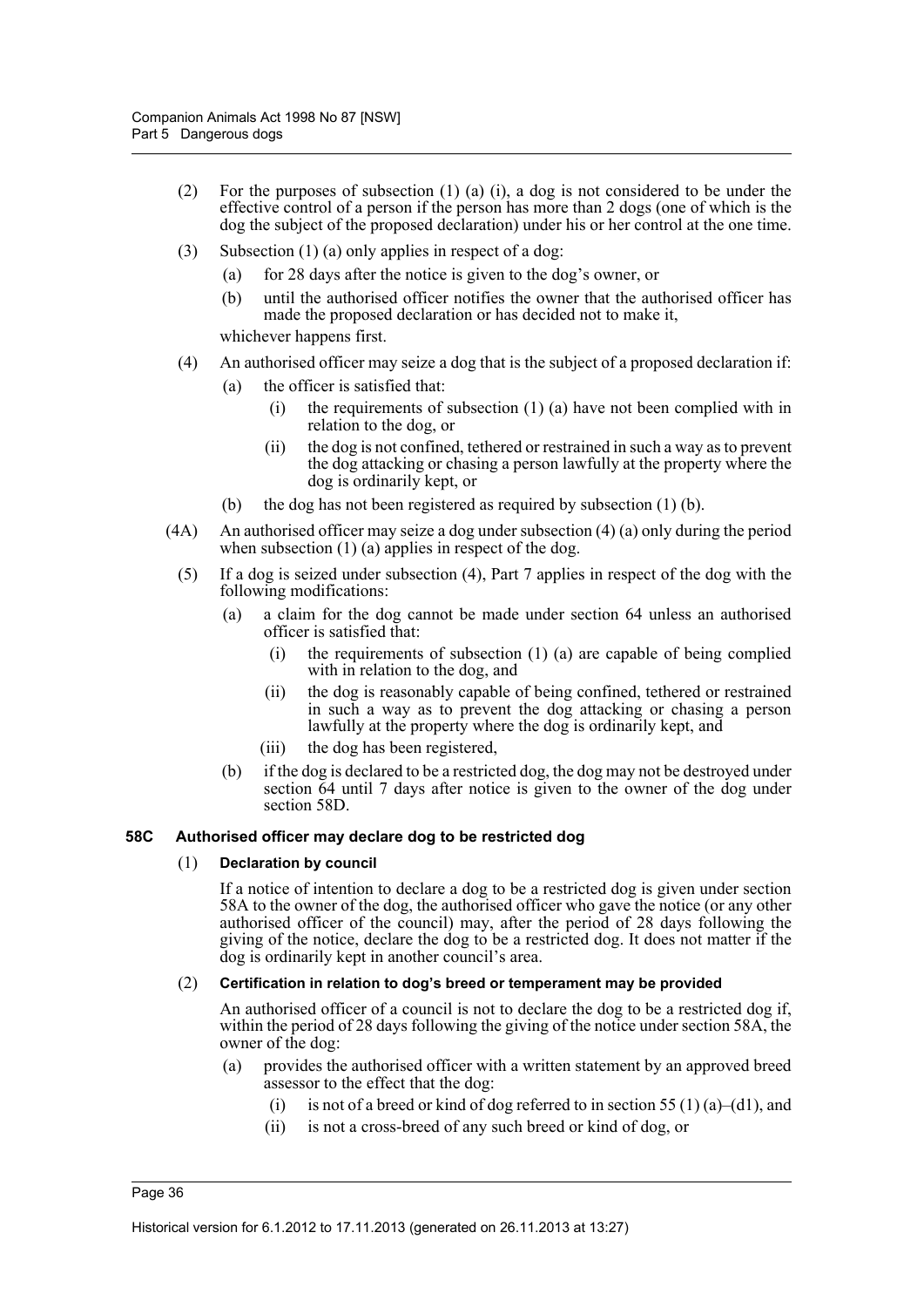- (b) provides the authorised officer with:
	- (i) a written statement by an approved breed assessor to the effect that the dog is not of a breed or kind of dog referred to in section 55 (1) (a)–(d1) but is a cross-breed of any such breed or kind of dog, and
	- (ii) a written statement by an approved temperament assessor to the effect that the dog is not a danger to the public and is not likely, without provocation, to attack or bite any person or animal.
- (3) Without limiting the form in which a written statement by an approved breed assessor may be in for the purposes of subsection (2), any such written statement may be in the form of, or comprise, a certificate that is of a kind or description prescribed by the regulations.
- (4) The owner of a dog that is the subject of a proposed declaration under this section:
	- (a) cannot, despite any other provision of this Act, rely on or produce, any evidence with respect to the dog's breed or temperament (including any information entered on the Register as to the dog's breed) apart from a written statement as referred to in this section, and
	- (b) is liable to pay for any costs associated with obtaining a written statement from an approved breed assessor or approved temperament assessor for the purposes of this section.
- (5) An authorised officer of a council may, in any particular case, extend the 28-day period referred to in subsection (2) for a further period because of extenuating circumstances.
- (6) Any written statement provided by an approved breed assessor or approved temperament assessor for the purposes of this section may not be challenged, reviewed, quashed or called into question on any grounds before any court or tribunal in any legal proceedings.

#### **58D Authorised officer to notify dog owner of decision and consequences**

- (1) An authorised officer of a council must give notice to the owner of a dog when the authorised officer declares the dog to be a restricted dog or decides not to declare the dog to be a restricted dog. The notice must be given within 7 days after the declaration or decision is made.
- (2) A notice that a dog has been declared a restricted dog must set out the requirements and restrictions imposed on the owner under this Part and the date or dates by which the owner must comply with those requirements.
- (3) A declaration by an authorised officer of a council under this Division:
	- (a) has effect from the date specified in the notice or the date on which notice is given (whichever is the later), and
	- (b) has effect throughout the State and is not limited in its operation to the area of the council whose authorised officer made the declaration, and
	- (c) may be revoked at any time by the council whose authorised officer made the declaration.
- (4) A declaration or other decision by an authorised officer of a council under this Division is final and is not subject to any appeal or review.
- (5) (Repealed)

#### **58DA Director-General to be notified of making or revocation of declaration**

(1) An authorised officer of a council who makes a declaration under this Division must give notice of the declaration to the Director-General within 7 days.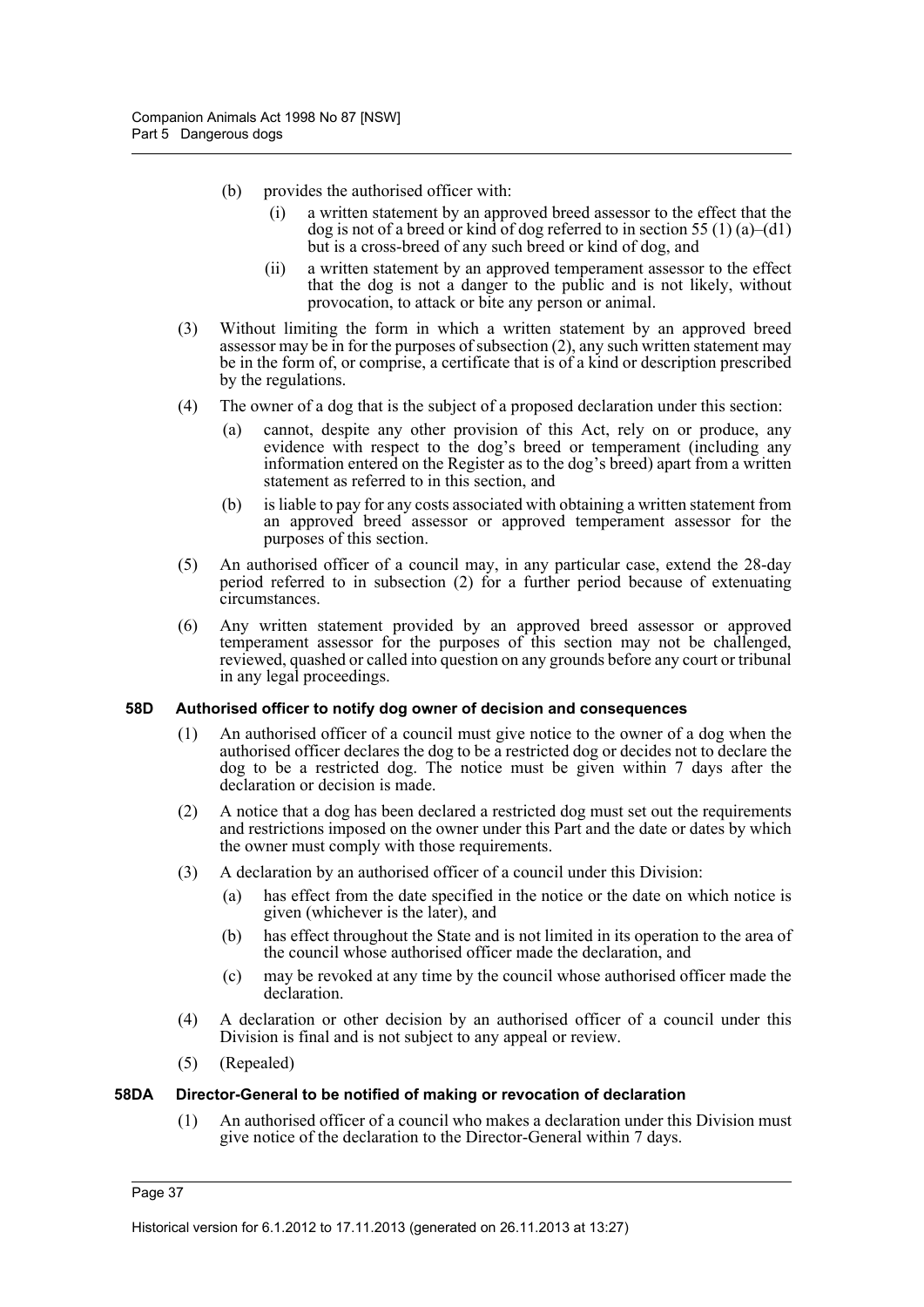(2) A council that revokes a declaration under this Division must give notice of the revocation to the Director-General within 7 days.

#### **58E Protection from liability of assessors**

An approved breed assessor or approved temperament assessor does not incur any civil or criminal liability in respect of anything done or omitted to be done in good faith by the assessor in connection with carrying out an assessment of a dog's breed or temperament for the purposes of this Division.

#### **58F Persons authorised to provide certain information to councils**

- (1) Any person (other than a council) who is authorised by or under this Act to identify or register companion animals may, despite any other Act or law, provide any information (including the person's opinion as to the breed or temperament of a dog) to a council that may result in any action being taken under this Division in relation to a dog.
- (2) A person does not incur any criminal or civil liability (including liability for breaching any duty of confidentiality) for providing any such information to a council if the information is provided in good faith.

### **Division 7 Other provisions relating to dangerous and restricted dogs**

#### **58G Power to seize and destroy dangerous or restricted dog in certain circumstances**

#### (1) **Seizing dangerous or restricted dog that attacks**

An authorised officer may seize a dangerous or restricted dog if the dog attacks or bites a person or animal (other than vermin) without provocation.

#### (1A) **Seizing dangerous dog if certain control requirements not complied with**

An authorised officer may seize a dangerous dog if the requirements referred to in section 51 (1) (c), (c1) or (e) are not complied with in relation to the dog on at least 2 separate occasions over any period of 12 months (whether or not each occasion relates to the same requirement).

**Note.** See section 57 (4) for the power to seize a restricted dog for non-compliance with any of the control requirements under section 56.

- (2) If a dog is seized under this section:
	- (a) the dog is to be delivered as soon as possible to a council pound, and
	- (b) an authorised officer of a council may authorise the destruction of the dog.
- (3) However, if the dog has been seized under subsection (1A), the authorised officer may authorise the destruction of the dog only if the officer is satisfied that it is reasonable to do so after appropriate enquiries have been made into the circumstances that resulted in the dog being seized.
- (4) Part 7 (other than sections 68 and 69) does not apply in relation to a dog that is seized under this section.
- (5) This section does not limit the power of an authorised officer to seize a dangerous or restricted dog under any other provision of this Act.

#### **58H Certificate of compliance required for dangerous and restricted dog enclosures**

(1) A person must not own a dangerous dog or restricted dog unless a certificate of compliance under this section is in force in relation to the enclosure in which the dog is required to be kept under section 51 (1) (c) or 56 (1) (a1) (as the case requires). Maximum penalty: 100 penalty units.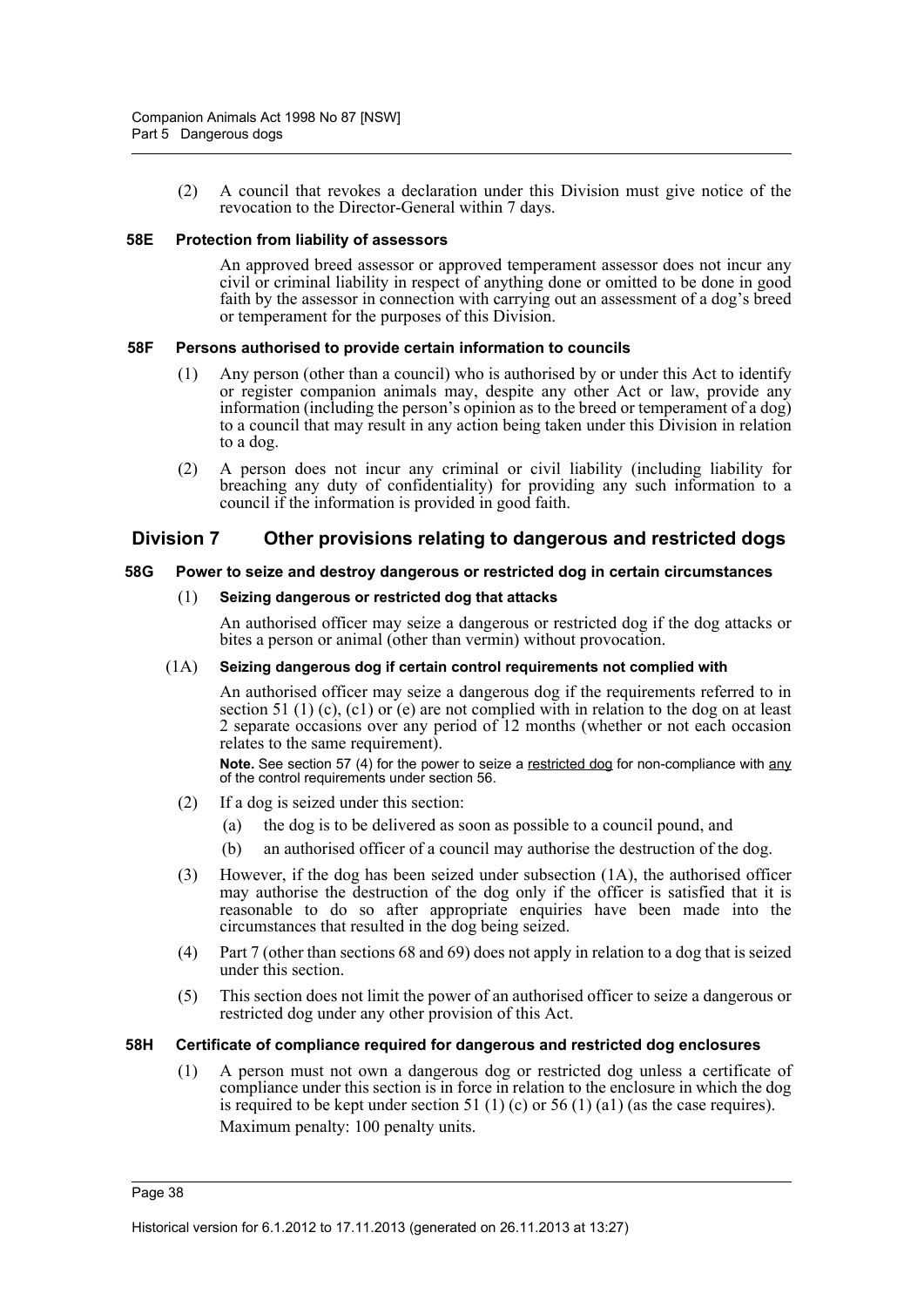- (2) An authorised officer of a council may issue a certificate of compliance in relation to the enclosure in which a dangerous or restricted dog is required to be kept if:
	- (a) the officer is satisfied that the enclosure complies with the relevant requirements imposed under section 51 (1) (c) or  $56(1)$  (a1), and
	- (b) the fee prescribed by the regulations (or such fee as does not exceed the prescribed fee) in connection with issuing the certificate is paid to the council.
- (3) A certificate of compliance in relation to a dog enclosure may be revoked at any time by an authorised officer of a council if the officer is satisfied that the enclosure does not comply with the relevant requirements.
- (4) A person does not commit an offence under this section:
	- (a) in the case of a dog that is a dangerous dog or restricted dog as at the date on which this section commences—until after the period of 28 days following that commencement, or
	- (b) in any other case—until after section 51 (1) (c) or 56 (1) (a1) is required to be complied with.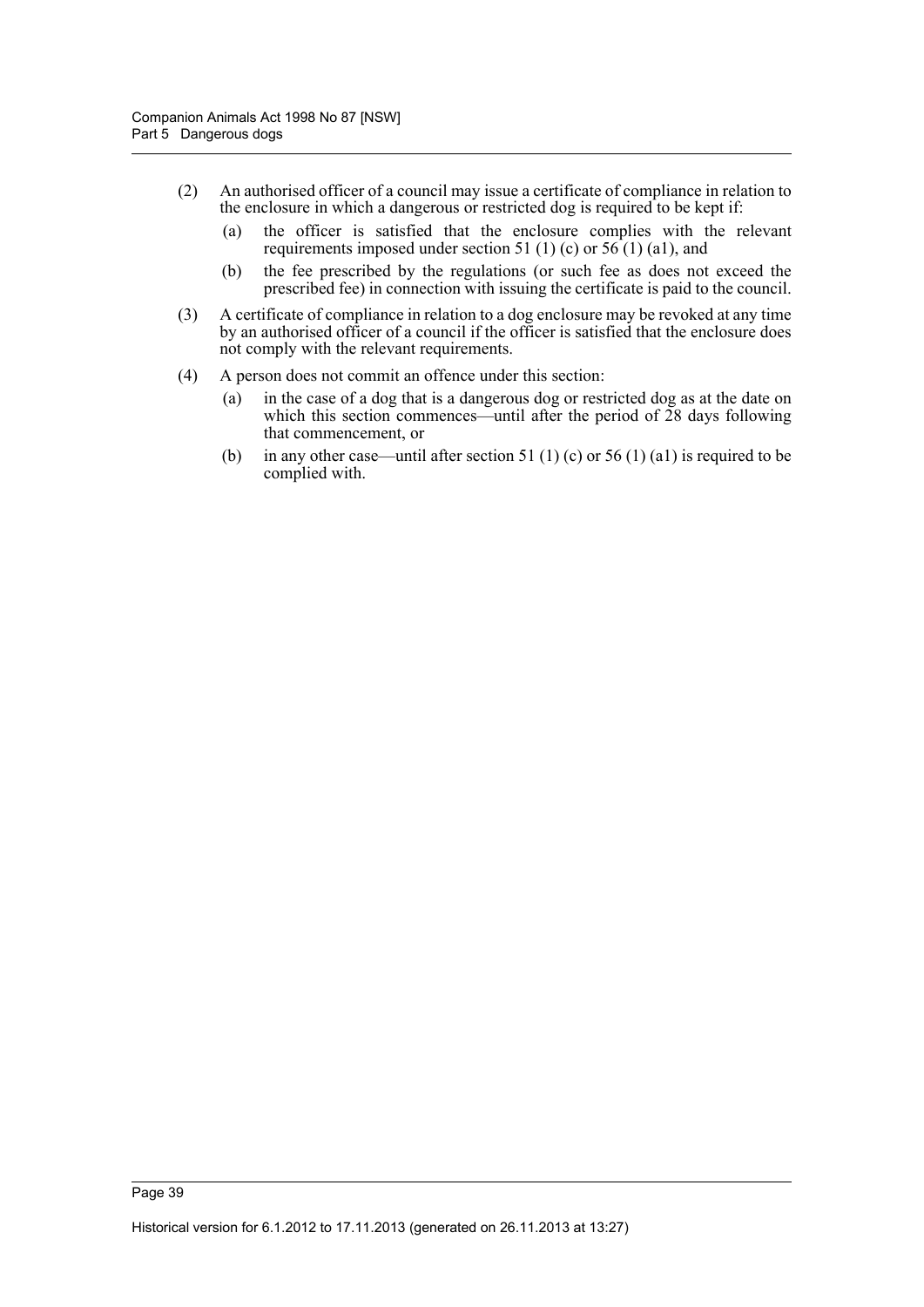# **Part 6 Assistance animals**

#### **59 Person with a disability entitled to be accompanied by assistance animal**

- (1) A person with a disability is entitled to be accompanied by an assistance animal being used bona fide by the person to assist the person, into or onto any building or place open to or used by the public or on any public transport.
- (2) The person is not guilty of an offence merely because the person takes the animal into or onto or permits the animal to enter or be in or on any such building or place or any public transport while the person is using the animal bona fide to assist the person.
- (3) This section applies despite the provisions of any other Act or instrument made under an Act.

#### **60 Assistance animal not to be denied entry**

(1) An occupier or person in charge or control of a building or place open to or used by the public or a person in charge or control of any public transport must not, without reasonable cause, refuse to permit a person to take an assistance animal into or onto, or while accompanied by an assistance animal to enter or be in or on, that building or place or public transport if the person has a disability and is using the animal bona fide to assist him or her.

Maximum penalty: 8 penalty units.

(2) A person prosecuted for a contravention of this section is not entitled to any defence to that prosecution that relies for its efficacy on the presence of the animal concerned.

#### **61 Unlawful to impose charge for entry of assistance animal**

(1) An occupier or person in charge or control of a building or place open to or used by the public or a person in charge or control of any public transport must not impose a charge on or in respect of a person with a disability who is accompanied by an assistance animal used bona fide by the person to assist him or her and who is taking the animal into or onto, or is entering or is in or on, that building or place or public transport, unless the charge would have been imposed on or in respect of that person if the person had not been accompanied by the animal.

Maximum penalty: 8 penalty units.

- (2) A person (*the defendant*) does not contravene subsection (1) by imposing a charge in respect of an animal accompanying a person if the defendant proves that:
	- (a) in the circumstances it was reasonably necessary for the defendant to supply accommodation for the animal additional to that supplied for the person, that the charge was imposed for that additional accommodation, and that the charge was a reasonable charge in the circumstances, or
	- (b) the defendant reasonably incurred additional expense because of the presence of the animal, that the charge imposed was to recompense the defendant for that additional expense, and that the charge was a reasonable charge in the circumstances.
- (3) When a person is convicted of an offence under this section in respect of a charge imposed on another person, the court may, upon application made by that other person, order the convicted person to refund the amount of that charge.
- (4) The court's order operates as an order for the payment of money under the *Civil Procedure Act 2005* and is enforceable as such an order under that Act. The order can for the purpose of enforcing it be entered in the records of the court exercising jurisdiction under the *Civil Procedure Act 2005* at the place where the order was made, in such manner as may be prescribed by rules made under that Act.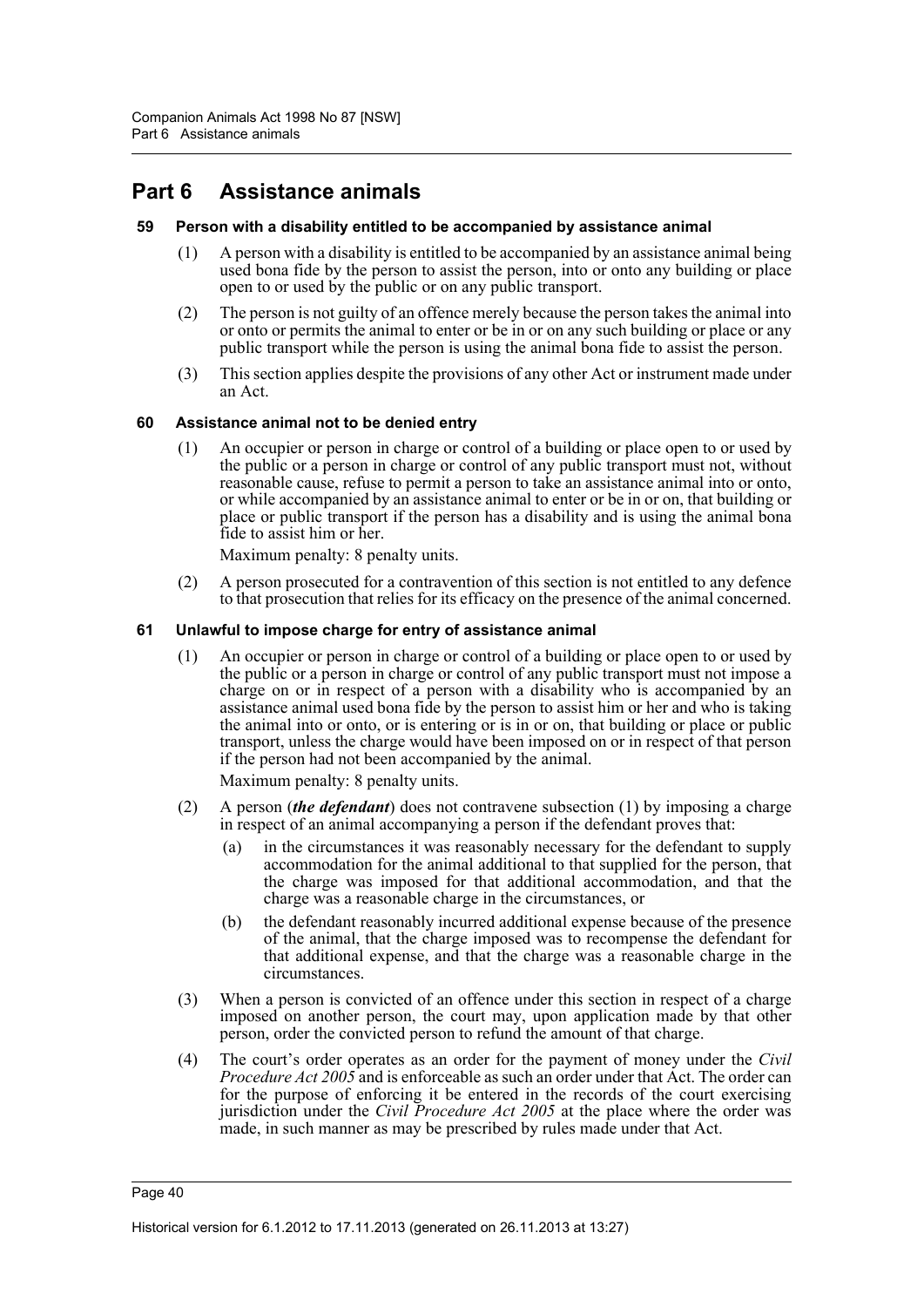## **Part 7 Procedures for dealing with seized or surrendered animals**

**Note.** This Part generally applies in relation to companion animals that are seized under the authority of this Act or that otherwise end up at council pounds. The requirements and procedures of this Part are not intended to apply to lost or injured animals that are taken by members of the public to animal welfare organisations (such as the RSPCA) or to a vet merely so that they can be treated or reunited with their owners. The Part also does not apply to animals that are surrendered to animal welfare organisations (unless the organisation also operates as a council pound).

If companion animals (other than those seized under the authority of this Act) end up at a council pound (eg by being surrendered or abandoned), they may be dealt with by the pound operator under this Part.

#### **62A Interpretation**

(1) In this Part:

*approved person* means:

- (a) an approved animal welfare organisation, or
- (b) any person authorised by the Director-General under section 75 (7) (a1) to have access to information contained in the Register for the purposes of identifying seized or lost animals.

*approved premises* means any premises (other than a council pound) operated by an approved person.

*seized animal* means an animal that is seized under the authority of this Act. *surrendered animal* means a companion animal that:

- (a) is surrendered to a council pound, or
- (b) has come into the possession of a council pound otherwise than by being seized under the authority of this Act.
- (2) A reference in this Part to a council is, in relation to a council pound referred to in paragraph (b) of the definition of that term in section 5, a reference to the pound operator.

#### **62 Seized animals must be delivered to owner, council pound or approved premises**

- (1) A person who seizes an animal under the authority of this Act must cause the seized animal to be delivered as soon as possible:
	- (a) to its owner, or
	- (b) to a council pound, or
	- (c) to any approved premises.

Maximum penalty: 30 penalty units.

**Note.** Animals may be seized under the following provisions of this Act:

- (a) section 13,
- (b) section 14,
- (c) section 18,
- (d) section 22,
- (e) section 30,
- (f) section 32,
- 
- (g) section 36,
- (h) section 52,
- (i) section 57,
- (j) section 58B.

Animals may also be seized under sections 57D and 58G, however this Part does not apply to animals seized under those sections.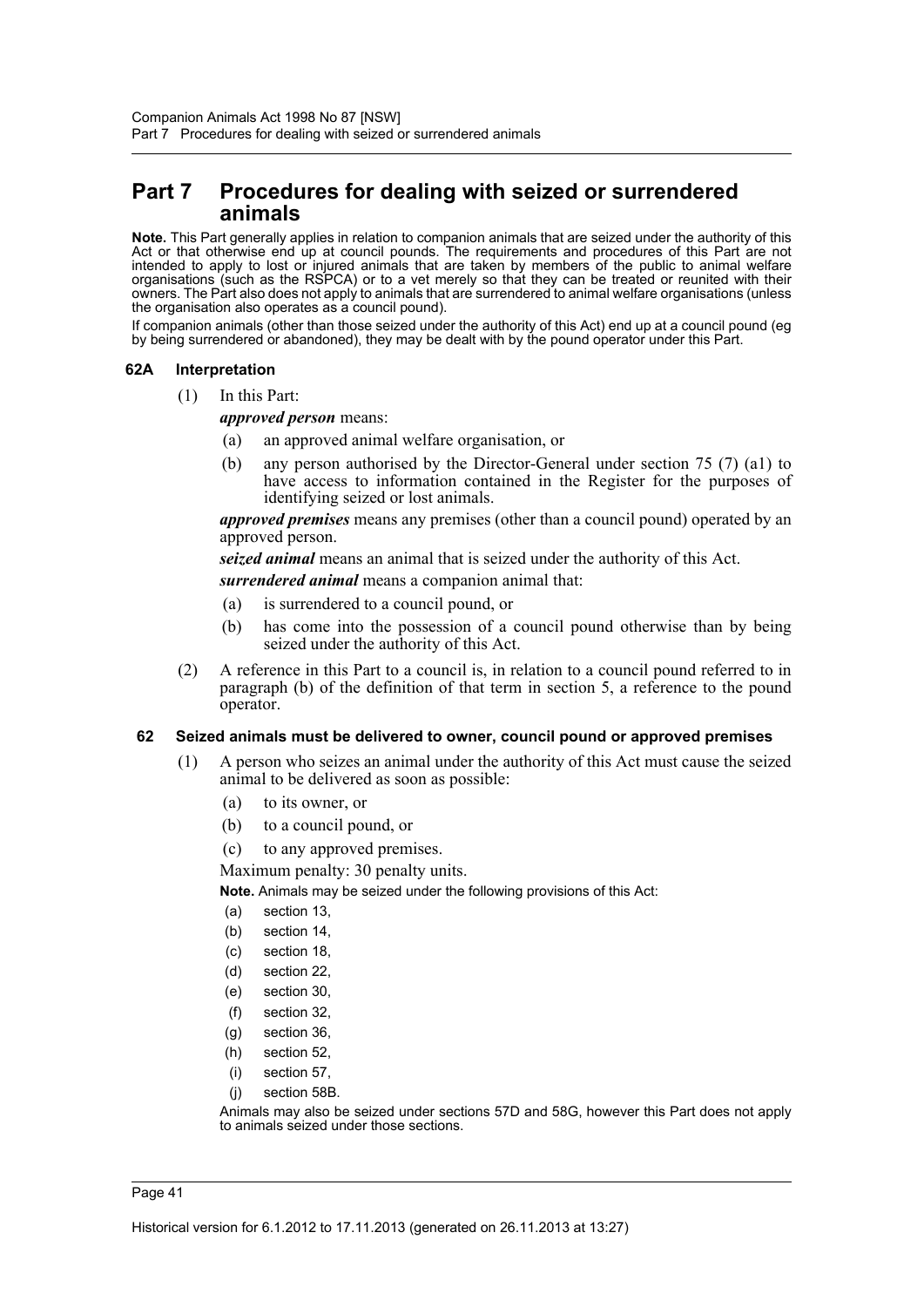(2) In the case of an animal that has been seized by a person who is not an authorised officer, subsection (1) is complied with by the person if the person, as soon as possible after seizing the animal, makes an arrangement with an authorised officer for the animal to be delivered by the officer to its owner, a council pound or approved premises.

### **63 Owner of seized or surrendered animal to be notified**

- (1) When a seized animal is delivered to a council pound or approved premises, the person in charge of the pound or premises is to give notice of the seizure of the animal to the person who appears (from the best endeavours of the person in charge to establish who the owner is) to be the owner of the animal. Notice of seizure need not be given if those best endeavours fail to establish the name and address of the owner of the animal.
- (1A) When a surrendered animal (other than an animal surrendered by its owner) comes into the possession of a council pound, the person in charge of the pound is to give notice of the possession of the animal to the person who appears (from the best endeavours of the person in charge to establish who the owner is) to be the owner of the animal. Notice of possession need not be given if those best endeavours fail to establish the name and address of the owner of the animal.
	- (2) Without limiting the requirement that the person in charge of a pound or approved premises use his or her best endeavours to establish who the owner of an animal is, the person must make the following inquiries:
		- (a) inquiries to determine whether the animal is registered or identified as required by this Act and, if so, a search of the Register to find the name and address of the owner of the animal,
		- (b) inquiries based on any form of identification worn by the animal,
		- (c) such other inquiries as the regulations may require be made.
	- (3) The notice required by this section is to be in writing and is to be given:
		- (a) by being served personally on the person to whom it is required to be given, or
		- (b) by sending it by post to the person to whom it is required to be given at that person's address, being the address shown in the Register as the address of the owner or at such other address as appears to the person who gives the notice to be the owner's address, or
		- (c) by leaving it with some other person for the person to whom it is required to be given at that person's address.
	- (4) The regulations may impose requirements on the form and contents of the notice required by this section and may provide for other ways in which the notice can be served.

#### **63A Seized animals detained at approved premises**

- (1) If a seized animal that is detained at approved premises is not claimed after the period of 72 hours following the delivery of the animal to the approved premises, the person in charge of the premises must cause the animal to be delivered to a council pound.
- (2) For the purposes of this section, an animal is *claimed* when a person who appears to the person in charge of the approved premises to be the owner of the animal or acting on the owner's behalf claims the animal.

Page 42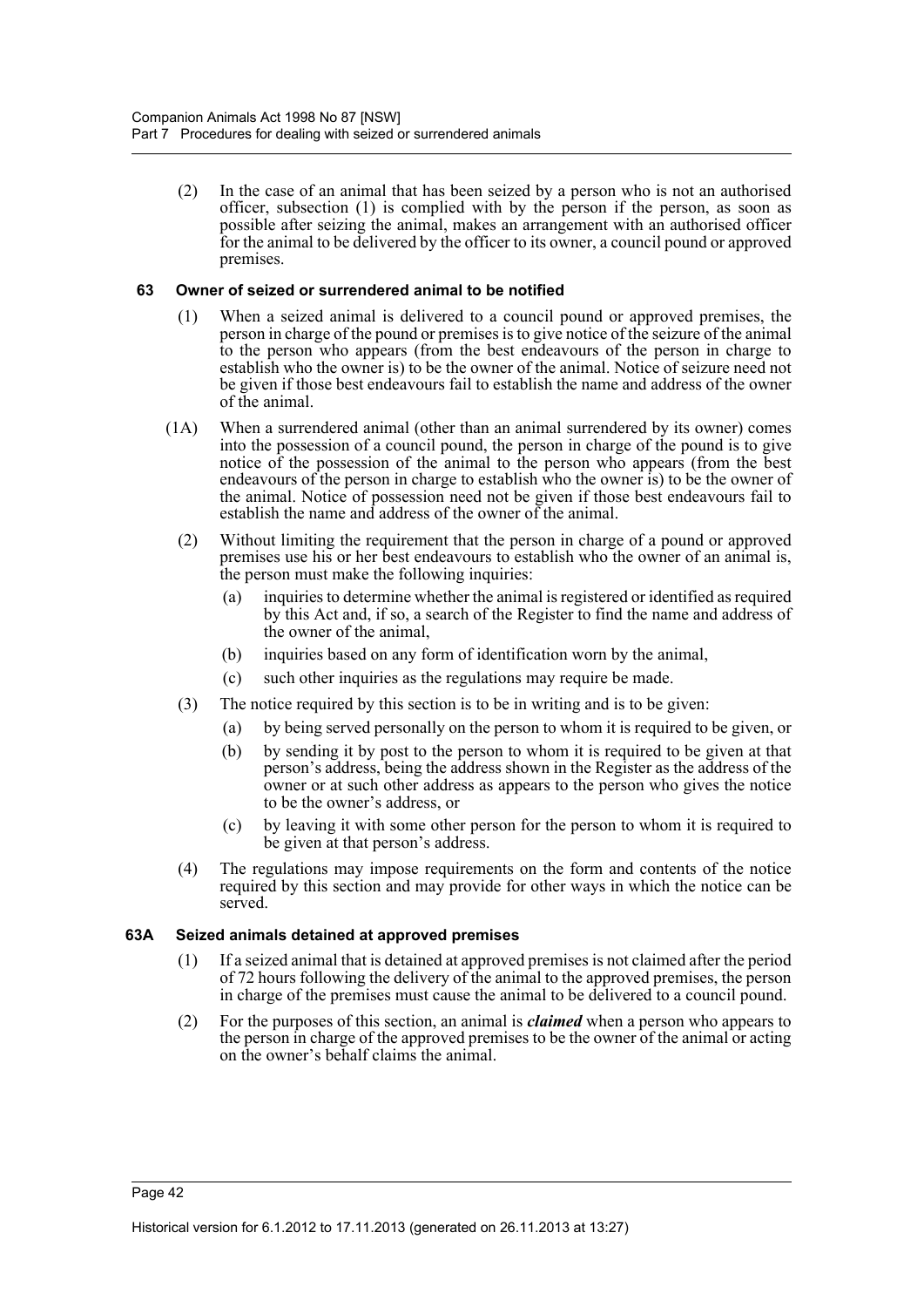#### **64 Unclaimed seized or surrendered animal may be sold or destroyed**

- (1) If a seized animal (including an animal delivered to a council pound under section 63A) or a surrendered animal (other than an animal surrendered by its owner) has not been claimed, the council may sell or destroy the animal:
	- (a) if notice under section 63 (1) or (1A) has been given—after the period of 14 days following the giving of the notice, or
	- (b) if such a notice is not required to be given—after the animal has been held at the council pound for a period of 7 days.
- (2) However, the council may, in accordance with any policy that has been adopted by the council in relation to the management of feral or infant companion animals, destroy the seized or surrendered animal concerned before the end of any such period referred to in subsection (1).
- (2A) Any policy adopted by the council for the purposes of subsection (2) must comply with such guidelines as may be issued by the Director-General.
	- (3) An animal is *claimed* when:
		- (a) a person who appears to the person in charge of the pound to be the owner of the animal or acting on the owner's behalf claims the animal, and
		- (b) the fees for the release of the animal (being fees determined by the council under this Part) are paid to the council, and
		- (c) the charges for the animal's maintenance while it was detained by the council (being charges determined by the council under this Part) are paid to the council.
- (3A) Despite any other provision of this section, if an offence under this Act in relation to a seized animal is in the course of being investigated (or proceedings in relation to any such offence have commenced but have not been determined):
	- (a) the council may detain the animal at the council pound, and
	- (b) the animal may not be claimed,

until such time as those investigations are completed or those proceedings are finally determined.

- (4) An unregistered animal that is required to be registered cannot be claimed until an application for registration of the animal has been properly made (and any registration fee that is payable has been paid). The regulations may create exceptions to this subsection.
- (5) Before destroying a seized or surrendered animal as authorised by subsection (1), it is the duty of the council concerned to consider whether there is an alternative action to that of destroying the animal and (if practicable) to adopt any such alternative.
- (6) This section does not authorise a council to sell a dangerous or restricted dog.

#### **64A Animals surrendered by owners may be sold or destroyed**

- (1) A council may at any time sell or destroy a surrendered animal if the animal was surrendered by its owner to the council pound.
- (2) Before destroying a surrendered animal as authorised by subsection (1), it is the duty of the council concerned to consider whether there is an alternative action to that of destroying the animal and (if practicable) to adopt any such alternative.
- (3) This section does not authorise a council to sell a dangerous or restricted dog.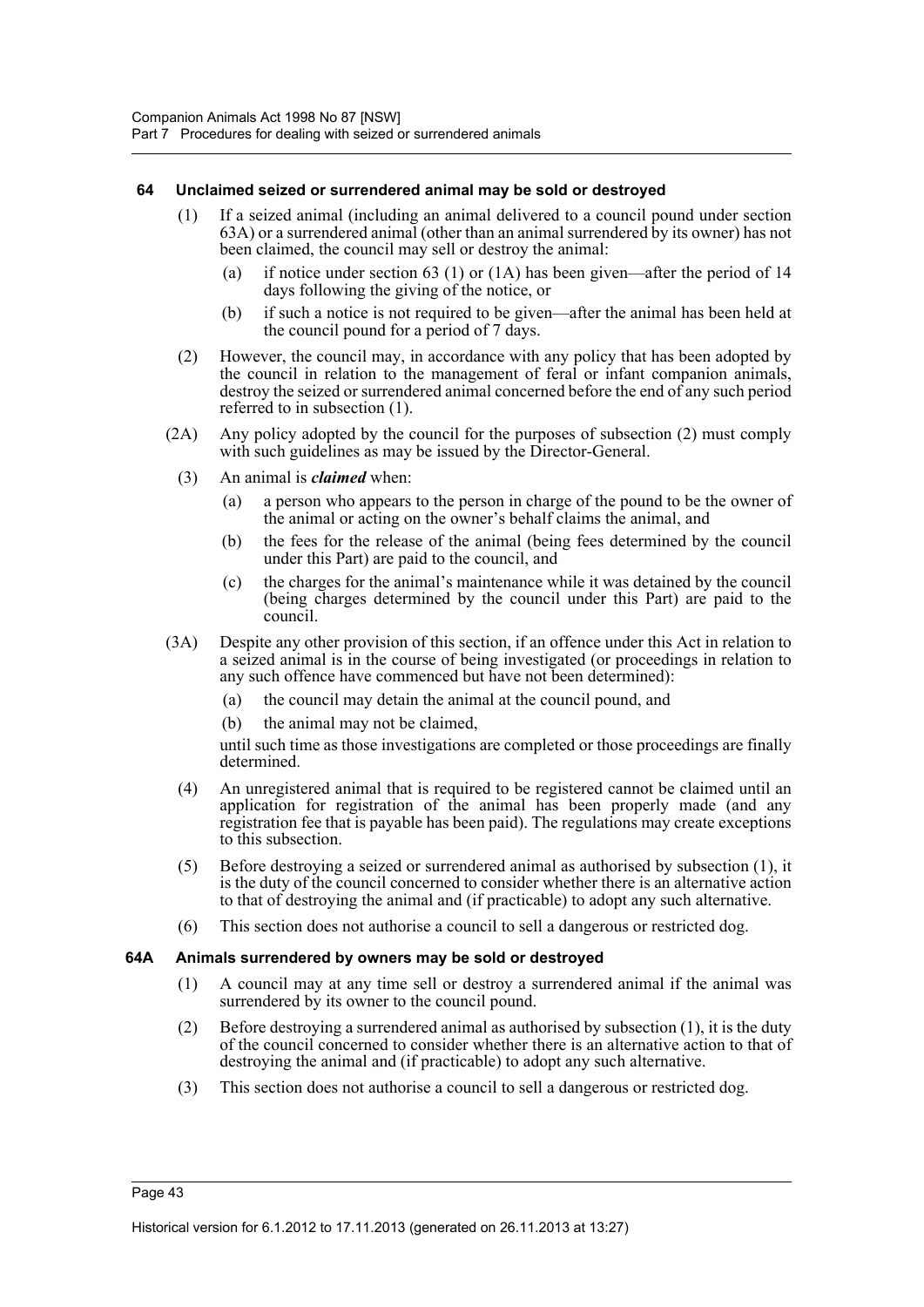#### **65 Fees and charges payable when animal detained or held**

- (1) A council can determine the following fees and charges for the purposes of this Part:
	- (a) release fees, being fees to be paid for the release of an animal detained or held under this Part, and
	- (b) maintenance charges, being charges to be paid for the maintenance of an animal while it is detained or held by the council under this Part.
- (2) Different fees and charges can be determined by a council in respect of different breeds, kinds or classes of animals.
- (3) The Minister can issue guidelines to councils from time to time with respect to the fixing of fees and charges under this section and councils are to comply with those guidelines.
- (4) The regulations may set maximum amounts for the fees and charges that can be determined by councils under this section.

### **66 Owner not entitled to compensation for sale of animal**

- (1) A council that sells an animal under this Part may transfer the proceeds of sale to such of its funds as it considers appropriate. The money then becomes the property of the council.
- (2) A person who claims to be the owner of an animal sold by a council under this Part is not entitled to any compensation for the sale.
- (3) If the proceeds of sale of an animal are less than the release fees and maintenance charges determined by the council under this Part (together with any expenses reasonably incurred by the council in selling the animal), the council is entitled to recover from the person who was the owner of the animal at the time it was seized or surrendered the whole or part of the difference between the proceeds of the sale and the amount of those fees, charges and expenses.

#### **67 Recovery of fees and charges when animal destroyed**

If a seized or surrendered animal is destroyed by the council under this Part, the council is entitled to recover the following amounts from a person who was the owner of the animal at the time it was seized or surrendered:

- (a) the release fees and maintenance charges determined by the council under this Part,
- (b) if the council so resolves, the whole or part of any expenses reasonably incurred by the council in destroying the animal.

#### **67A Reporting on pound activities**

The Director-General may require a council to report to the Director-General on any matter relating to the activities of a council pound operated by the council or the council's agent.

#### **68 Offence of rescuing seized animal**

(1) A person who rescues or attempts to rescue an animal seized under the authority of this Act or an animal lawfully detained after seizure under the authority of this Act is guilty of an offence.

Maximum penalty: 5 penalty units.

(2) A person convicted of an offence under this section of rescuing an animal lawfully detained by a council is, in addition to any penalty imposed, liable to pay the charges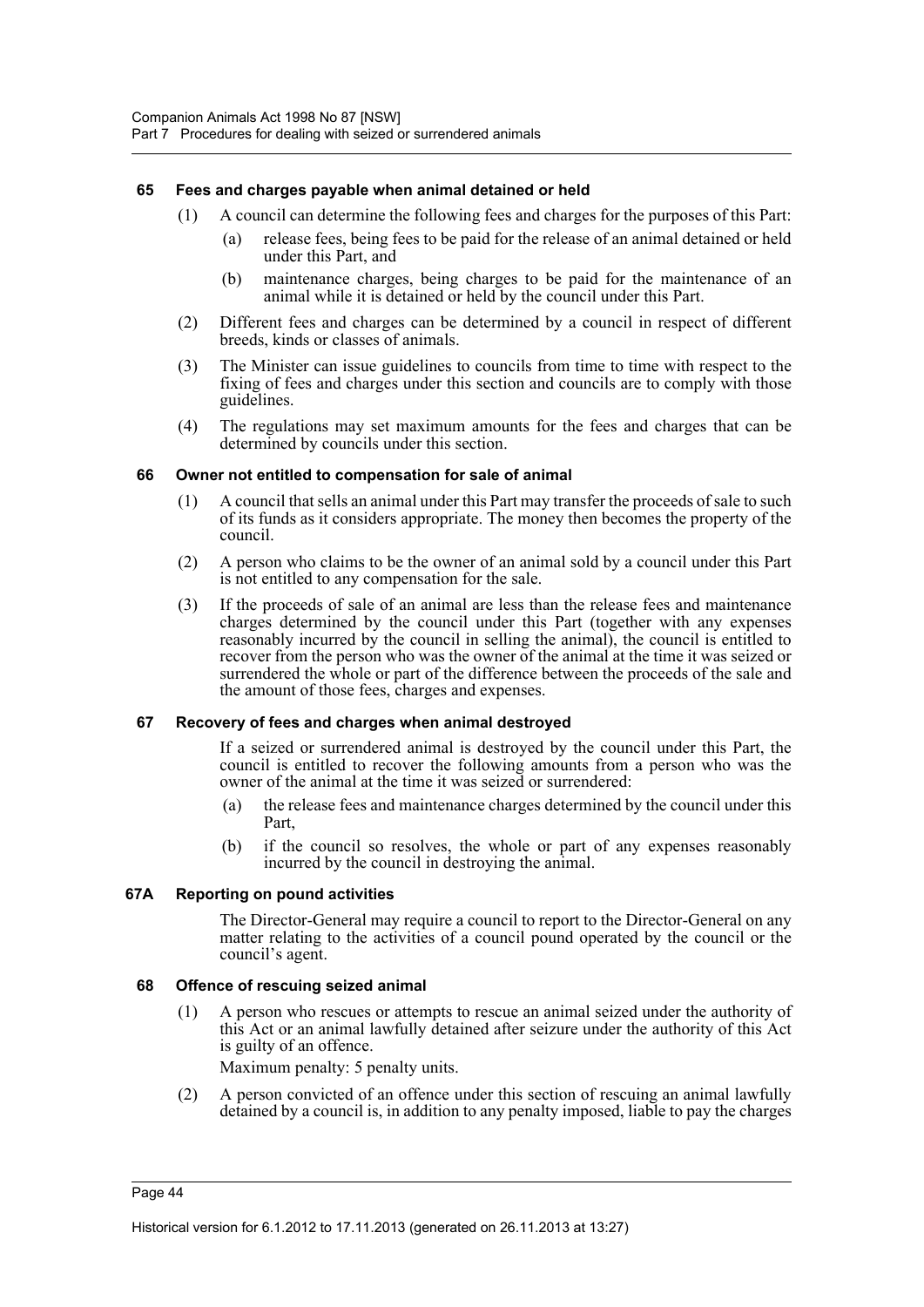for the maintenance of the animal while it was detained by the council (being charges determined by the council under this Part).

(3) If 2 or more persons are convicted in respect of the one offence under this section, any charges payable under this section are, if the court so orders, payable in full by one of those persons or payable by any or all of those persons in such proportions as the court orders.

#### **69 Protection of council and council officers**

- (1) A person who destroys an animal under a power conferred by this Act is not liable in damages for any loss that the owner of the animal or any other person has sustained as a result of that action and nor is a council that authorised the person, unless it is established that the person or council did not act in good faith.
- (2) When an animal is sold under a power conferred by this Act:
	- (a) the buyer obtains the ownership of the animal freed and discharged from any right, interest, trust or obligation to which it was subject immediately before sale, and
	- (b) the person who was the owner of the animal immediately before its sale ceases to have any claim in respect of the animal or any right of action in respect of the sale except as specifically provided by this Act.
- (3) A person is not prevented from recovering damages from a council in respect of the sale of an animal if the person establishes that the council, or the person who effected the sale, did not act in good faith or acted without reasonable care.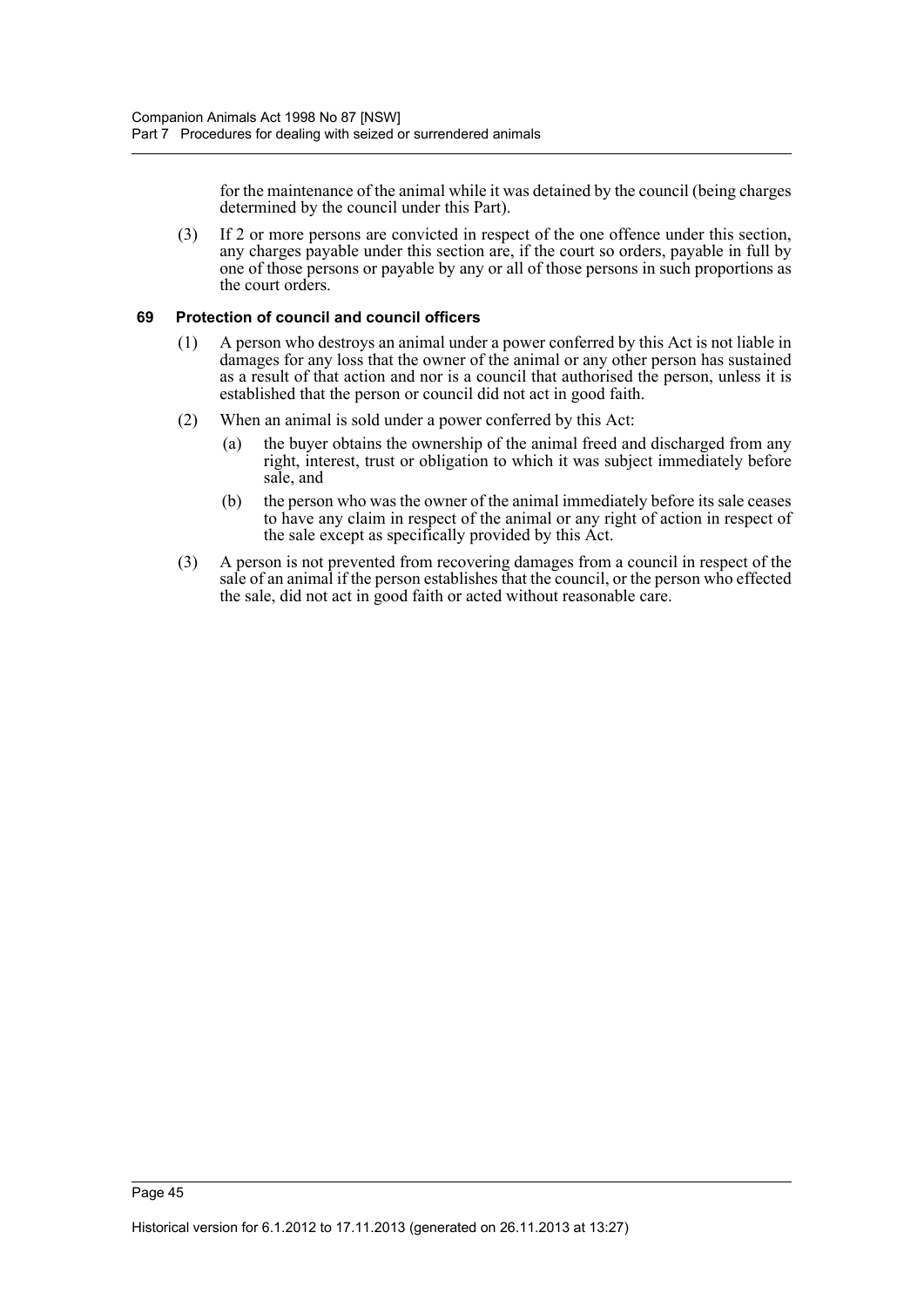# **Part 7A Enforcement powers**

## **Division 1 Powers of entry**

#### **69A Powers of authorised officers to enter property**

- (1) An authorised officer may, at any reasonable time, enter any property for any of the following purposes:
	- (a) to seize or secure any companion animal that the officer is authorised to seize or secure under this Act,
	- (b) to determine whether there has been compliance with, or a contravention of, this Act or the regulations.
- (2) Before entering any property under this section, an authorised officer must give the occupier of the property reasonable notice of the intention to enter the property unless:
	- (a) entry is made with the consent of the occupier of the property, or
	- (b) entry is, in the opinion of the authorised officer, required urgently because of the existence or reasonable likelihood of a serious risk to the health or safety of any person or animal, or
	- (c) entry is made for the purposes of seizing or securing a dog under section 18, or
	- (d) the giving of the notice would, in the opinion of the authorised officer, defeat the purpose for which it is intended to enter the property.
- (3) The powers of entry conferred by this section are not exercisable in relation to any part of premises used only for residential purposes except:
	- (a) with the permission of the occupier of the premises, or
	- (b) under the authority conferred by a search warrant under section 69D.

#### **69B Powers of authorised officers to do things on entered property**

- (1) An authorised officer may, on any property lawfully entered under section 69A, do anything that in the opinion of the authorised officer is necessary to be done for the purposes referred to in that section, including (but not limited to) the things specified in subsection (2).
- (2) An authorised officer may do any of the following:
	- (a) make such examinations, inquiries and tests as the authorised officer considers necessary (including the scanning of a companion animal to ascertain its identification information),
	- (b) take such photographs, films, audio, video and other recordings as the authorised officer considers necessary,
	- (c) require records (including certificates of registration in relation to a companion animal) to be produced for inspection,
	- (d) examine, inspect and copy any records,
	- (e) seize anything that the authorised officer has reasonable grounds for believing is connected with an offence under this Act or the regulations,
	- (f) do anything else the authorised officer is empowered to do under this Act.
- (3) The power to seize anything connected with an offence includes a power to seize:
	- (a) a thing with respect to which the offence has been committed, and
	- (b) a thing that will afford evidence of the commission of the offence, and
	- (c) a thing that was used for the purpose of committing the offence.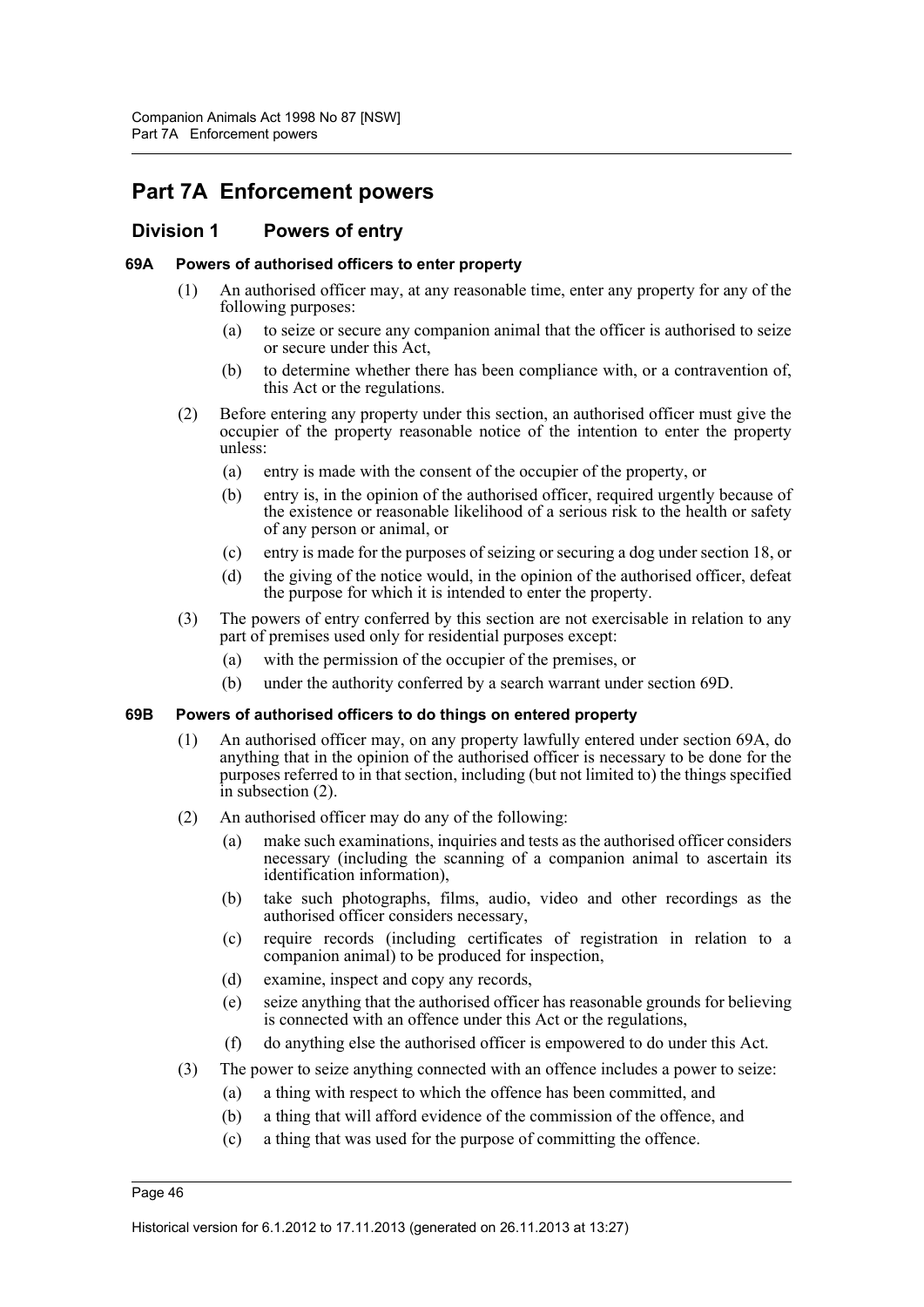A reference to any such offence includes a reference to an offence that there are reasonable grounds for believing has been committed.

#### **69C Use of assistants and reasonable force**

The functions of an authorised officer under sections 69A and 69B may be exercised with the aid of assistants and with the use of reasonable force.

#### **69D Search warrants**

- (1) A police officer may apply to a relevant person for the issue of a search warrant if the officer believes on reasonable grounds that an offence under this Act or the regulations is being or has been committed on any property.
- (2) The relevant person may, if satisfied that there are reasonable grounds for doing so, issue a search warrant authorising a police officer named in the warrant:
	- (a) to enter the property, and
	- (b) to exercise any of the functions of an authorised officer under section 69B.
- (3) Division 4 of Part 5 of the *Law Enforcement (Powers and Responsibilities) Act 2002* applies to a search warrant issued under this section. **Note.** Among other things, Division 4 of Part 5 of that Act provides for the use of reasonable force to enter premises (see section 70) and enables a person to execute a search warrant with the aid of assistants (see section 71).
- (4) In this section:

*relevant person* means an authorised officer within the meaning of the *Law Enforcement (Powers and Responsibilities) Act 2002*.

### **Division 2 General**

#### **69E Power to ascertain identification information of companion animals**

- (1) An authorised officer may, at any time while in a public place, take such steps as the officer considers necessary in order to ascertain the identification information of a companion animal (including scanning the animal).
- (2) The authorised officer may do so only:
	- (a) if the officer reasonably suspects that an offence under this Act or the regulations in respect of the companion animal has been committed, or
	- (b) in the case of an authorised officer of a council, for the purposes of exercising the council's functions under Division 6 of Part 5.
- (3) This section does not prevent companion animals that have been lawfully seized, secured or detained by any person (including an authorised officer) under this Act from being scanned after they have been seized, secured or detained.

#### **69F Identification of authorised officers of councils**

- (1) Each authorised officer of a council is to be provided by the council with an identification card as an authorised officer.
- (2) In the course of exercising the functions of an authorised officer under this Part, an authorised officer of a council must, if requested to do so by any person affected by the exercise of any function, produce the officer's identification card to the person.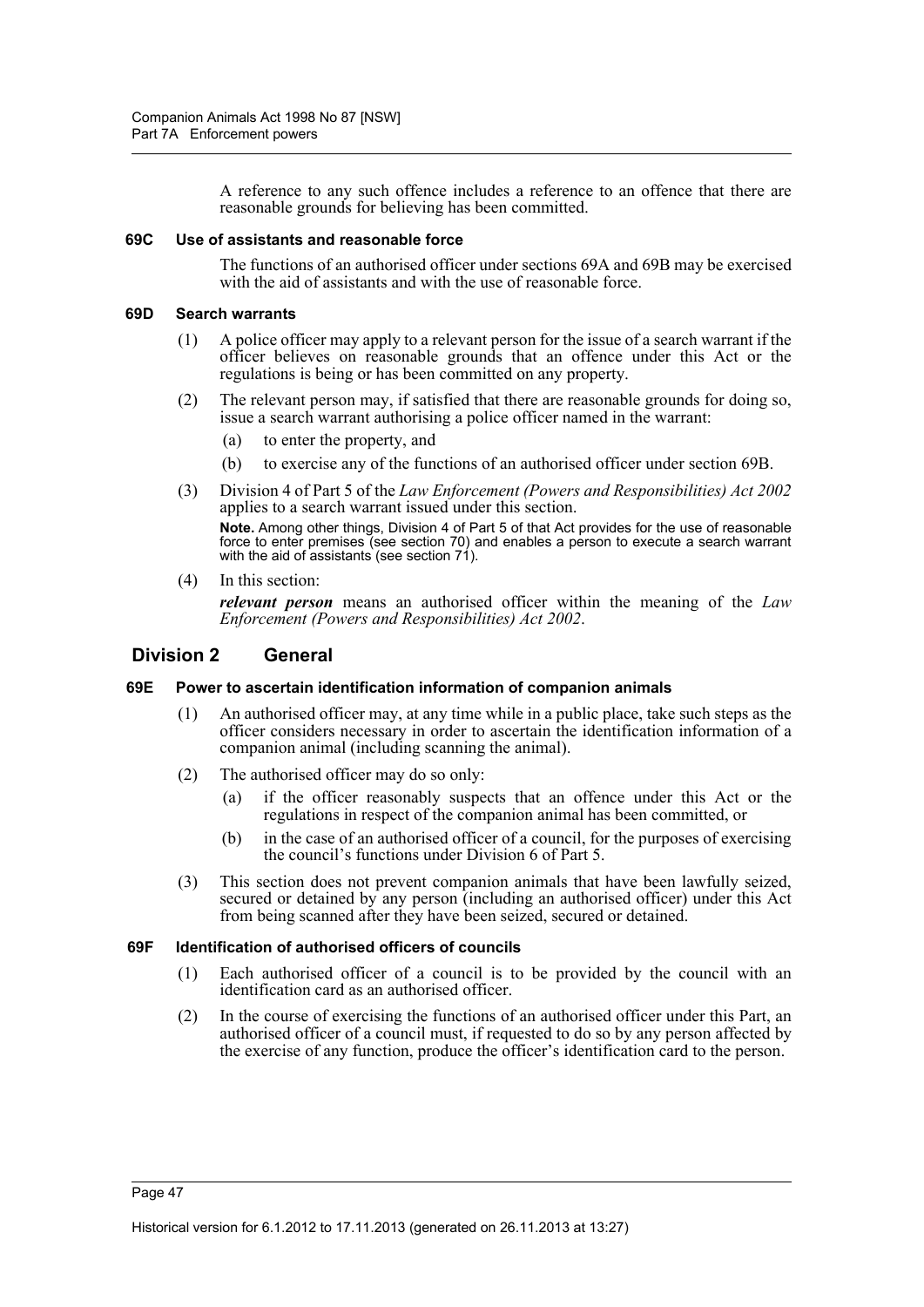#### **69G Requirement to state name and address**

- (1) An authorised officer who reasonably suspects a person of having committed an offence under this Act or the regulations may require the person to state his or her full name and residential address.
- (2) A person must not:
	- (a) fail to comply with a requirement under this section, or
	- (b) in purported compliance with such a requirement, furnish a name that is not his or her name or an address that is not his or her residential address.

Maximum penalty: 15 penalty units.

- (3) A person is not guilty of an offence under this section unless it is established that the authorised officer warned the person that a failure to comply is an offence.
- (4) If an authorised officer suspects on reasonable grounds that a person has committed an offence under this section, the authorised officer may, without a warrant, arrest the person.
- (5) An authorised officer who arrests a person under this section must, as soon as is reasonably practicable, take the person before an authorised officer (within the meaning of the *Law Enforcement (Powers and Responsibilities) Act 2002*) to be dealt with according to law.

#### **69H Obstructing authorised officer**

A person who wilfully obstructs an authorised officer in the exercise of any function under this Act is guilty of an offence.

Maximum penalty: 15 penalty units.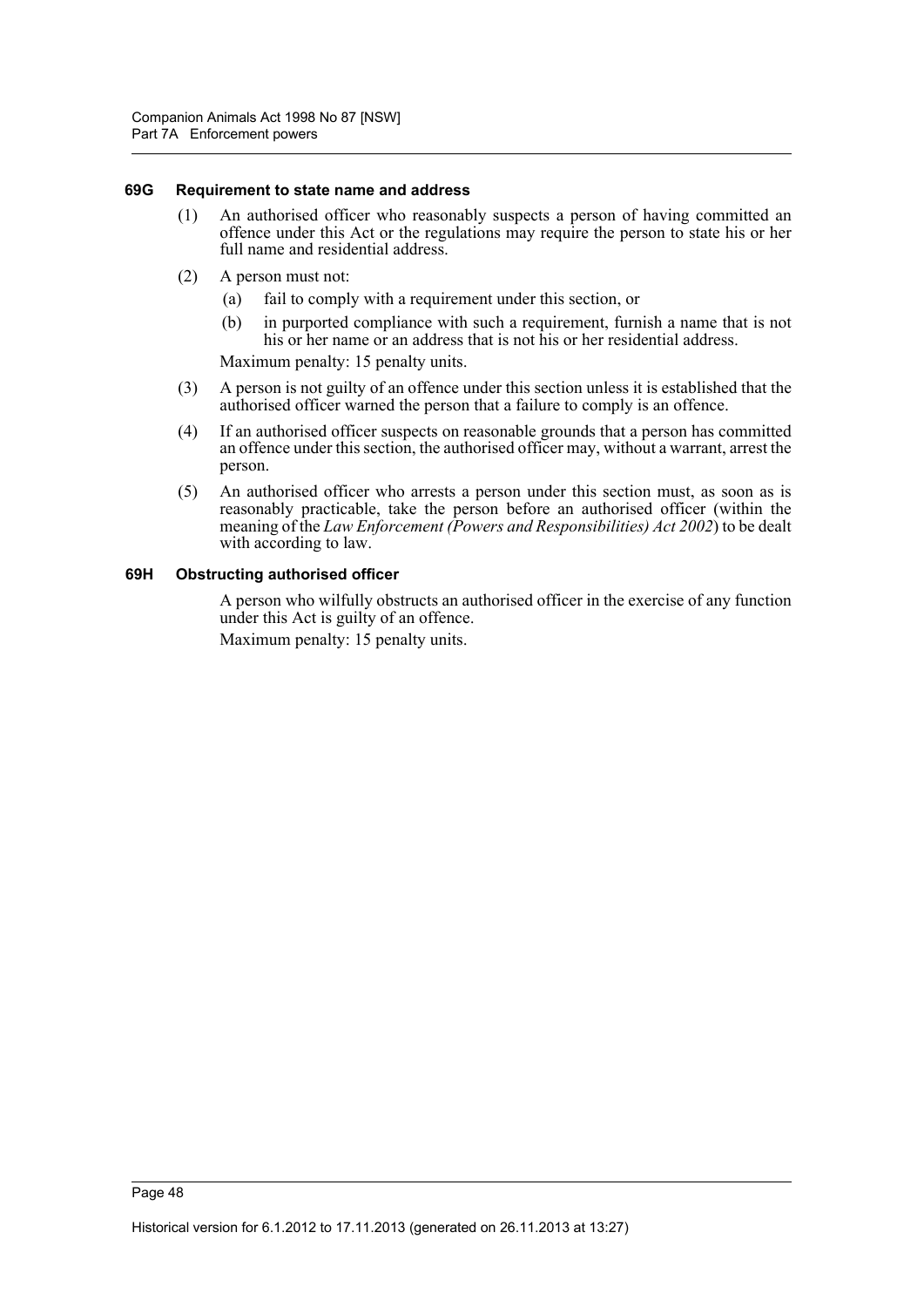# **Part 8 Identification and registration procedures**

### **70 Identification**

- (1) The regulations may make provision for the identification of companion animals:
	- (a) for the purposes of section 8, or
	- (b) otherwise than for the purposes of that section.
- (2) In particular the regulations may provide for the following:
	- (a) the manner in which companion animals are identified,
	- (b) the procedures to be followed in connection with the identification of companion animals,
	- (c) the accreditation of persons to carry out identification of companion animals and the duties of those persons in connection with identification.
- (3) The regulations are to specify the information that is to be the identification information for companion animals for the purposes of this Act. The identification information for a companion animal is to be entered on the Register but entry of that information does not of itself constitute registration of the animal.

**Note.** The purpose of entering identification information is to ensure that any available identification details for a companion animal are kept on the Register even before the animal has to be registered, so that the information can be used to trace the owner of the animal.

### **71 Registration**

(1) A companion animal is registered when the registration information for the animal is entered on the Register.

**Note.** Registration is for life and does not have to be renewed. There are exceptions to this in the case of dogs already registered under the *Dog Act 1966* when the new registration scheme starts (see Schedule 3 Savings and transitional provisions).

- (2) The regulations may provide for the registration of companion animals, and in particular may provide for the following:
	- (a) the information concerning a companion animal that is to be the registration information for the animal,
	- (b) the making of an application for registration (including the form of an application, the information and evidence to accompany an application, the persons to whom application can be made),
	- (c) the fee to be paid for registration (including exemptions from the payment of a fee and reductions in fees),
	- (d) pre-conditions to registration (such as compulsory identification),
	- (e) restrictions on who can be the registered owner of a companion animal.
- (3) Two or more persons can be registered as joint registered owners of a companion animal.
- (4) A person who in or in connection with an application for registration makes a statement or gives information that the person knows is false or misleading in a material particular is guilty of an offence. Maximum penalty: 8 penalty units.

#### **72 Certificate of registration**

(1) The Director-General is to provide the registered owner of a companion animal with a certificate of registration for the animal, showing the registration information for the animal.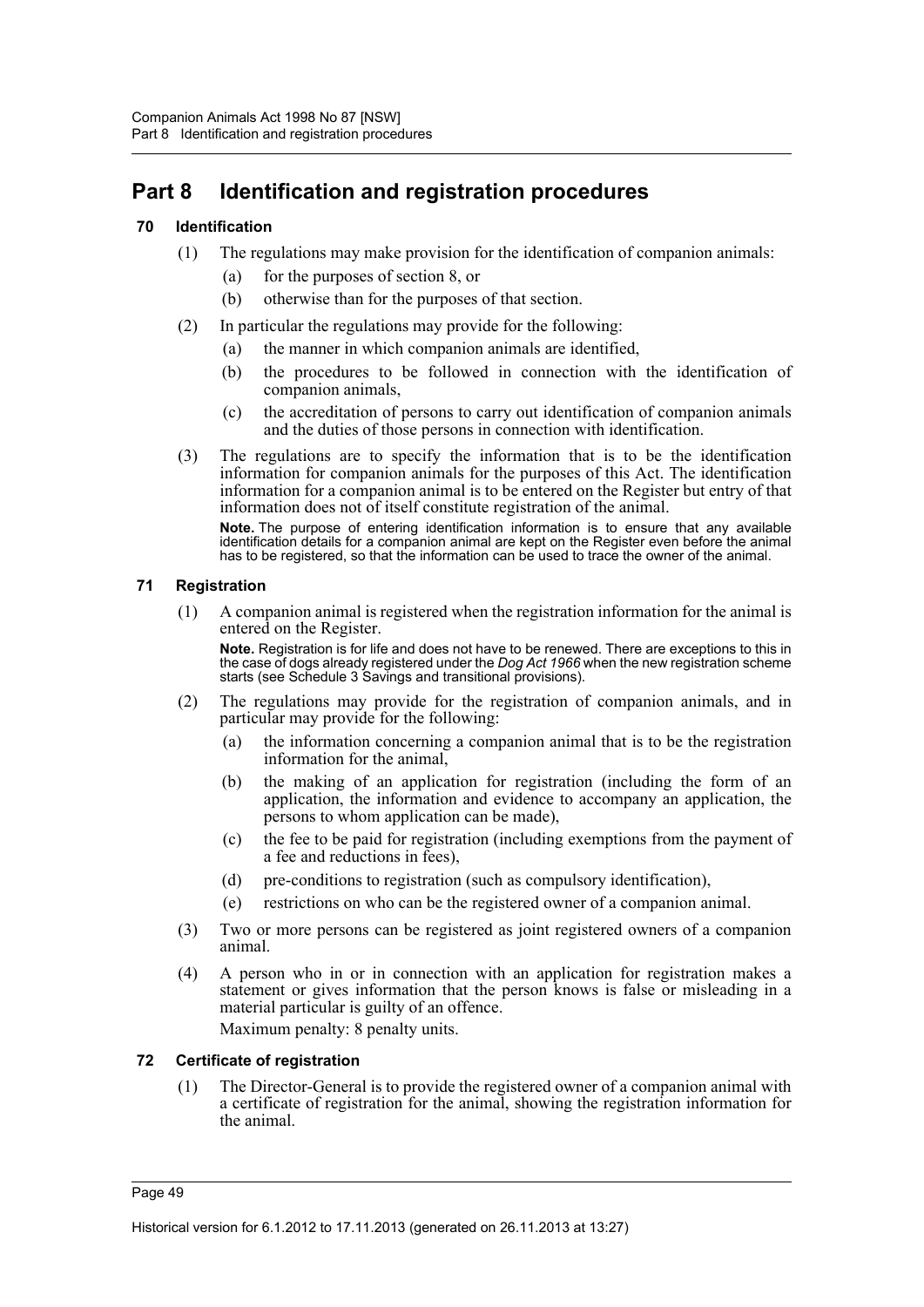- (2) The certificate of registration is to be provided at the time of registration and is to be provided free of charge.
- (3) The certificate of registration is evidence that the animal is registered and that the registration information shown on the certificate is that entered on the Register. Information entered on the Register is presumed (in the absence of evidence to the contrary) to be correct.

**Note.** In this way, the certificate of registration can be used as evidence of (for example) the name of the registered owner of an animal and the address at which it is ordinarily kept.

(4) The Director-General can issue a replacement certificate of registration when a certificate of registration is lost, stolen, damaged or destroyed, and can charge a fee for the issue of the replacement certificate.

#### **73 (Repealed)**

#### **74 The Register**

- (1) There is to be a Register of Companion Animals. The Director-General is responsible for the keeping and administration of the Register.
- (2) The regulations may make provision for the manner and form in which the Register is to be kept, the information that is to be entered on the Register and any other matter concerning the keeping and administration of the Register.
- (3) The Director-General can issue a certificate certifying as to whether or not a particular companion animal is or was registered at a particular time and certifying as to any registration information for the animal entered on the Register at a particular time. The certificate is evidence of the matters certified. Information entered on the Register is presumed (in the absence of evidence to the contrary) to be correct.

**Note.** Such a certificate can be used as evidence of (for example) the name of the registered owner of an animal and the address at which it is ordinarily kept.

(4) The Director-General can enter into agreements and other arrangements with a person or body in respect of the exercise of functions of the Director-General under this Act by the person or body on behalf of the Director-General. Such an agreement or other arrangement can make provision for the ownership of information entered on the Register to be vested in the Director-General.

#### **75 Access to Register**

- (1) An authorised person is entitled to access to information contained in the Register. The Director-General is required to provide that access free of charge.
- (2) The regulations may provide for the ways in which access can or must be given. **Note.** For example, access could be by telephone, facsimile or electronic access to the Register.
- (3) The regulations may require the Director-General to keep specified records with respect to the access given to the Register under this section and may provide for the persons who are entitled to access to those records.
- (4) The Director-General may give different degrees of access to the Register to different classes of authorised persons, having regard to the different functions that they perform.
- (5) (Repealed)
- (6) The Minister and any person acting with the Minister's authority is entitled to full and free access to information contained in the Register at all times.
- (7) The following persons are *authorised persons* for the purposes of this section: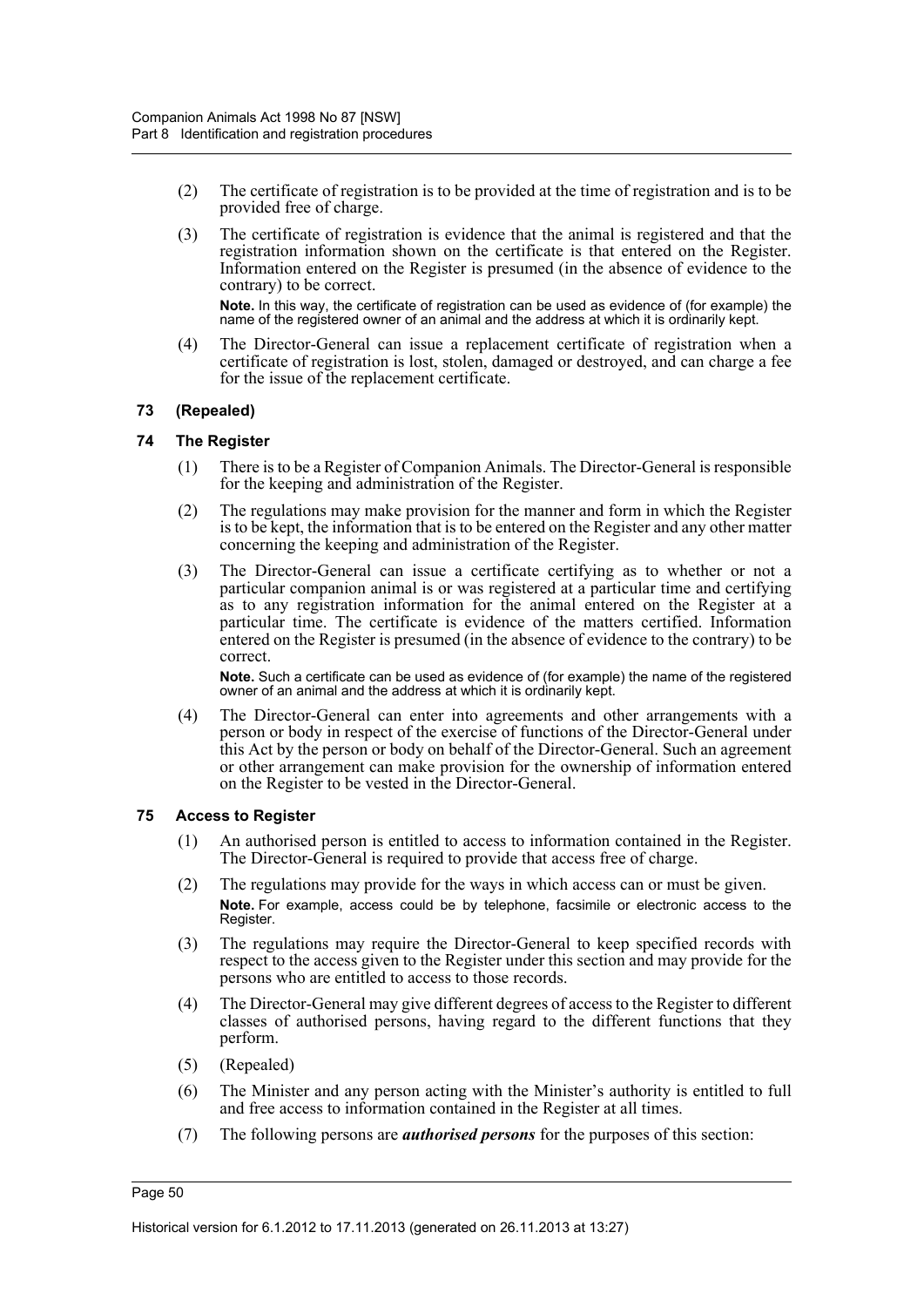- (a) authorised officers,
- (a1) any person authorised by the Director-General to have access to information contained in the Register for the purposes of identifying animals that have been seized under this Act or for the purposes of the recovery of lost companion animals,
- (a2) the Chief Inspector of the Royal Society for Prevention of Cruelty to Animals, New South Wales,
- (a3) the Chief Inspector of the Animal Welfare League NSW,
- (b) the holder of any office prescribed by the regulations for the purposes of this section,
- (c) a person who is a member of a class of persons prescribed by the regulations as authorised persons for the purposes of this section.

**Note.** Police officers and certain council officers are authorised officers.

- (8) The Director-General may withdraw a person's authorisation under subsection (7) (a1) at any time.
- (9) Before withdrawing a person's authorisation under subsection (7) (a1), the Director-General must:
	- (a) notify the person of the proposed withdrawal of the authorisation, and
	- (b) give the person a reasonable opportunity to make submissions to the Director-General in respect of the proposed withdrawal, and
	- (c) have due regard to any such submissions.
- (10) The Director-General must cause a person whose authorisation is withdrawn to be notified of the withdrawal in writing. Withdrawal of an authorisation takes effect on the day on which the notice is given, or from a later day specified in the notice.

#### **76 Interfering with identification of animal**

(1) A person must not remove, alter or otherwise interfere with any marking on or implant in a companion animal by means of which information about the identification of the animal is ascertained.

Maximum penalty: 15 penalty units.

(2) This section does not apply to anything done in connection with the proper veterinary treatment of an animal by or under the immediate supervision of a veterinary practitioner.

#### **77 (Repealed)**

## **Part 9**

**78–83 (Repealed)**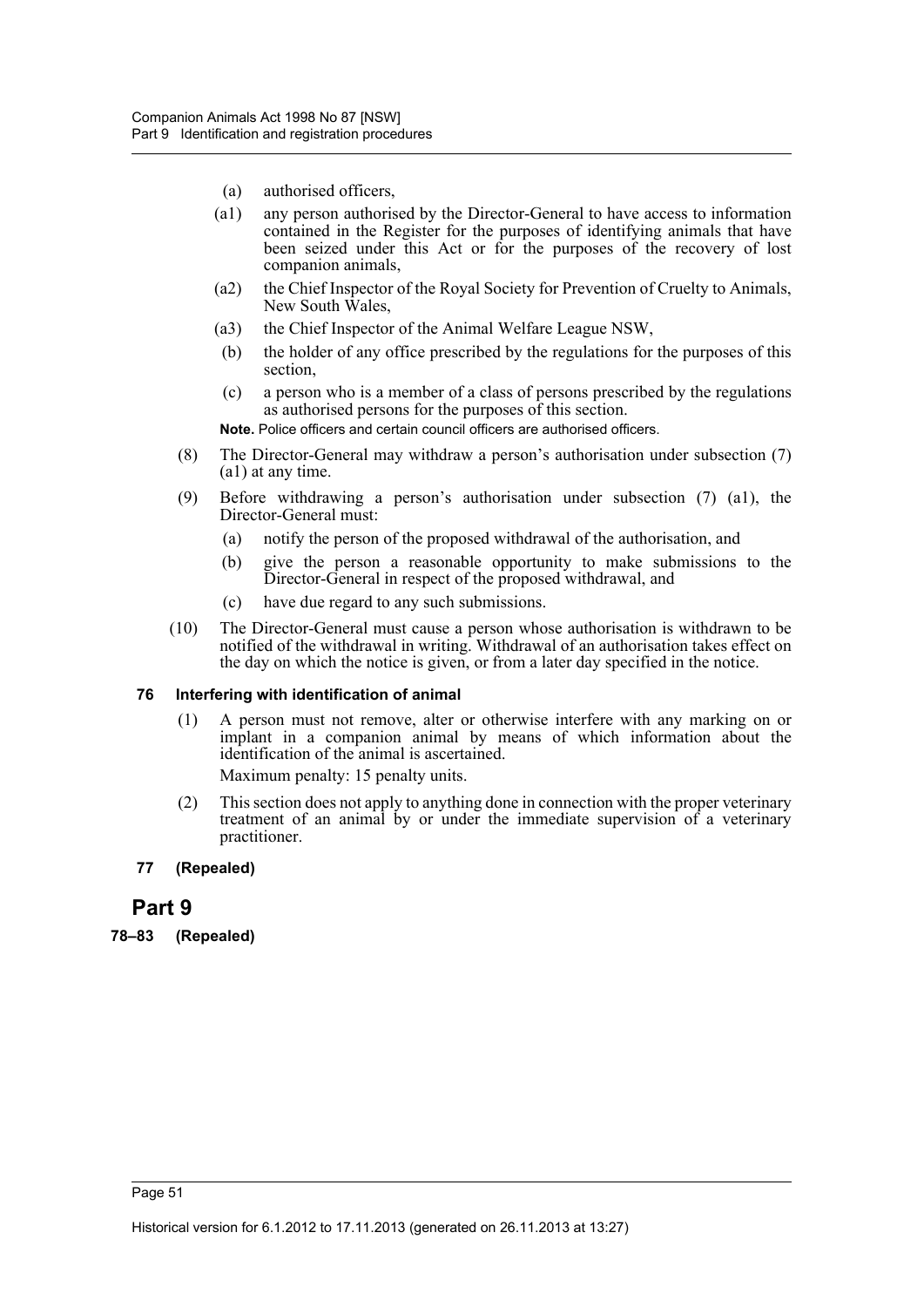# **Part 10 Companion Animals Fund**

### **84 Establishment of Fund**

- (1) There is established in the Special Deposits Account an account to be called the Companion Animals Fund into which is to be paid:
	- (a) registration fees and all other fees paid under this Act (other than any fee or charge payable to a council for the purposes of Part 7 or under section 58H), and
	- (b) such money as may be appropriated by Parliament for payment into the Fund, and
	- (c) (Repealed)
	- (d) the proceeds of the investment of money in the Fund, and
	- (e) all money required to be paid into the Fund by or under this or any other Act.
- (2) The Director-General has the control and management of the Fund.
- (3) (Repealed)

### **85 Payments from the Fund**

- (1) There is payable from the Fund:
	- (a) all amounts required to meet expenditure incurred in the administration or execution of this Act, and
	- (b) all payments directed by the regulations to be made to councils or other persons out of amounts collected as registration fees under this Act, and
	- (c) all money directed to be paid from the Fund by or under this or any other Act.
- (1A) Any money paid to a council from the Fund is to be applied by the council only for purposes that relate to the management and control of companion animals in its area.
- (2), (3) (Repealed)
	- (4) The regulations may provide (for the purposes of subsection (1) (b)) for the payment of amounts to councils and other persons out of amounts collected as registration fees under this Act. The Director-General can make arrangements for the payment of those amounts, including arrangements for the deduction of those amounts at the point of payment as registration fees.

#### **86 Investment of money in Fund**

The Director-General may invest money in the Fund:

- (a) in the manner authorised by the *Public Authorities (Financial Arrangements) Act 1987*, or
- (b) if that Act does not confer power on the Director-General to invest the money, in any other manner approved by the Treasurer.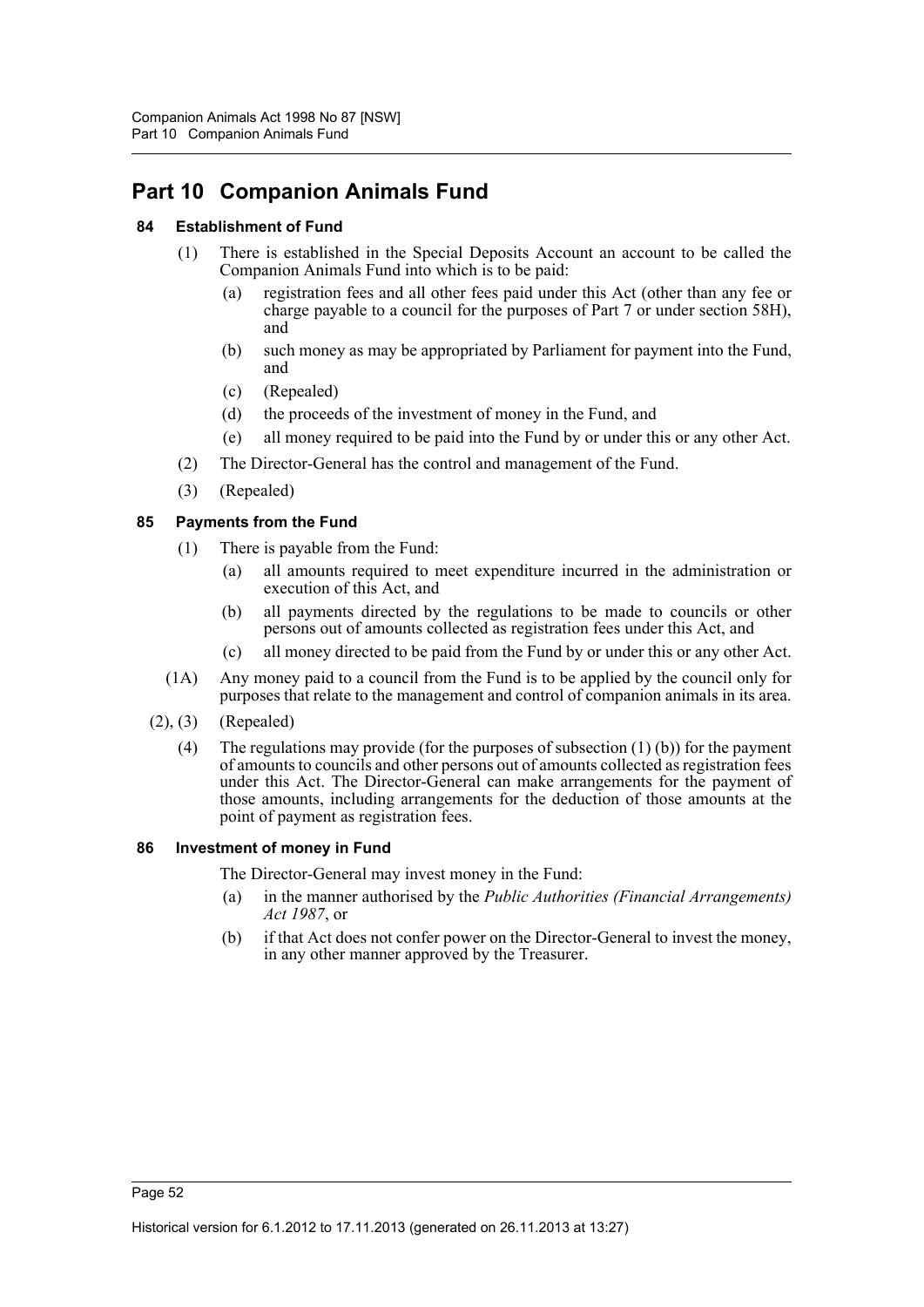# **Part 11 General**

#### **87 Act binds Crown**

This Act binds the Crown in right of New South Wales and, in so far as the legislative power of Parliament permits, the Crown in all its other capacities.

#### **88 Delegation by Director-General**

The Director-General can delegate any of the Director-General's functions under this Act (other than this power of delegation) or the regulations to any officer of the Department of Local Government.

#### **88A Advisory committees**

- (1) The Director-General may establish advisory committees to assist in the administration of this Act and to advise the Director-General on such matters as the Director-General determines.
- (2) The constitution, functions and procedure of an advisory committee are to be as determined by the Director-General.

#### **89 Confidentiality of certain information**

(1) In this section:

*confidential information* means:

- (a) any information contained in, or acquired from, the Register, or
- (b) any other information obtained in connection with the enforcement or administration of this Act or the regulations.

**Note.** Examples of information obtained in connection with the enforcement or administration of this Act include information relating to identification of companion animals and their owners that is collected by authorised identifiers such as veterinary practitioners, and information gathered by authorised officers in the course of their enforcement functions.

- (2) A person must not:
	- (a) access or attempt to access confidential information, or
	- (b) allow a person to have access to confidential information, or
	- (c) directly or indirectly make a record of confidential information, or
	- (d) directly or indirectly disclose or pass confidential information to any person, or
	- (e) use confidential information, or
	- (f) alter, delete, destroy or interfere with any record comprising confidential information, or

(g) make any entry in the Register.

Maximum penalty:

- (a) 25 penalty units except in the case of confidential information that is suppressed, or
- (b) 100 penalty units in the case of confidential information that is suppressed.
- (3) For the purposes of subsection (2), confidential information is *suppressed* if:
	- (a) the information contains the personal details of a person who is the owner of a companion animal, and
	- (b) the information is entered in the Register, and
	- (c) the person has requested the Director-General to keep the information confidential, and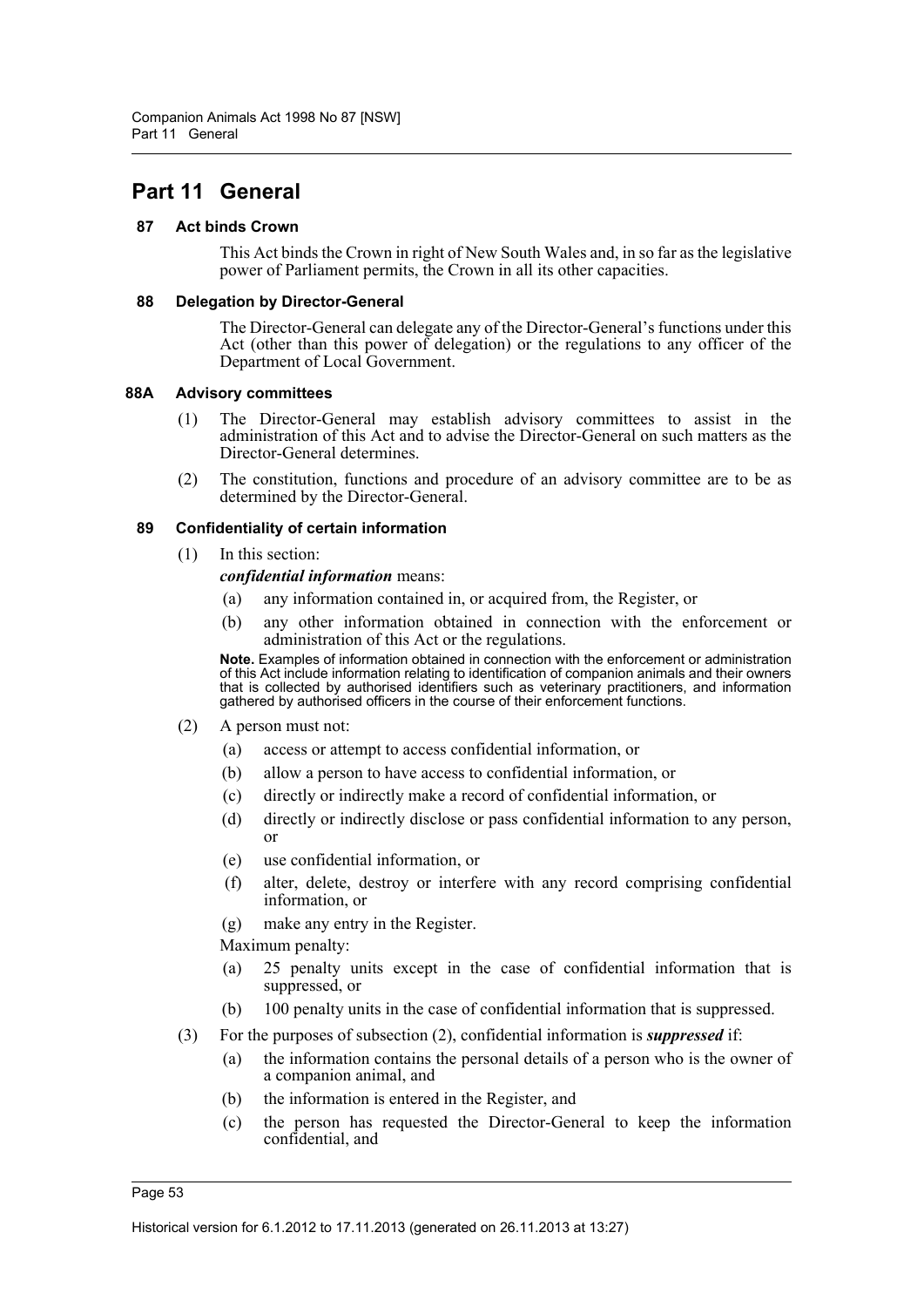- (d) the Director-General is satisfied that the request is made because the person is concerned that disclosure of the information could jeopardise the safety of the person or any member of the person's family, and
- (e) it is indicated in the Register that the information is suppressed.
- (4) It is not an offence under this section for a person to do anything referred to in subsection  $(2)$   $(a)$ – $(g)$ :
	- (a) for the purposes of, or in connection with, the lawful exercise of functions under the Act, or
	- (b) as authorised or required by or under section 75, or
	- (c) as authorised or directed by the Director-General, or
	- (d) for the purposes of listing the identification or registration information in respect of a companion animal on a database that is of a class prescribed by the regulations, but only if the owner of the companion animal has expressly consented to that information being so listed.
- (5) It is not an offence under this section for a person to disclose confidential information if the person is required to do so by law.
- (6) This section does not apply to the disclosure of confidential information to any of the following:
	- (a) the Independent Commission Against Corruption,
	- (b) the Australian Crime Commission,
	- (c) the New South Wales Crime Commission,
	- (d) the Ombudsman,
	- (e) any other person or body prescribed for the purposes of this subsection.
- (7) This section does not apply to the disclosure of the name of the owner of a companion animal to a person who seeks that information for the purpose of bringing legal proceedings against the owner in respect of the animal's behaviour, but only if:
	- (a) the person has requested the disclosure of that information in writing, and
	- (b) the animal's behaviour concerned has been reported to a police officer or a council.
- (8) In subsection (7), *person* includes the person's legal representative.

#### **90, 91 (Repealed)**

#### **92 Penalty notices**

- (1) An authorised officer may serve a penalty notice on a person if it appears to the officer that the person has committed an offence against this Act or the regulations, being an offence prescribed by the regulations as a penalty notice offence.
- (2) A penalty notice is a notice to the effect that, if the person served does not wish to have the matter determined by a court, the person can pay, within the time and to the person specified in the notice, the amount of penalty prescribed by the regulations for the offence if dealt with under this section.
- (3) A penalty notice may be served personally or by post.
- (4) If the amount of penalty prescribed for an alleged offence is paid under this section, no person is liable to any further proceedings for the alleged offence.
- (5) Payment under this section is not to be regarded as an admission of liability for the purpose of, and does not in any way affect or prejudice, any civil claim, action or proceeding arising out of the same occurrence.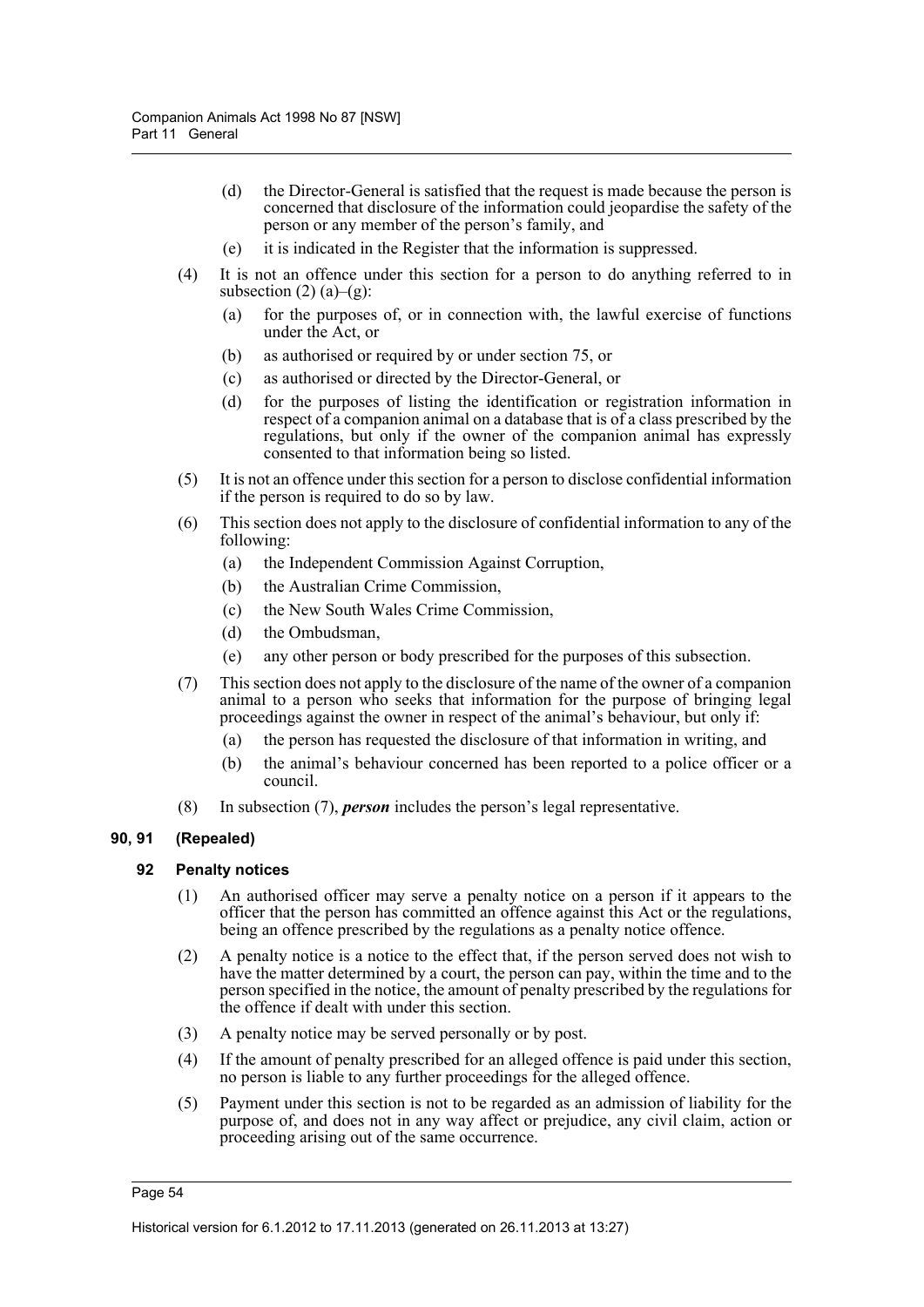- (6) The regulations may:
	- (a) prescribe an offence for the purposes of this section by specifying the offence or by referring to the provision creating the offence, and
	- (b) prescribe the amount of penalty payable for the offence if dealt with under this section, and
	- (c) prescribe different amounts of penalties for different offences or classes of offences.
- (7) The amount of a penalty prescribed under this section for an offence is not to exceed the maximum amount of penalty that could be imposed for the offence by a court.
- (8) This section does not limit the operation of any other provision of, or made under, this or any other Act relating to proceedings that may be taken in respect of offences.

#### **93 Proceedings for offences**

- (1) Proceedings for an offence under this Act may be dealt with:
	- (a) summarily before the Local Court, or
	- (b) summarily before the Supreme Court in its summary jurisdiction.
- (2) If proceedings are brought in the Local Court, the maximum monetary penalty that the Local Court may impose for the offence is 200 penalty units, despite any higher maximum monetary penalty provided in respect of the offence.

#### **94 Double jeopardy**

- (1) A person is not liable to be convicted of an offence under more than one provision of this Act in respect of essentially the same act or omission.
- (2) Payment of a penalty in respect of an alleged offence under section 92 (Penalty notices) is to be treated as a conviction for the offence for the purposes of this section. The making of an order by a court under section 10 of the *Crimes (Sentencing Procedure) Act 1999* in respect of an offence is to be treated as a conviction for the offence for the purposes of this section.

#### **95 Fees and charges**

- (1) Any fee or charge payable under this Act:
	- (a) may be paid by such instalments as may be allowed by the person levying the fee or charge, and
	- (b) may be reduced or waived in respect of persons in receipt of a pension, benefit or allowance under the *Social Security Act 1991* of the Commonwealth.
- (2) The regulations may make provision as to the following:
	- (a) the minimum number of instalments that may be allowed.
	- (b) the minimum intervals that may be allowed between each instalment.

#### **95A How notice is to be given to owners**

- (1) This section applies to a notice that is required under any of the following provisions of this Act to be given to the owner of a companion animal:
	- (a) section 10B,
	- (b) section 21A,
	- (c) section 31A,
	- (d) Division 1 of Part 5,
	- (e) Division 6 of Part 5,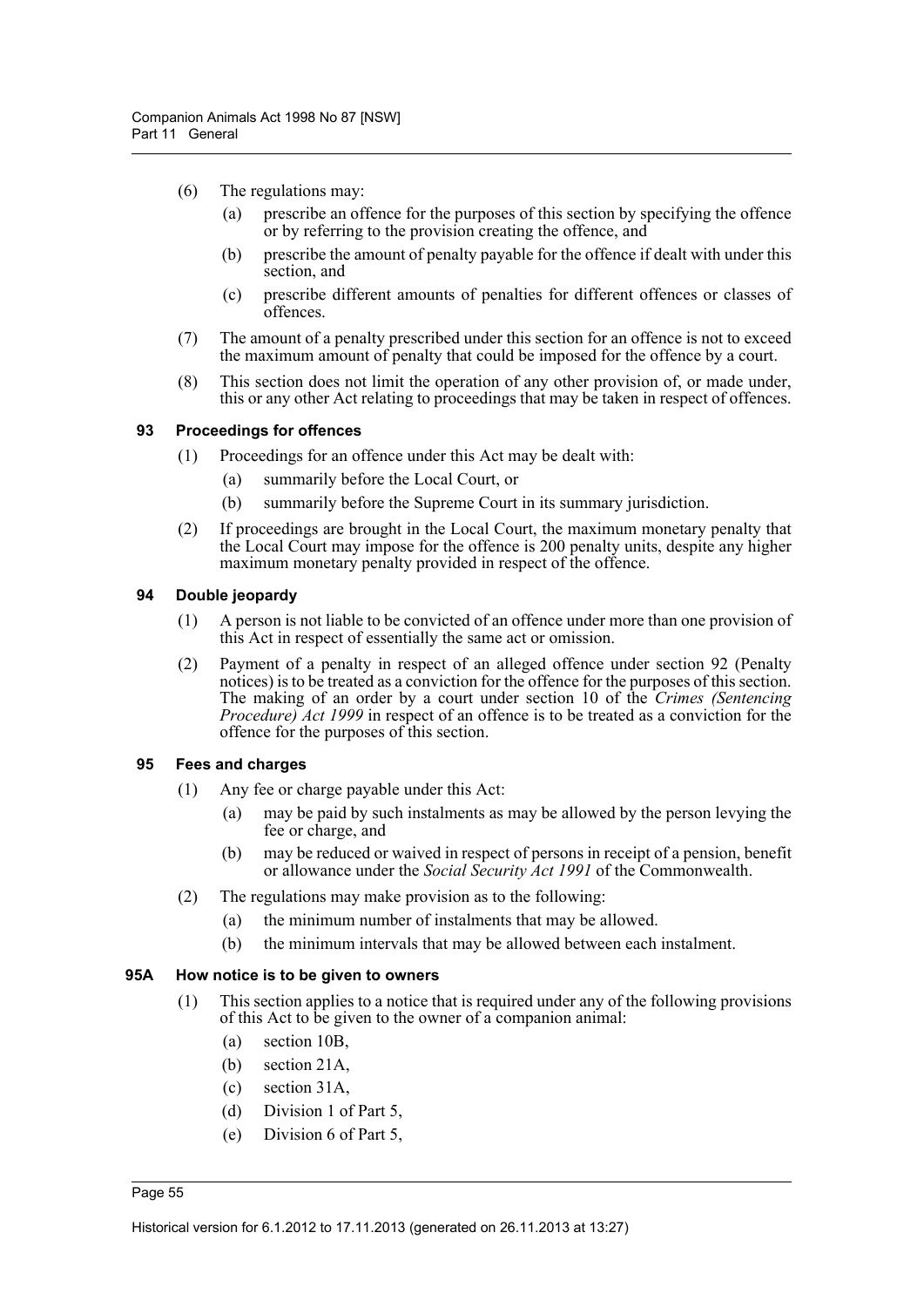- (f) any other provision of this Act that is prescribed by the regulations for the purposes of this section.
- (2) A notice to which this section applies is to be given in writing to the owner concerned either personally or by post.
- (3) For the purposes of section 76 of the *Interpretation Act 1987*, a notice to which this section applies that is served by post on the owner of a companion animal is to be treated as being properly addressed if it is addressed to the last address of the owner known to the council that gives the notice (or whose authorised officer gives the notice).

#### **96 Regulations**

- (1) The Governor may make regulations, not inconsistent with this Act, for or with respect to any matter that by this Act is required or permitted to be prescribed or that is necessary or convenient to be prescribed for carrying out or giving effect to this Act.
- (2) Without limiting subsection (1), the regulations may make provision for or with respect to any one or more of the following:
	- (a) providing for exceptions to specified provisions of this Act (including exceptions for a particular class or description of owner or companion animal, or exceptions based on particular circumstances),
	- (b) exempting a specified class, kind or description of companion animals from all or specified provisions of this Act, either unconditionally or subject to conditions,
	- (b1) limiting the number of restricted dogs that a person may own,
		- (c) imposing maximum fees that can be charged for the issue of replacement certificates of registration,
	- (d) provisions applying (with or without modification) any provision of this Act in respect of an animal prescribed by the regulations as a companion animal for the purposes of this Act,
	- (e) regulating the training of assistance animals and accrediting assistance animals for the purposes of this Act (including by requiring accreditation as a pre-condition for any exemption provided in respect of assistance animals by this Act or the regulations) and provisions of a savings or transitional nature consequent on an animal being prescribed as a companion animal for the purposes of this Act.
- (3) The regulations may create offences punishable by a fine not exceeding 50 penalty units.

#### **97 Review of Act**

- (1) The Minister is to review this Act to determine whether the policy objectives of the Act remain valid and whether the terms of the Act remain appropriate for securing those objectives.
- (2) The review is to be undertaken as soon as possible after the period of 5 years from the date of assent to this Act.
- (3) A report of the outcome of the review is to be tabled in each House of Parliament within 12 months after the end of the period of 5 years.

#### **98 Savings and transitional provisions**

Schedule 3 has effect.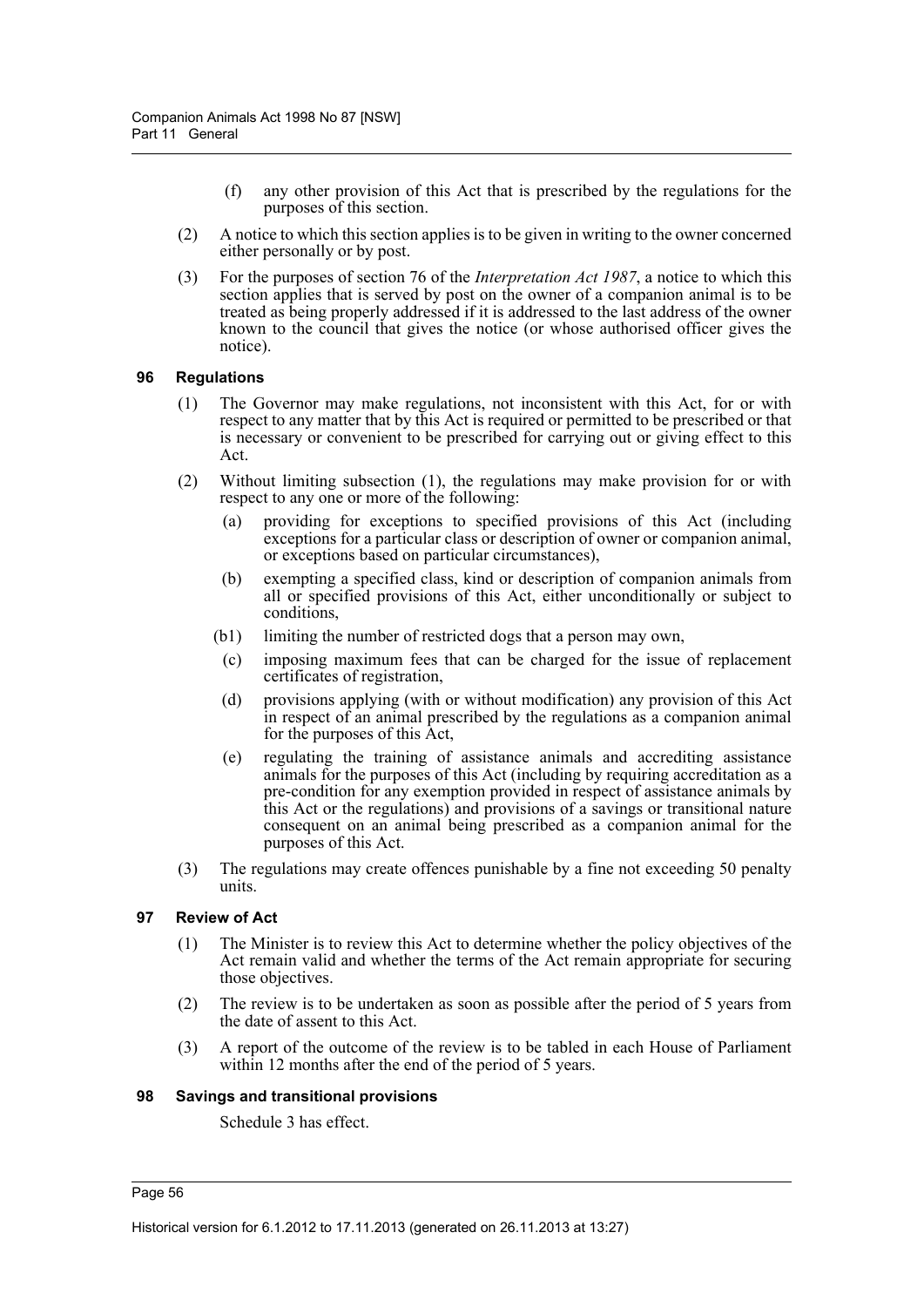## **99 (Repealed)**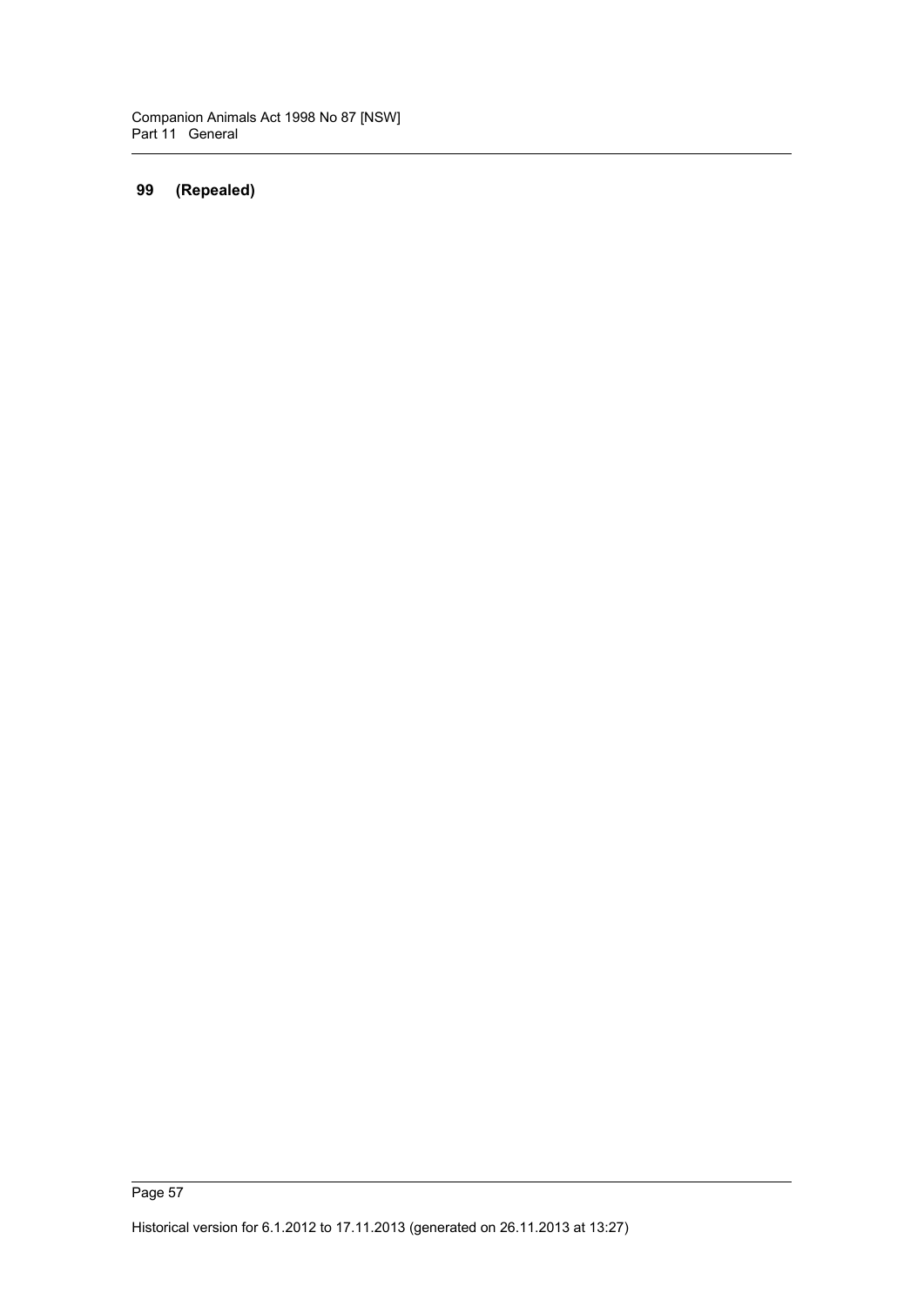# **Schedules 1, 2 (Repealed)**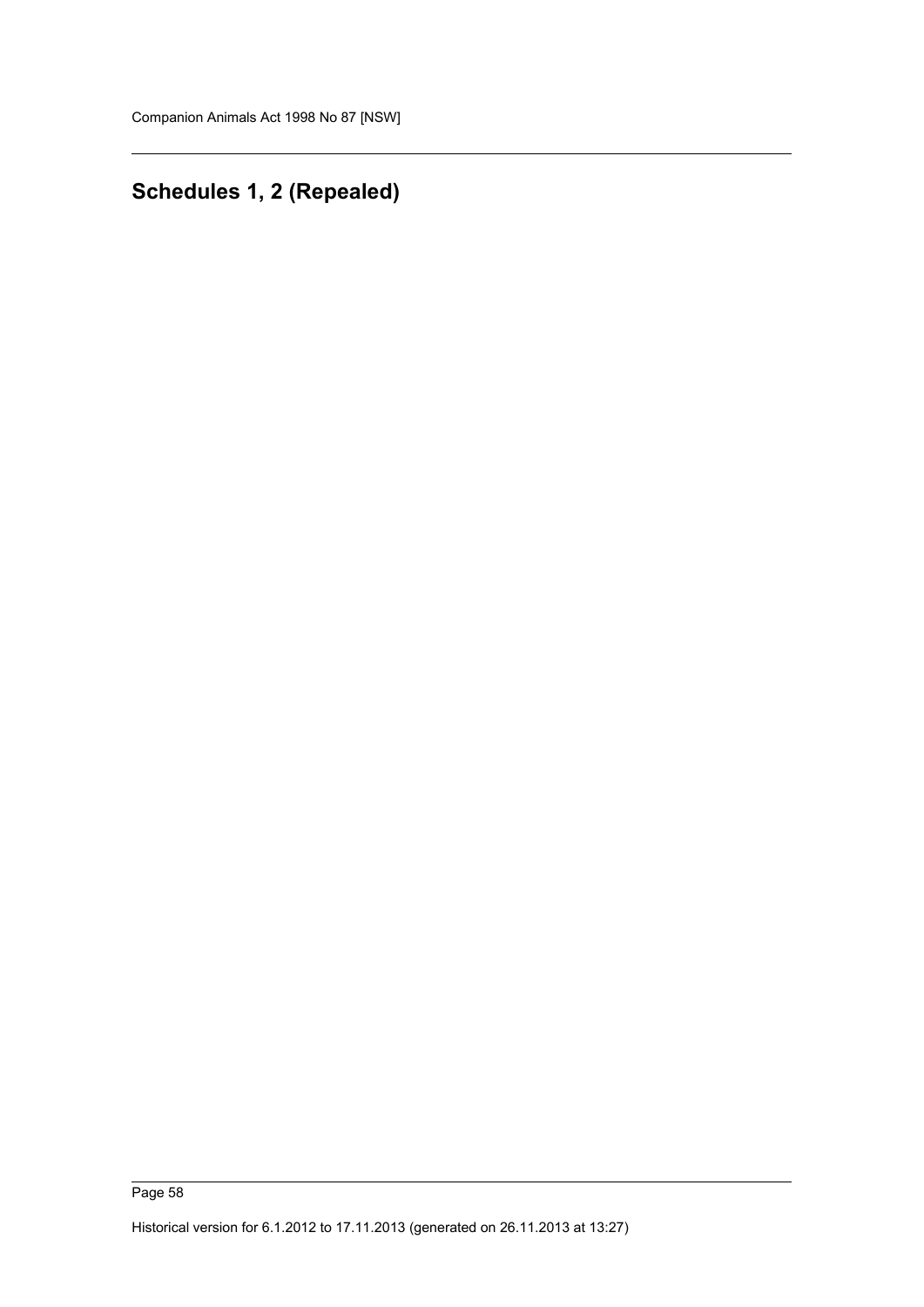# **Schedule 3 Savings and transitional provisions**

(Section 98)

# **Part 1 Preliminary**

### **1 Regulations**

(1) The regulations may contain provisions of a savings or transitional nature consequent on the enactment of the following Acts:

this Act

*Companion Animals Amendment Act 2001 Companion Animals Amendment Act 2005 Companion Animals Amendment Act 2006*

- (2) Any such provision may, if the regulations so provide, take effect from the date of assent to the Act concerned or a later date.
- (3) To the extent to which any such provision takes effect from a date that is earlier than the date of its publication in the Gazette, the provision does not operate so as:
	- (a) to affect, in a manner prejudicial to any person (other than the State or an authority of the State), the rights of that person existing before the date of its publication, or
	- (b) to impose liabilities on any person (other than the State or an authority of the State) in respect of anything done or omitted to be done before the date of its publication.

## **2 Definition**

In this Schedule:

*Dog Act* means the *Dog Act 1966* as in force immediately before the commencement of this clause.

## **Part 2 Phasing-in of registration**

#### **3 Special provision for dogs registered under the Dog Act**

- (1) This clause applies to dogs registered under the Dog Act immediately before the commencement of this clause. This clause ceases to apply to a dog that becomes registered under this Act or that ceases to be registered under the Dog Act.
- (2) The provisions of the Dog Act and the regulations under the Dog Act continue in force (as if they had not been repealed) for the purposes of enabling a dog to which this clause applies to be registered under the Dog Act during the *transition period*.
- (3) The transition period is the period of 3 years that starts on the commencement of this clause. The regulations may change the transition period to any other period not shorter than 1 year and not longer than 5 years, either for all dogs to which this clause applies or for dogs of a particular class or description.
- (4) Section 8 (Identification required from 12 weeks of age and before sale) and section 9 (Registration required from age 6 months) of this Act do not apply during the transition period in respect of a dog while it is registered under the Dog Act as provided by this clause.

**Note.** This clause does not prevent a dog to which this clause applies being registered under this Act either immediately or at any time during the transition period. A dog to which this clause applies will have to be registered under this Act before it can be sold.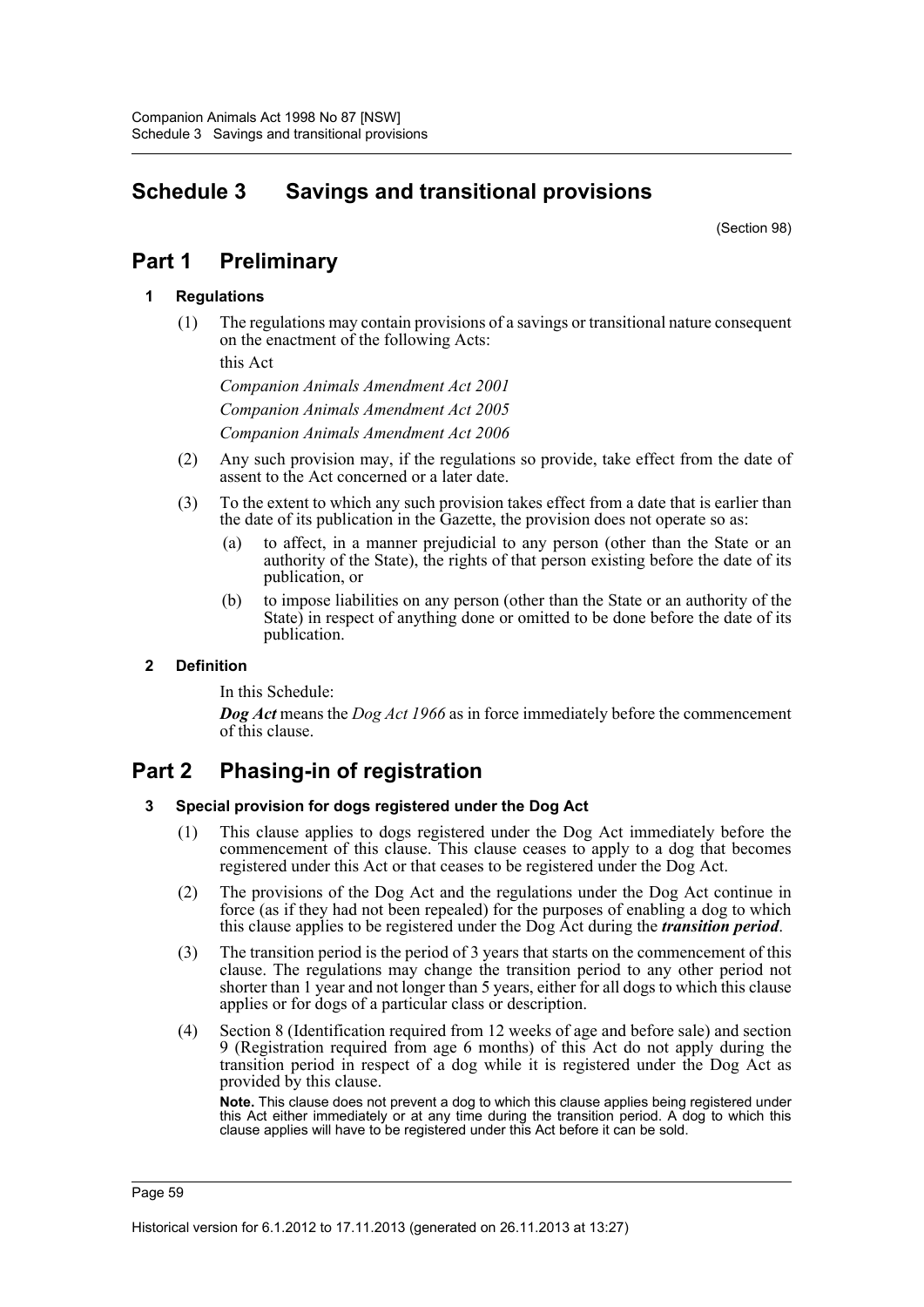- (5) Dogs registered under the Dog Act immediately before the commencement of this clause continue to be registered under the Dog Act as applying under this clause.
- (6) Section 12 (Dog to wear collar and tags) of this Act applies in respect of a dog registered under the Dog Act during the transition period as if the dog were registered under this Act and as if the registration tag most recently issued under the Dog Act to the owner of the dog were the current registration tag for the dog under this Act.
- (6A) Sections 12 (1) (b) and 77 (and the definition of *registration tag*), as in force immediately before their repeal by the *Statute Law (Miscellaneous Provisions) Act (No 2) 2001*, continue to apply during the transition period in relation to a dog to which this clause applies as if those provisions had not been repealed. However (and despite subclause  $(6)$ ), section 12  $(1)$  (b) does not apply if the dog is identified in accordance with the regulations.
- (6B) Without limiting subclause (6A), and for avoidance of doubt, it is declared that a person may be prosecuted (and a penalty notice may be served) for an offence committed during the transition period under section 12 or 77 in relation to a dog, or the registration tag of a dog, to which this clause applies. **Note.** The *Statute Law (Miscellaneous Provisions) Act (No 2) 2001* repealed the provisions of this Act (including sections 12 (1) (b) and 77) that deal with registration tags for companion animals.
	- (7) The registration fee payable for the registration of a dog under the Dog Act as provided by this clause is the fee as payable under the Dog Act immediately before the commencement of this clause, but the regulations under this Act may prescribe some other fee for that purpose.
	- (8) The regulations may create exceptions to this clause, either for all dogs to which this clause applies or for dogs of a particular class or description.

## **Part 3 General**

#### **4 Disqualification from owning dog**

A disqualification in force under section 19A (Disqualification from owning a dog) of the Dog Act immediately before the repeal of that section is taken to have been made by order of the court concerned under section 23 of this Act with the period of disqualification specified in the order being the remaining period of disqualification under section 19A at the time of its repeal.

#### **5 Dangerous dog declaration**

- (1) A declaration of a council in force under Division 2 (Power of councils to declare dogs dangerous) of Part 2 of the Dog Act immediately before the repeal of that Division is taken to be a declaration of the council under Division 1 of Part 5 of this Act.
- (2) A declaration of a Local Court in force under Division 3 (Power of Local Court to declare dogs dangerous) of Part 2 of the Dog Act immediately before the repeal of that Division is taken to be a declaration of a Local Court under Division 2 of Part 5 of this Act.

## **6 Continuation of repealed provisions**

(1) A provision of the Dog Act continues in force after its repeal for the purposes of any civil or criminal proceedings (commenced before or after its repeal) in respect of any act, matter or thing occurring before its repeal.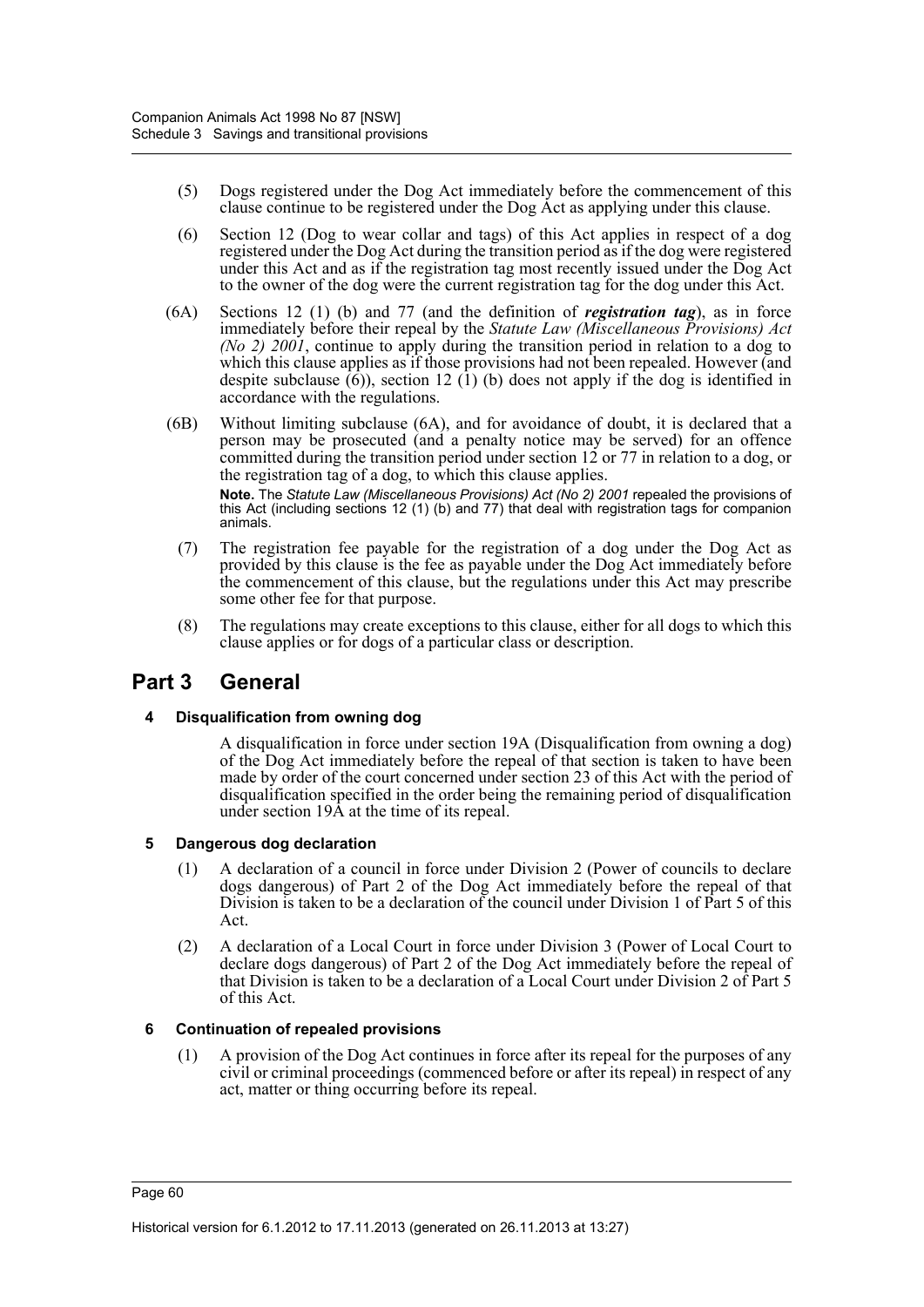(2) The regulations under clause 1 may provide for the continuation, in respect of a particular class or description of dogs, of provisions of the Dog Act and the regulations under that Act as if they had not been repealed.

## **Part 4 Provisions consequent on enactment of Companion Animals Amendment Act 2006**

### **7 Council-declared dangerous or restricted dogs**

A declaration by a council in force under Part 5 immediately before the commencement of this clause is taken to be a declaration by an authorised officer of the council under that Part (as amended by the *Companion Animals Amendment Act 2006*).

## **Schedule 4 (Repealed)**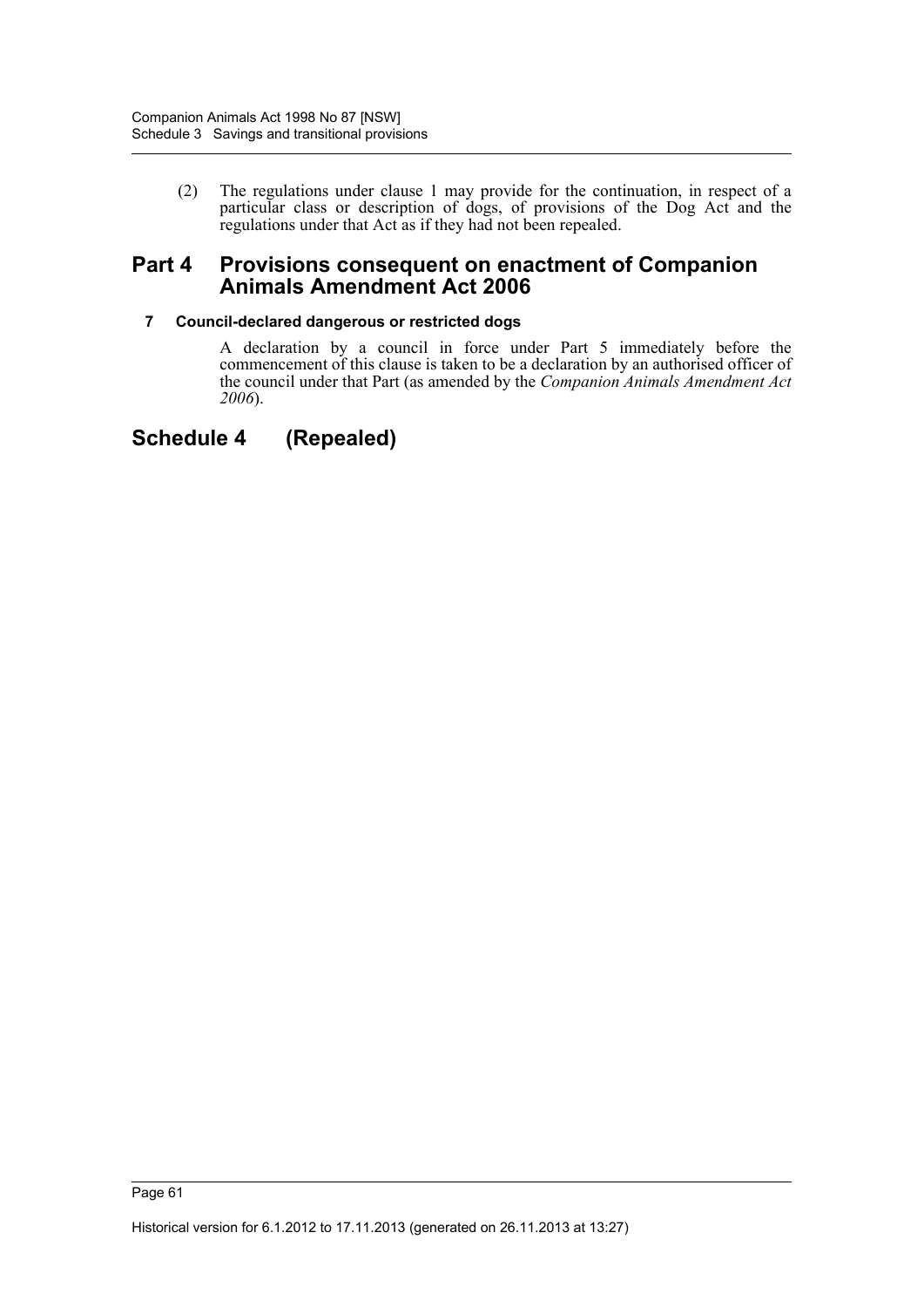# **Historical notes**

The following abbreviations are used in the Historical notes:

| Am              | amended            | LW   | legislation website | Sch            | Schedule            |
|-----------------|--------------------|------|---------------------|----------------|---------------------|
| C <sub>1</sub>  | clause             | No   | number              | Schs           | Schedules           |
| C <sub>11</sub> | clauses            | р    | page                | Sec            | section             |
| Div             | Division           | pp   | pages               | Secs           | sections            |
| Divs            | <b>Divisions</b>   | Reg  | Regulation          | Subdiv         | Subdivision         |
| GG              | Government Gazette | Regs | Regulations         | <b>Subdivs</b> | <b>Subdivisions</b> |
| Ins             | inserted           | Rep  | repealed            | Subst          | substituted         |

## **Table of amending instruments**

Companion Animals Act 1998 No 87. Assented to 14.7.1998. Date of commencement (except Parts 2 and 8, secs 29, 30 (3) and (4), 32, 64 (4) and 84 (1) (a), sec 99 (1) to the extent that it would repeal Parts 1 and 5, and secs 5 and 21–27, of the Dog Act 1966, sec 99 (1) to the extent that it would repeal the Dog Regulation 1997, Part 2 of Sch 3 and Sch 4.1 [1]), 1.9.1998, sec 2 and GG No 126 of 28.8.1998, p 6528; date of commencement of the remainder, 1.7.1999, sec 2 and GG No 72 of 25.6.1999, p 4073. This Act has been amended as follows:

| 1998 No 120 | Statute Law (Miscellaneous Provisions) Act (No 2) 1998. Assented to<br>26.11.1998.                                                                                                               |
|-------------|--------------------------------------------------------------------------------------------------------------------------------------------------------------------------------------------------|
|             | Date of commencement of Sch 2, assent, sec 2 (1).                                                                                                                                                |
| No 158      | Children and Young Persons Legislation (Repeal and Amendment) Act<br>1998. Assented to 14.12.1998.                                                                                               |
|             | Sch 2.9 was not commenced and was repealed by the Children and<br>Young Persons (Care and Protection) Amendment (Children's Services)<br>Act $2010$ No 67.                                       |
| 1999 No 31  | Statute Law (Miscellaneous Provisions) Act 1999. Assented to 7.7.1999.                                                                                                                           |
|             | The amendment made by Sch 2.5 was without effect.                                                                                                                                                |
| No 94       | Crimes Legislation Amendment (Sentencing) Act 1999. Assented to<br>8.12.1999.                                                                                                                    |
|             | Date of commencement of Sch 4.6, 3.4.2000, sec 2 (1) and GG No 42 of<br>31.3.2000, p 2487; date of commencement of sec 7 and Sch 5, 1.1.2000,<br>sec 2 (1) and GG No 144 of 24.12.1999, p 12184. |
| 2000 No 111 | Law Reform (Miscellaneous Provisions) Amendment Act 2000.<br>Assented to 20.12.2000.                                                                                                             |
|             | Date of commencement, 22.1.2001, sec 2 and GG No 20 of 19.1.2001, p<br>130.                                                                                                                      |
| 2001 No 23  | Companion Animals Amendment Act 2001. Assented to 19.6.2001.                                                                                                                                     |
|             | Date of commencement, 1.10.2001, sec 2 and GG No 134 of 31.8.2001,<br>p 7491.                                                                                                                    |
| No 112      | Statute Law (Miscellaneous Provisions) Act (No 2) 2001. Assented to<br>14.12.2001.                                                                                                               |
|             | Date of commencement of Sch 1.7, assent, sec 2 (2).                                                                                                                                              |
| No 121      | Justices Legislation Repeal and Amendment Act 2001. Assented to<br>19.12.2001.                                                                                                                   |
|             | Date of commencement of Sch 2, 7.7.2003, sec 2 and GG No 104 of<br>27.6.2003, p 5978.                                                                                                            |
|             |                                                                                                                                                                                                  |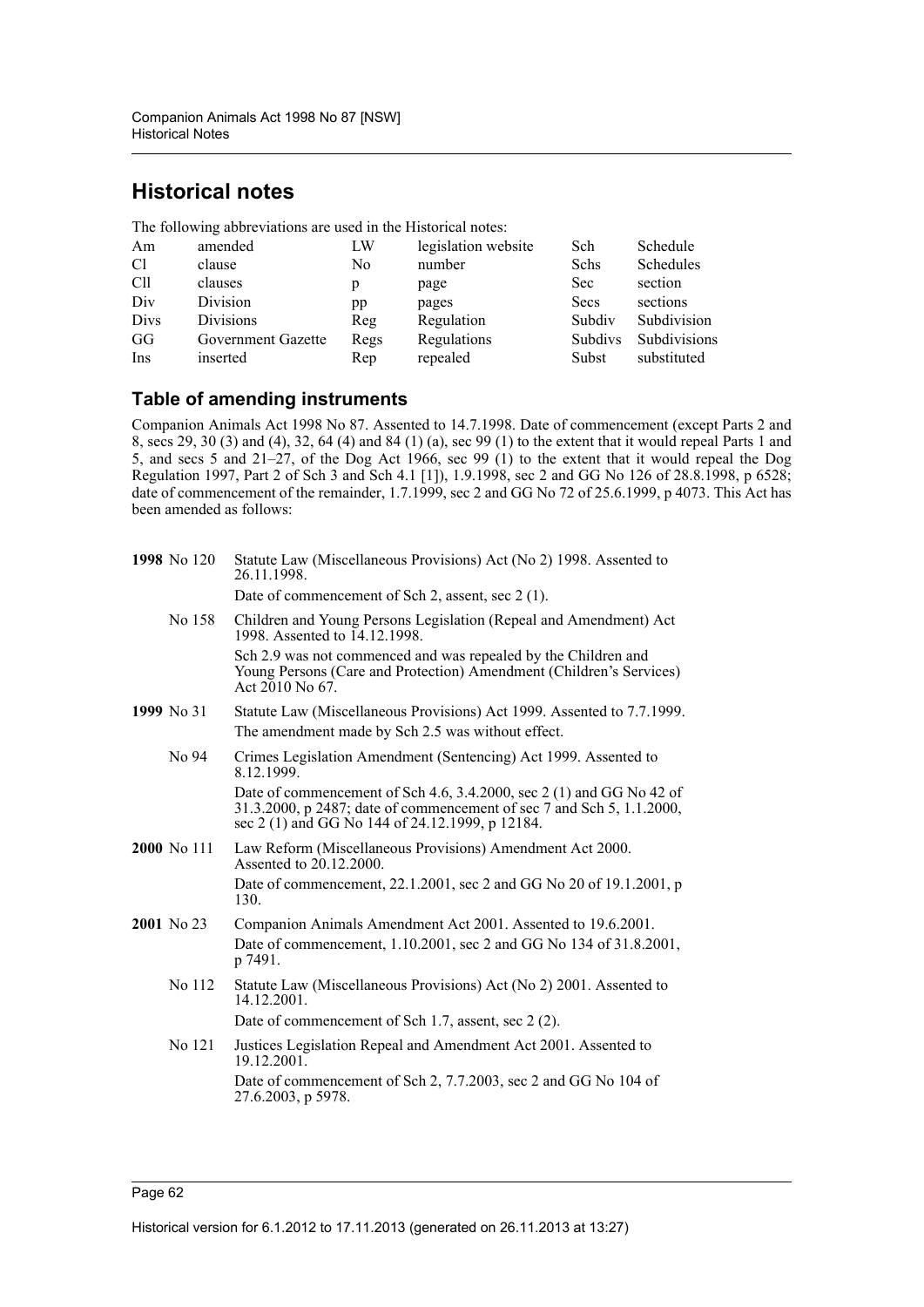|             | 2002 No 38       | Greyhound Racing Act 2002. Assented to 25.6.2002.                                                                                                                                                                                                                                                                                                                                                                                |
|-------------|------------------|----------------------------------------------------------------------------------------------------------------------------------------------------------------------------------------------------------------------------------------------------------------------------------------------------------------------------------------------------------------------------------------------------------------------------------|
|             |                  | Date of commencement of Sch 5, 10.2.2003, sec 2 and GG No 39 of<br>7.2.2003, p 762.                                                                                                                                                                                                                                                                                                                                              |
|             | 2003 No 13       | Australian Crime Commission (New South Wales) Act 2003. Assented<br>to $30.6.2003$ .                                                                                                                                                                                                                                                                                                                                             |
|             |                  | Date of commencement of Sch 1.4, assent, sec 2 (1).                                                                                                                                                                                                                                                                                                                                                                              |
|             | No 82            | Statute Law (Miscellaneous Provisions) Act (No 2) 2003. Assented to<br>27.11.2003.                                                                                                                                                                                                                                                                                                                                               |
|             |                  | Date of commencement of Sch 3, assent, sec 2 (1).                                                                                                                                                                                                                                                                                                                                                                                |
|             | No 87            | Veterinary Practice Act 2003. Assented to 5.12.2003.                                                                                                                                                                                                                                                                                                                                                                             |
|             |                  | Date of commencement of Sch 3.4, 1.9.2006, sec 2 (1) and GG No 111 of<br>1.9.2006, p 7064. The amendment made by Sch $3.4$ [2] (to the extent that<br>it amended secs 51 (1) (f) and 56 (1) (e)) was without effect as the<br>provisions being amended were repealed by the Companion Animals<br>Amendment Act 2005.                                                                                                             |
|             | 2005 No 101      | Companion Animals Amendment Act 2005. Assented to 28.11.2005.                                                                                                                                                                                                                                                                                                                                                                    |
|             |                  | Date of commencement of Sch 1 (except Sch 1 [79] (to the extent that it<br>inserts sec 56 $(1)$ (a)) [86] [87] (to the extent that it inserts sec 57D) and<br>[88]), 13.1.2006, sec 2 and GG No 7 of 13.1.2006, p 73; date of<br>commencement of Sch 1 [79] (to the extent that it inserts sec 56 (1) (a))<br>[86] [87] (to the extent that it inserts sec 57D) and [88], 28.4.2006, sec 2<br>and GG No 55 of 21.4.2006, p 2334. |
|             | 2006 No 58       | Statute Law (Miscellaneous Provisions) Act 2006. Assented to<br>20.6.2006.                                                                                                                                                                                                                                                                                                                                                       |
|             |                  | Date of commencement of Sch 1.5, assent, sec 2 (2).                                                                                                                                                                                                                                                                                                                                                                              |
|             | No 101           | Companion Animals Amendment Act 2006. Assented to 27.11.2006.<br>Date of commencement, 1.1.2007, sec 2 and GG No 183 of 15.12.2006,<br>p 10748.                                                                                                                                                                                                                                                                                  |
|             | No 120           | Statute Law (Miscellaneous Provisions) Act (No 2) 2006. Assented to<br>4.12.2006.                                                                                                                                                                                                                                                                                                                                                |
|             |                  | Date of commencement of Sch 2, assent, sec 2 (2).                                                                                                                                                                                                                                                                                                                                                                                |
|             | 2007 No 27       | Statute Law (Miscellaneous Provisions) Act 2007. Assented to 4.7.2007.<br>Date of commencement of Sch 1.7, assent, sec 2 (2).                                                                                                                                                                                                                                                                                                    |
|             | No 94            | Miscellaneous Acts (Local Court) Amendment Act 2007. Assented to<br>13.12.2007.                                                                                                                                                                                                                                                                                                                                                  |
|             |                  | Date of commencement of Schs 2 and 3, 6.7.2009, sec 2 and 2009 (314)<br>LW 3.7.2009.                                                                                                                                                                                                                                                                                                                                             |
| $2010$ No 1 |                  | Crimes (Administration of Sentences) Amendment Act 2010. Assented<br>to 18.3.2010.                                                                                                                                                                                                                                                                                                                                               |
|             |                  | Date of commencement, assent, sec 2.                                                                                                                                                                                                                                                                                                                                                                                             |
|             | No <sub>33</sub> | Companion Animals Amendment (Outdoor Dining Areas) Act 2010.<br>Assented to 15.6.2010.                                                                                                                                                                                                                                                                                                                                           |
|             |                  | Date of commencement, assent, sec 2.                                                                                                                                                                                                                                                                                                                                                                                             |
|             | No 67            | Children and Young Persons (Care and Protection) Amendment<br>(Children's Services) Act 2010. Assented to 15.9.2010.                                                                                                                                                                                                                                                                                                             |
|             |                  | Date of commencement, 1.1.2011, sec 2 and 2010 (694) LW 16.12.2010.                                                                                                                                                                                                                                                                                                                                                              |
|             | 2011 No 62       | Statute Law (Miscellaneous Provisions) Act (No 2) 2011. Assented to<br>16.11.2011.                                                                                                                                                                                                                                                                                                                                               |
|             |                  | Date of commencement of Sch 1, 6.1.2012, sec 2 (1).                                                                                                                                                                                                                                                                                                                                                                              |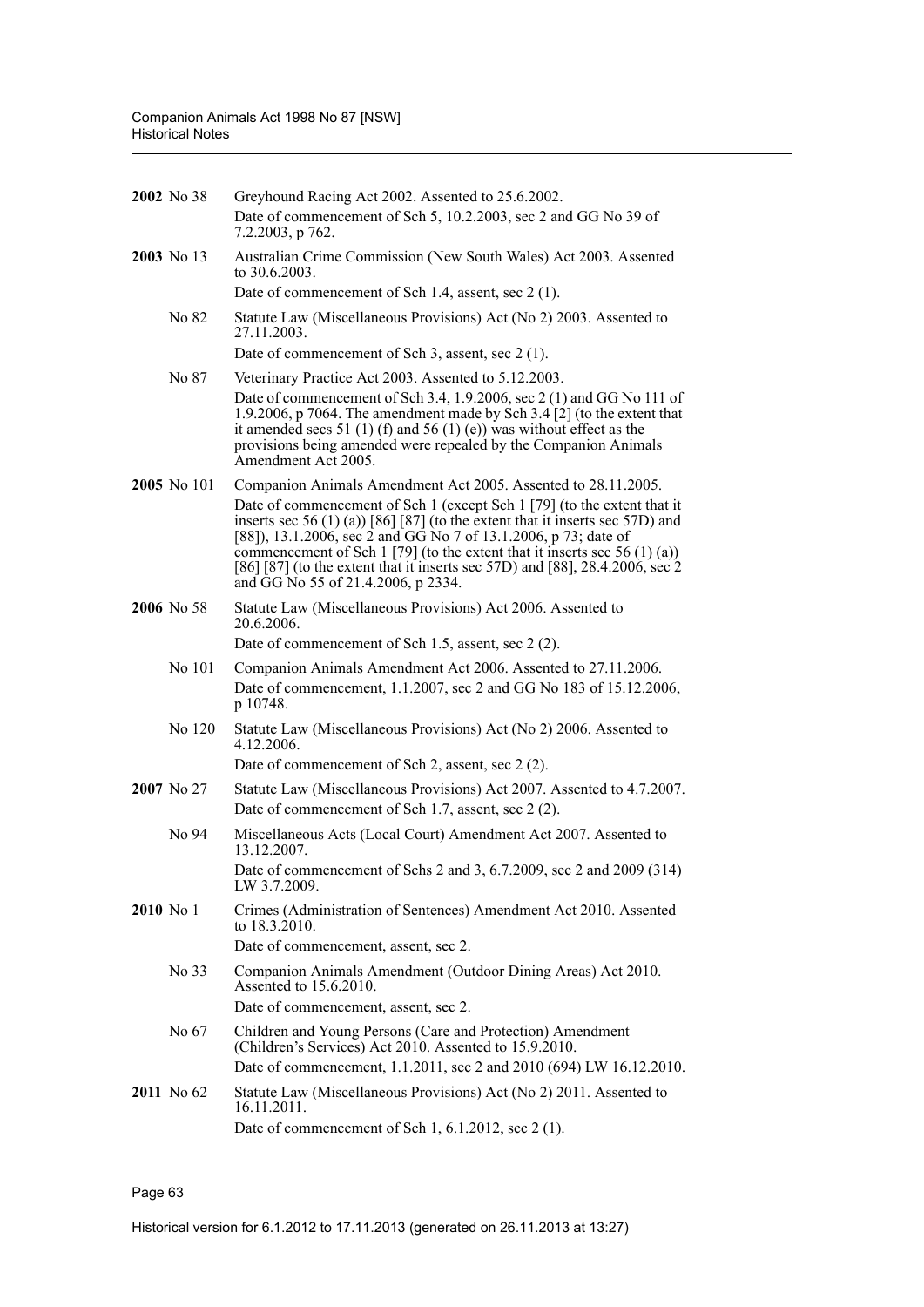No 70 Children (Education and Care Services) Supplementary Provisions Act 2011. Assented to 28.11.2011. Date of commencement, 1.1.2012, sec 2 and 2011 (689) LW 23.12.2011.

## **Table of amendments**

| Sec 3           | Rep 2006 No 101, Sch 1 [1].                                                                                                                                                                     |
|-----------------|-------------------------------------------------------------------------------------------------------------------------------------------------------------------------------------------------|
| Sec 3A          | Ins 2005 No 101, Sch 1 [1].                                                                                                                                                                     |
| Sec 5           | Am 2001 No 23, Sch 1 [1] [2]; 2001 No 112, Sch 1.7 [1]; 2003 No 87,<br>Sch 3.4 [1]; 2005 No 101, Sch 1 [2]-[7]; 2006 No 101, Sch 1 [2]-[4];<br>2010 No 1, Sch 2.1 [1] [2]; 2011 No 62, Sch 1.4. |
| Sec 6A          | Ins 2005 No 101, Sch 1 [8]. Am 2006 No 101, Sch 1 [5] [6].                                                                                                                                      |
| Sec 6B          | Ins 2006 No 101, Sch 1 [7].                                                                                                                                                                     |
| Sec 7           | Am 1998 No 120, Sch 2.5 [1] [2]; 1999 No 94, Sch 4.6; 2001 No 23, Sch<br>1 [3] [4]; 2005 No 101, Sch 1 [9].                                                                                     |
| Sec 8           | Am 2005 No 101, Sch 1 [10] [11].                                                                                                                                                                |
| Sec 9           | Am 2005 No 101, Sch 1 [12].                                                                                                                                                                     |
| Sec 10          | Am 2005 No 101, Sch 1 [13].                                                                                                                                                                     |
| Sec 10A         | Ins 2001 No 23, Sch 1 [5]. Am 2005 No 101, Sch 1 [14].                                                                                                                                          |
| Sec 10B         | Ins 2001 No 23, Sch 1 [5]. Am 2005 No 101, Sch 1 [15] [16].                                                                                                                                     |
| Sec 11          | Am 2001 No 23, Sch 1 [6]; 2005 No 101, Sch 1 [17]-[19].                                                                                                                                         |
| Sec 11A         | Ins 2005 No 101, Sch 1 [20].                                                                                                                                                                    |
| Part 3, heading | Am 2001 No 23, Sch 1 [7].                                                                                                                                                                       |
| Sec 12          | Am 2001 No 112, Sch 1.7 [2] [3]; 2005 No 101, Sch 1 [21]; 2006 No<br>101, Sch 1 [8].                                                                                                            |
| Sec 12A         | Ins 2006 No 101, Sch 1 [9].                                                                                                                                                                     |
| Sec 13          | Am 2001 No 23, Sch 1 [8] [9]; 2005 No 101, Sch 1 [22]-[25]; 2006 No<br>101, Sch 1 [10]; 2010 No 1, Sch 2.1 [3].                                                                                 |
| Sec 14          | Am 2001 No 23, Sch 1 [10] [11]; 2003 No 87, Sch 3.4 [2]; 2005 No 101,<br>Sch 1 [26]-[29]; 2006 No 101, Sch 1 [11]; 2010 No 1, Sch 2.1 [4]; 2010<br>No 67, Sch 2.3; 2011 No 70, Sch 2.9.         |
| Sec 14A         | Ins 2010 No 33, Sch 1.                                                                                                                                                                          |
| Sec 15          | Am 2001 No 23, Sch 1 [12]; 2005 No 101, Sch 1 [30] [31].                                                                                                                                        |
| Sec 16          | Am 2001 No 23, Sch 1 [13] [14]; 2005 No 101, Sch 1 [32] [33]; 2010 No<br>1, Sch $2.1$ [5].                                                                                                      |
| Sec 17          | Am 2001 No 23, Sch 1 [15]; 2005 No 101, Sch 1 [34]; 2010 No 1, Sch<br>$2.1$ [6].                                                                                                                |
| Sec 18          | Am 2001 No 23, Sch 1 [16]. Subst 2005 No 101, Sch 1 [35].                                                                                                                                       |
| Sec 19          | Rep 2005 No 101, Sch 1 [36].                                                                                                                                                                    |
| Sec 20          | Am 2001 No 23, Sch 1 [17]; 2005 No 101, Sch 1 [37].                                                                                                                                             |
| Sec 21          | Am 2005 No 101, Sch 1 [38]-[40].                                                                                                                                                                |
| Sec 21A         | Ins 2005 No 101, Sch 1 [41].                                                                                                                                                                    |
| Sec 22          | Am 2005 No 101, Sch 1 [42].                                                                                                                                                                     |
|                 |                                                                                                                                                                                                 |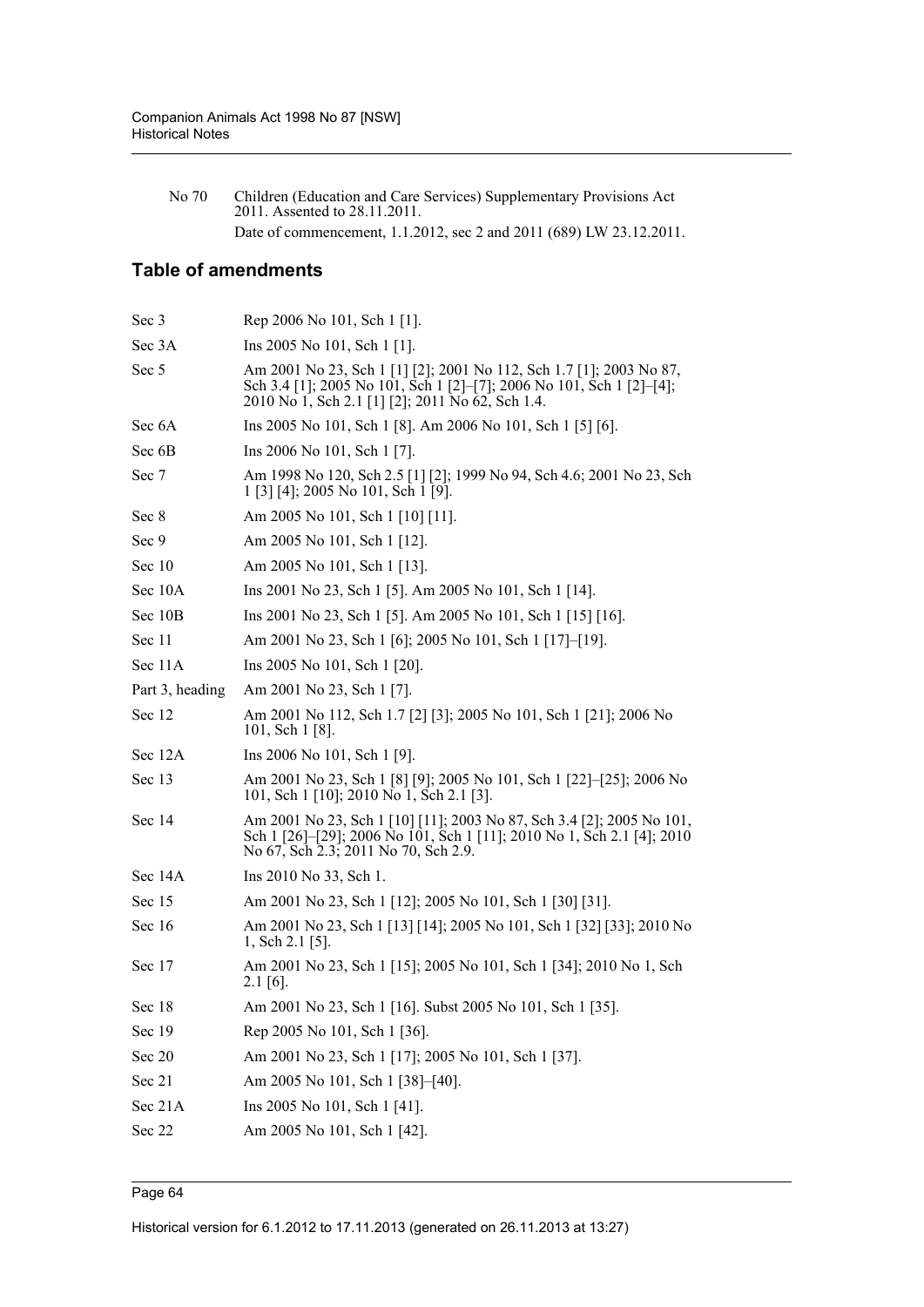| Sec 23                    | Am 1999 No 94, Sch 4.6; 2001 No 23, Sch 1 [18] [19]; 2005 No 101,<br>Sch 1 [43]–[45]; 2006 No 101, Sch 1 [12]. |
|---------------------------|----------------------------------------------------------------------------------------------------------------|
| Sec 24                    | Am 2005 No 101, Sch 1 [46].                                                                                    |
| Sec 25                    | Am 2005 No 101, Sch 1 [47]; 2006 No 101, Sch 1 [13]; 2010 No 1, Sch<br>$2.1$ [5].                              |
| Sec 28                    | Am 2000 No 111, Sch 2.1.                                                                                       |
| Part 4, heading           | Am 2001 No 23, Sch 1 [20].                                                                                     |
| Sec 29                    | Am 2001 No 112, Sch 1.7 [4]; 2005 No 101, Sch 1 [48] [49].                                                     |
| Sec 30                    | Am 2001 No 23, Sch 1 [21] [22]; 2005 No 101, Sch 1 [50]-[53].                                                  |
| Sec 31                    | Am 2005 No 101, Sch 1 [54]–[56].                                                                               |
| Sec 31A                   | Ins 2005 No 101, Sch 1 [57].                                                                                   |
| Sec 32                    | Am 2005 No 101, Sch 1 [58].                                                                                    |
| Part 5, Div 1,<br>heading | Am 2006 No 101, Sch 1 [14].                                                                                    |
| Sec 33                    | Subst 2006 No 101, Sch 1 [15].                                                                                 |
| Sec 34                    | Am 2005 No 101, Sch 1 [59]; 2006 No 101, Sch 1 [16]–[18]; 2007 No<br>94, Sch 2.                                |
| Sec 35                    | Am 2006 No 101, Sch 1 [16] [17] [19].                                                                          |
| Sec 36                    | Am 2005 No 101, Sch 1 [60]-[63]. Subst 2006 No 101, Sch 1 [20]. Am<br>2007 No 27, Sch 1.7 [1]-[5].             |
| Sec 37                    | Am 2006 No 101, Sch 1 [19] [21].                                                                               |
| Sec 38                    | Am 2006 No 101, Sch 1 [16] [22] [23]; 2007 No 27, Sch 1.7 [6]; 2007<br>No 94, Sch 2.                           |
| Sec 39                    | Am 2006 No 101, Sch 1 [24]–[26].                                                                               |
| Sec 40                    | Subst 2006 No 101, Sch 1 [27].                                                                                 |
| Sec 41                    | Am 2001 No 121, Sch 2.55 [1]; 2006 No 101, Sch 1 [28]; 2007 No 94,<br>Sch 2.                                   |
| Sec 42                    | Am 2006 No 101, Sch 1 [29]; 2007 No 94, Sch 3.                                                                 |
| Sec 43                    | Rep 2005 No 101, Sch 1 [64].                                                                                   |
| Sec 44                    | Am 2006 No 101, Sch 1 [30]; 2007 No 94, Sch 2.                                                                 |
| Sec 45                    | Subst 2006 No 101, Sch 1 [31]. Am 2007 No 94, Sch 3.                                                           |
| Sec 46                    | Am 2007 No 94, Sch 3.                                                                                          |
| Sec 47                    | Am 2001 No 23, Sch 1 [23]; 2005 No 101, Sch 1 [65] [66]; 2006 No 101,<br>Sch 1 [32].                           |
| Sec 48                    | Am 1999 No 94, Sch 4.6; 2001 No 23, Sch 1 [24]; 2005 No 101, Sch 1<br>[67]; 2006 No 101, Sch 1 [32].           |
| Secs 49, 50               | Am 2006 No 101, Sch 1 [33].                                                                                    |
| Sec 51                    | Am 2001 No 23, Sch 1 [25]–[27]; 2005 No 101, Sch 1 [68]–[75]; 2006<br>No 101, Sch 1 [34]–[38].                 |
| Sec 52                    | Am 2001 No 23, Sch 1 [28]. Subst 2005 No 101, Sch 1 [76].                                                      |
| Secs 52A, 52B             | Ins 2006 No 101, Sch 1 [39].                                                                                   |
| Sec 55                    | Subst 2005 No 101, Sch 1 [77]. Am 2006 No 58, Sch 1.5 [1]–[3]; 2006<br>No 101, Sch 1 [40].                     |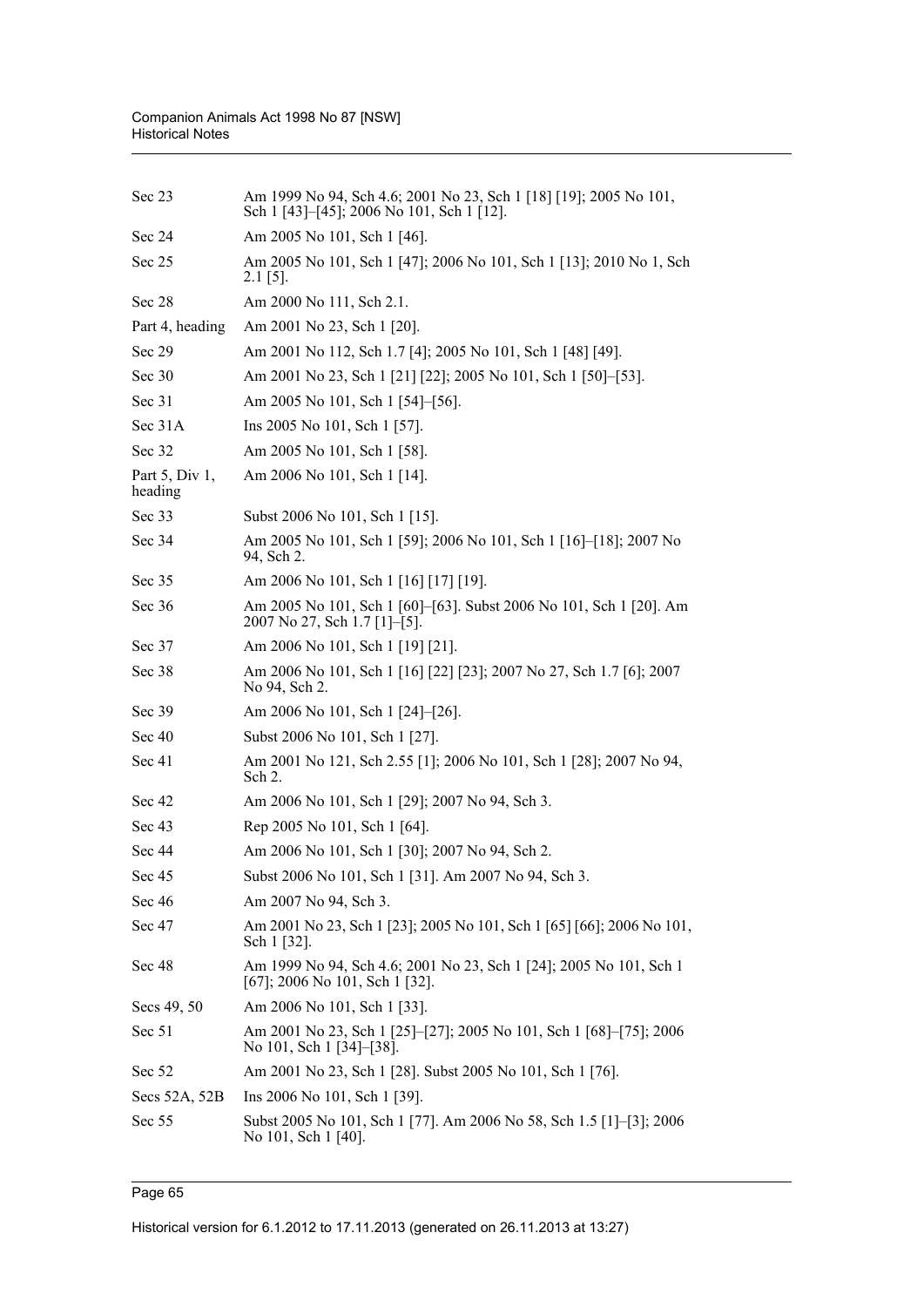| Sec 56                                    | Am 2001 No 23, Sch 1 [29]; 2005 No 101, Sch 1 [78]–[85]; 2006 No<br>101, Sch 1 [40] [41].                                 |
|-------------------------------------------|---------------------------------------------------------------------------------------------------------------------------|
| Sec 57                                    | Am 2001 No 23, Sch 1 [30]. Subst 2005 No 101, Sch 1 [86].                                                                 |
| Secs 57A-57C                              | Ins 2005 No 101, Sch 1 [87].                                                                                              |
| Sec 57D                                   | Ins 2005 No 101, Sch 1 [87]. Am 2006 No 58, Sch 1.5 [4]; 2006 No 101,<br>Sch 1 [40] [42].                                 |
| Part $5$ , Div $6$ ,<br>heading           | Ins 2005 No 101, Sch 1 [88]. Am 2006 No 101, Sch 1 [43].                                                                  |
| Part 5, Div 6                             | Ins 2005 No 101, Sch 1 [88].                                                                                              |
| Sec 58A                                   | Ins 2005 No 101, Sch 1 [88]. Am 2006 No 58, Sch 1.5 [5]; 2006 No 101,<br>Sch 1 [17] [19] [40] [44].                       |
| Sec 58B                                   | Ins 2005 No 101, Sch 1 [88]. Am 2006 No 101, Sch 1 [19] [45] [46];<br>2007 No 27, Sch 1.7 [7]-[11].                       |
| Sec 58C                                   | Ins 2005 No 101, Sch 1 [88]. Am 2006 No 58, Sch 1.5 [6]; 2006 No 101,<br>Sch 1 [16] [19] [47].                            |
| Sec 58D                                   | Ins 2005 No 101, Sch 1 [88]. Am 2006 No 101, Sch 1 [16] [22] [25] [40]<br>$[48]$ .                                        |
| Sec 58DA                                  | Ins 2006 No 101, Sch 1 [49].                                                                                              |
| Sec 58E                                   | Ins 2005 No 101, Sch 1 [88].                                                                                              |
| Sec 58F                                   | Ins 2005 No 101, Sch 1 [88]. Am 2006 No 101, Sch 1 [46].                                                                  |
| Part 5, Div 7                             | Ins 2006 No 101, Sch 1 [50].                                                                                              |
| Sec 58G                                   | Ins 2006 No 101, Sch 1 [50]. Am 2007 No 27, Sch 1.7 [12]–[14].                                                            |
| Sec 58H                                   | Ins 2006 No 101, Sch 1 [50].                                                                                              |
| Sec 60                                    | Am 2005 No 101, Sch 1 [89].                                                                                               |
| Sec 61                                    | Am 2005 No 101, Sch 1 [90]; 2006 No 120, Sch 2.15.                                                                        |
| Part 7, heading                           | Am 2005 No 101, Sch 1 [91].                                                                                               |
| Part 7, note                              | Ins 2005 No 101, Sch 1 [92].                                                                                              |
| Sec 62A                                   | Ins 2005 No 101, Sch 1 [93].                                                                                              |
| Sec 62                                    | Subst 2005 No 101, Sch 1 [94]. Am 2006 No 101, Sch 1 [51].                                                                |
| Sec 63                                    | Am 2005 No 101, Sch 1 [95] [96]; 2007 No 27, Sch 1.7 [15].                                                                |
| Sec 63A                                   | Ins 2005 No 101, Sch 1 [97].                                                                                              |
| Sec 64                                    | Am 2001 No 23, Sch 1 [31]; 2005 No 101, Sch 1 [98]–[101]; 2006 No<br>101, Sch 1 [52] [53]; 2007 No 27, Sch 1.7 [16] [17]. |
| Sec 64A                                   | Ins 2005 No 101, Sch 1 [102]. Am 2006 No 101, Sch 1 [53]. Subst 2007<br>No 27, Sch 1.7 [18].                              |
| Sec 65                                    | Am 2005 No 101, Sch 1 [103].                                                                                              |
| Sec 66                                    | Am 2005 No 101, Sch 1 [104].                                                                                              |
| Sec 67                                    | Am 2005 No 101, Sch 1 [105].                                                                                              |
| Sec 67A                                   | Am 2005 No 101, Sch 1 [106].                                                                                              |
| Part 7A                                   | Ins 2005 No 101, Sch 1 [107].                                                                                             |
| Part 7A, Div 1<br>$(\text{secs }69A-69D)$ | Ins 2005 No 101, Sch 1 [107].                                                                                             |